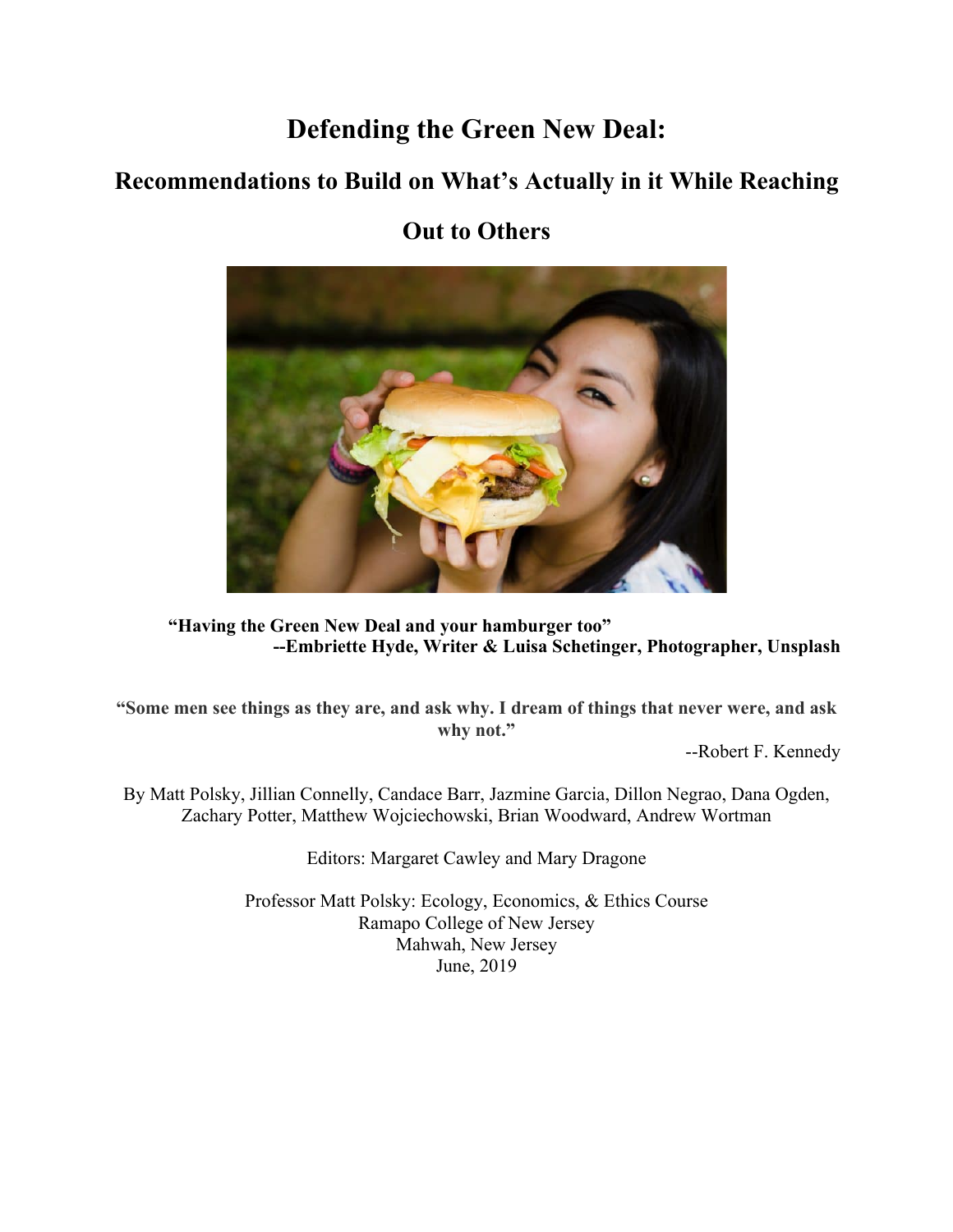

SCHOOL OF SOCIAL SCIENCE AND HUMAN SERVICES

505 Ramapo Valley Road, Mahwah, NJ 07430-1623 Phone 201.684.7625 Fax 201.684.7257 www.ramapo.edu

June 14, 2019

Congresswoman Alexandria Ocasio-Cortez 229 Cannon HOB Washington, D.C. 20515

The Honorable Congresswoman Ocasio-Cortez:

For the course I teach at Ramapo College in Mahwah, New Jersey, *Economics, Ecology, & Ethics*, we studied the Green New Deal in the last third of the spring semester. We read and discussed articles and viewed videos about it, featuring both its fans and critics. This was after we had explored the course theme: how do we best put economics and the environment together, pulling in equity issues, while learning to identify economics ideas inconsistent with sustainability.

We find that your Resolution already is doing much that is right and is unusually admirable. It is extremely bold, because, as you have pointed out, it has to be to deal with the problem of climate change. It also boldly integrates economic and social issues with it. It is blunt. Its approach is unusual and very challenging, but consistent with tenets of the sustainability field that it invokes.

Much of this, though, has bought the Resolution a lot of criticism, both fairly and unfairly.

The eleven students and I aim to provide ideas to you, your staff and advisors that would build on its strengths, while providing responses to some of the criticisms. For example, as the Resolution has been criticized as "light on details," this report provides more of these.

In any group report it is best not to assume that all contributors agree wholeheartedly with every point or recommendation, although no one expressed any reservations to anything in the report itself. As this was largely the students' report, while I guided their exploration, for the most part I went with their views. The nuclear one was tricky. I concurred with it, partially because of the stakes, and the power of their arguments and those of some guest speakers we had. But I want to point out the necessity of the associated conditions with that recommendation discussed there for reluctantly "coming out" on the "pro-nuke" side. Another is the hope that the "new nuclear technologies" advocates cite really does result in less waste and potential for proliferation of plutonium, although I'm still not persuaded that the argument "nuclear waste is a political problem, not a technical one" gets us anywhere. But--still--as climate change is one of the biggest challenges for the next generation….there is that compelling "carbon-free" argument.

Perhaps this could be a meta-model for personal re-consideration and the associated discomfort and even occasional torment that many of us may need to go through as we seek the absolutely necessary broader convergences and compromises to bring many others into the battle to boldly address the wicked problem of climate change. The finally emerging drive we're now seeing to make climate change a high priority issue, to which you and others have contributed, cannot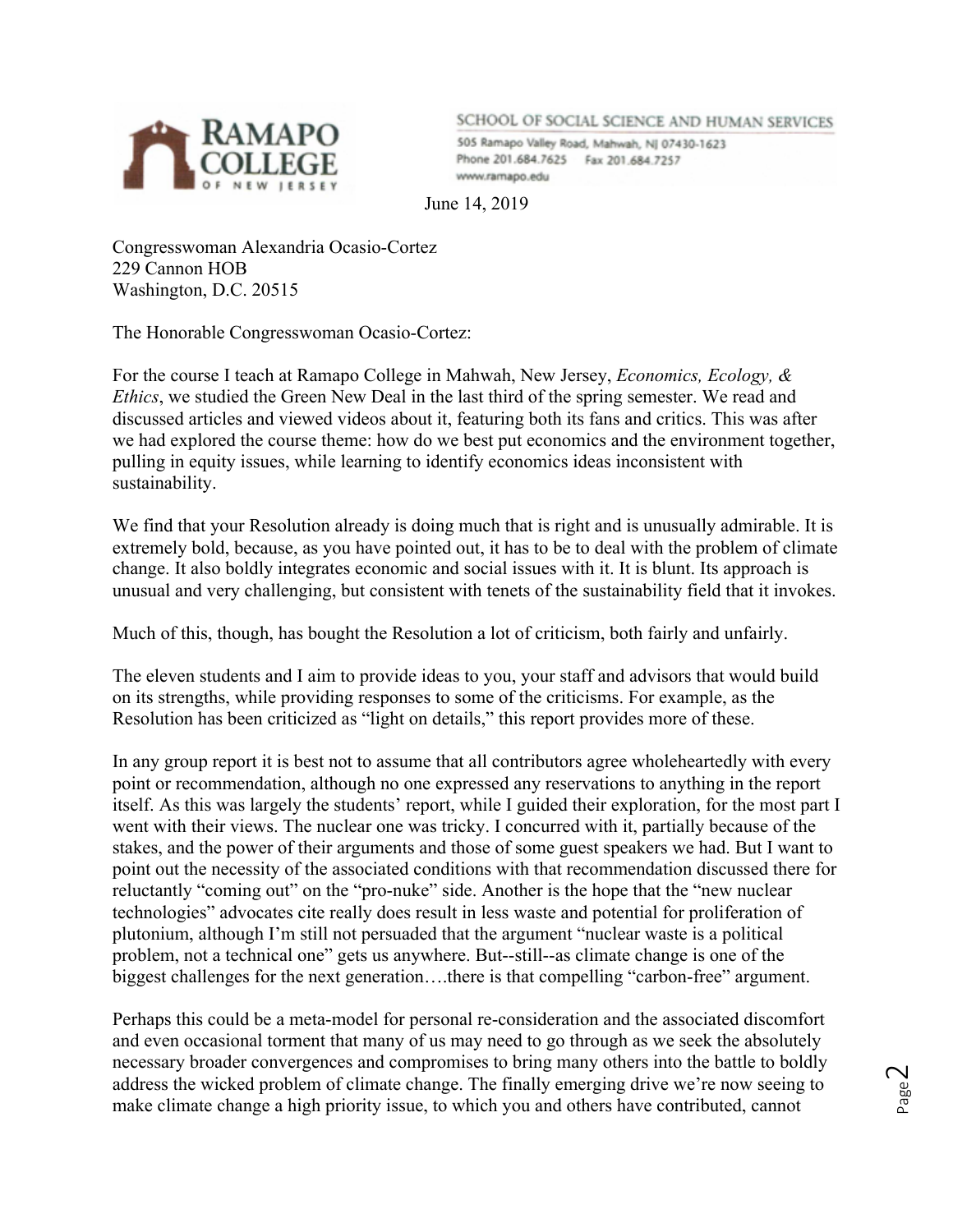continue to be seen as belonging to just one wing of American politics. To get beyond it, none of us are likely to get everything we want.

Beyond the students' ideas, I include some of **my own** that either build on what is in the actual Report, or **goes beyond** it:

- 1. Regarding the inaccuracies often heard about the Green New Deal, such as banning hamburgers, air travel, or barbeques, there are three sets of ideas.
	- o Take the larger picture approach of aligning the challenges of climate change with restoring our diminishing democracy, as we're not going to succeed in one without the other. Where efforts have been made with specific individuals or groups to correct clear misconceptions, and they still continue with those charges, seek to raise the playing field by saying, "Disagreements and debate can be fine, and suggestions are welcome, but deliberately mischaracterizing facts debases our democracy"
	- o Complementary to this is to creatively publicize an ongoing list or memes of "The Top 5-10 Myths about the Green New Deal," perhaps adding "That refuse to die" (and perhaps further adding: "Why is that, you think?"). There are even some positive things said about it that aren't in the Resolution (yet). These, too, could be corrected
	- $\circ$  In the spirit of "making lemonade," some form of: "No, we're not taking away your barbeques. However, you might have heard that some are thinking about that. Hopefully, that will never happen. But if some of the harshest impacts of climate change occur (pick a few) and can no longer be avoided, that is what **might** have to happen. Isn't it better to get on-board the Green New Deal, which gives us the best chance of keeping your barbeque?"
- 2. While certainly mentioned from time to time in the Resolution, the concepts of "sustainability" ("to sustainably meet the challenges of the 21st century," "build a more sustainable food system") and "transformation" are not really getting noticed in the discussion about the Green New Deal. These are too important to be minor actors, with fields built around the former and starting to develop around the latter--both with ideas to mine. For instance, President Clinton's Presidents Council on Sustainable Development had members from different parts of society that don't usually cooperate. They also held public hearings, which informed their reports. That effort should not be lost to history
- 3. Some of the groups that support this effort (discussed in the Appendix) are proudly and justifiably advocacy-oriented. This is fine for agenda-setting, getting attention, lobbying, education, and social media presence. They helped this issue get to this point. But if we're really seeking transformational change in our society and economy, and eventually bringing in most of American society, that is not going to be enough. Prompt them to consider how they can evolve to show their leadership in new ways. This might involve some think tank-type work, negotiation, consideration of language, continued discussions with less-than-receptive audiences, publication of a "What we still don't know how to do?" list, so ideas are welcome. While their uber-young identity is an obvious strength, they should allow space for the not-as-young. This would also be consistent with more broadly practicing diversity. As it will often be unclear how to do all these things, a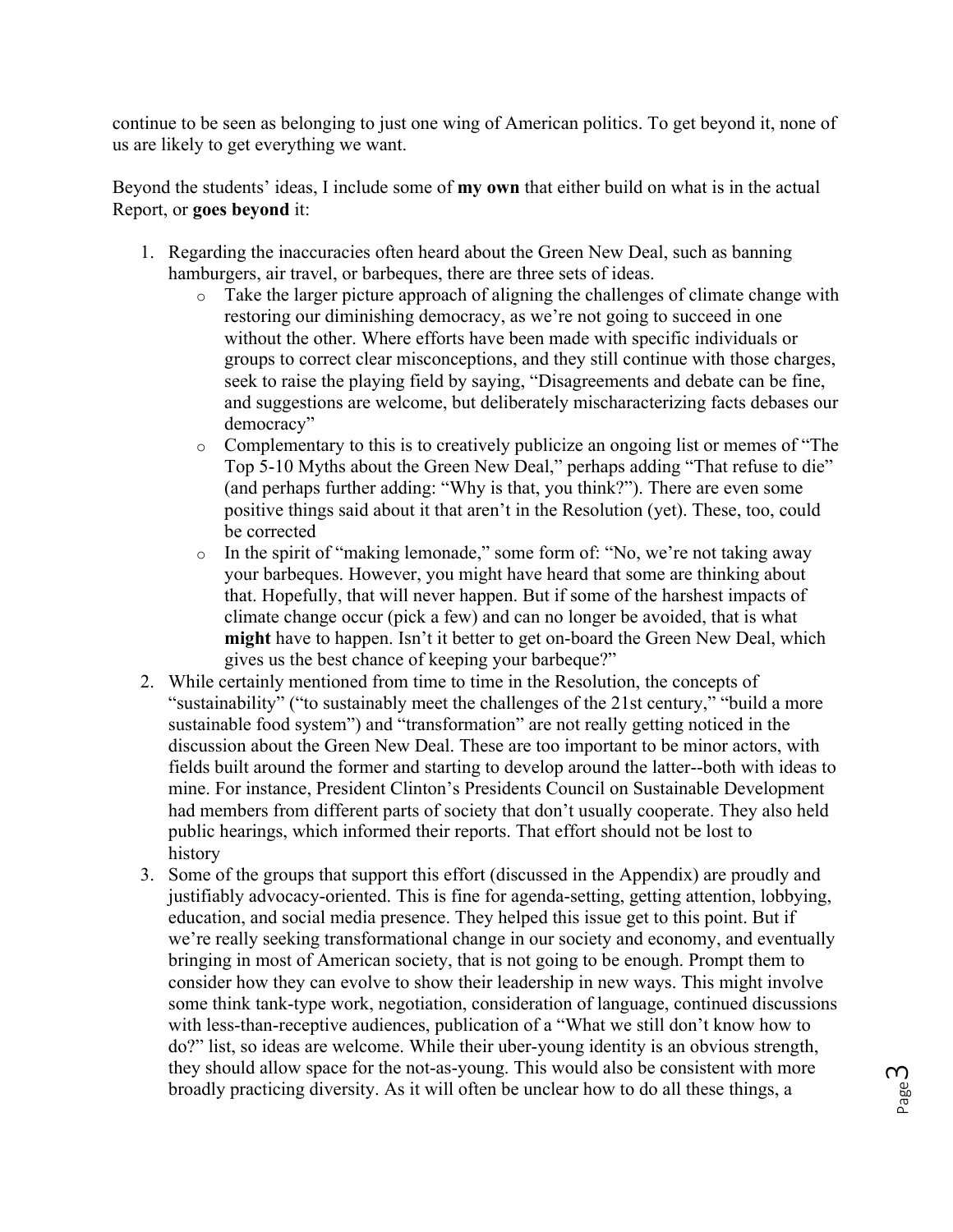learning orientation within their organizations would be helpful--as it would be for all of us

4. Realize that some disagreements are coming from places of ideology, "politics," a different "theory of change" even among those who favor action on climate change, or are even personal. How you deal with these are a different, if overlapping, subject. But part of the answer is pointing out that the climate change issue is too important to let these get in the way (I have written about mindset issues hampering the efforts to address climate change, even among those who want to do so, here, http://greeneconomynj.org/2019/01/03/new-jersey-now-gets-climate-change-what-we-

are-still-missing-why-were-not-talking-about-what-were-not-talking-about-part-4/

- 5. While mentioned in the Report, please really consider the recommendation to take advantage of, and extend, the sustainable business revolution. For some reason, the potential of this one gets lost. But it can make this extremely difficult challenge somewhat easier. Marianna Mazzucato, Director of the University College London Institute for Innovation & Public Purpose, gives one way that is specific to the Green New Deal: government purchasing should favor companies "willing to adopt...Green New Deal goals," such as using renewable energy and reducing their waste (Meyer, 2019). The Sierra Club concurs, suggesting a "Buy Clean" addition (Sierra Club, n.d.).There are **many** other possibilities available from the evolution of the sustainable business field. Why not utilize this untapped opportunity?
- 6. Take advantage of the best thinking available, including retrospective studies if available, on how best to make green jobs training work. Vachon equates the "just transition" phrase in the Resolution as meaning that fossil fuel workers would receive the same pay in solar jobs as they had received in their former work (Vachon, 2019). That's a high, aspirational bar. But at a minimum the drop in pay should be as little as possible
- 7. Beyond the "Green Jobs Guarantee" section in the Report, Roberts states that some of the criticism about its "costs" are "ludicrous guesswork (Roberts, 2019)"
- 8. Regarding the criticism of "too bold," use themes such as:
	- o "Who Says the U.S. can't 'do great' anymore?" "This is how we now pursue greatness"
	- $\circ$  Conventional wisdom isn't going to resolve the problems, which is an argument that could be extended to many areas
	- o A sweeping but appropriate quote used three times in this Report, by Benjamin Finnegan of the Sunrise Movement, is: "What is needed to avert the climate crisis is a massive restructuring and mobilization—an overhaul of our economy and society the likes of which has not been seen since World War II (Lavelle, 2019)"
	- o Meyer says "Fighting climate change means remaking the economy (Meyer 2019A)." So we might as well get on with it
	- $\circ$  Despite strongly favoring transformational over incremental change, the latter shouldn't entirely be seen as inappropriate--as long as it's within the framework of, and works towards, the former, particularly if legislation passes early during the next Administration. If it does, go for a few quick wins, even if they're incremental, and publicize these. Do so even they're not completely successful as part of a "lessons learned" component, which would show a willingness to question another conventional wisdom that you never admit imperfection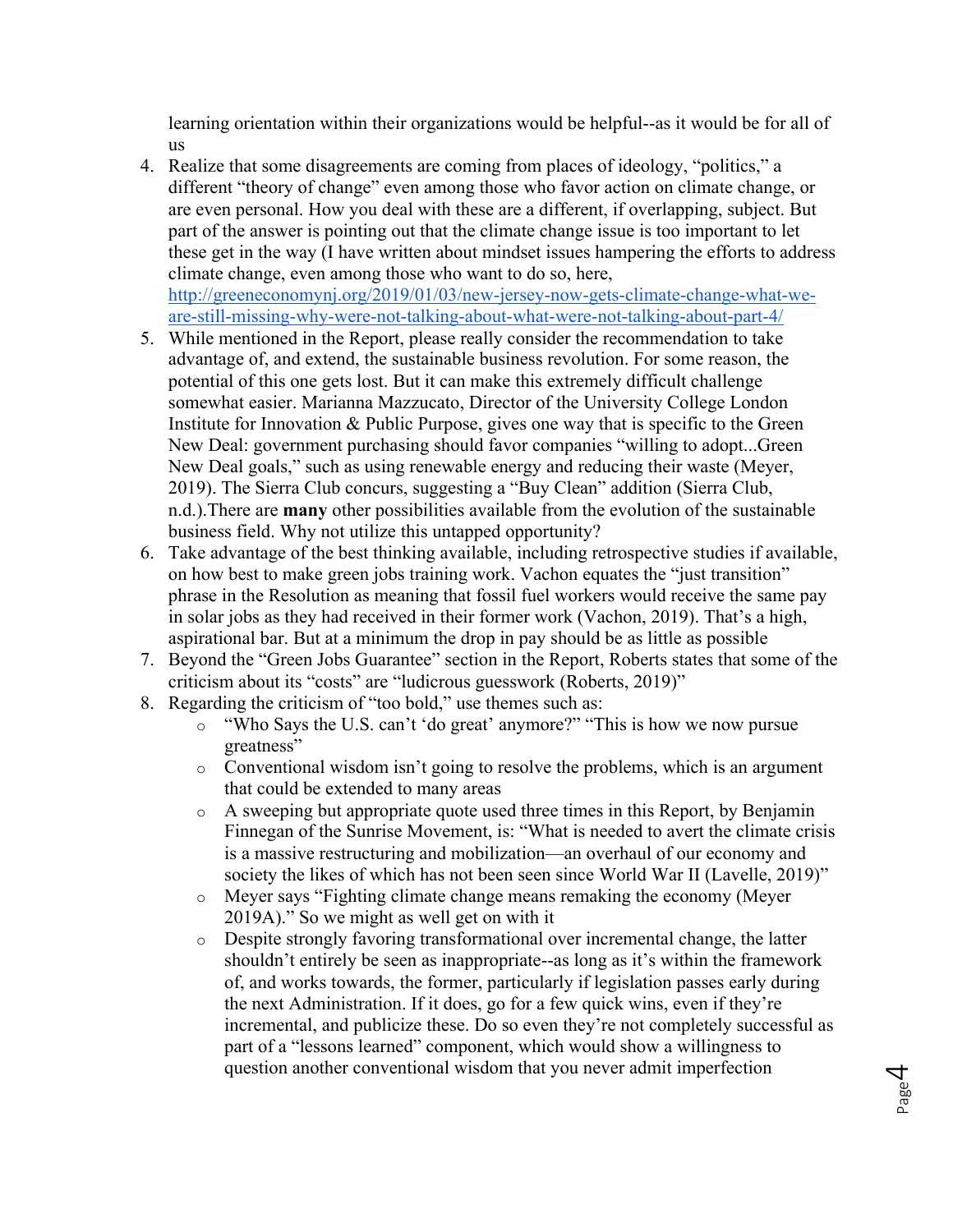- 9. Beyond addressing the criticism of "Too comprehensive" or "A liberal wish list" discussed in the Report, consider Tienhaara's "it is politically savvy to link issues that voters clearly care about to the fight against climate change." She also points out that Naomi Klein charges that "the prevailing (conventional) view places issues into silos...and can only be overcome with a holistic vision for social and economic transformation;" and Pavlina Tcherneva's "just transition," meaning "...people who lose their jobs in the fossil fuel sector as a result of the transition to a green economy should not be left behind (Tiernhaara, 2019)." Klein adds the silo "mindset" makes it easy to dismiss a sweeping...vision like the Green New Deal as a...laundry list (Klein, 2019)." Klein adds two more statements defending the often-criticized comprehensiveness: (1) "make the case for how our overlapping crises are...inextricably linked," and (2) "connecting the dots" can be made "into an irresistible story of the future (Klein, 2019)." Making things more tangible, perhaps, Klein says "A jobs guarantee...would...lower the pressure on workers to take the kinds of jobs that destabilize our planet (Klein, 2019)," and Gunn-Wright says "we should expect a great many to (physically) move...to be part of a renewables revolution. And when they do, unlinking employment from health care means people can move for better jobs…(Klein, 2019)." Some of my own ideas on addressing "comprehensiveness" are:
	- o Acknowledge that it is pretty holistic, as the latter is not common and as, I've found, not easy for everyone, or every media source, to grasp. Some reflexively reject it. So simply admitting it might help a bit
	- o Point out, though, that while not always easily digestible, issues truly are interconnected, and failing to recognize that risks creating new problems and missing creative ways to address them. Comprehensiveness doesn't go away just because you don't want to talk about it
	- o It is not necessary to be equally bold about resolving every non-climate change issue in the Resolution in the same 10 year period as long as these have been successfully put on the mainstream agenda and suitable progress attained. Even within the energy area, it is not absolutely necessary for **every** building in the U.S. to be inspected and made more efficient within a decade
	- $\circ$  After achieving sufficient attention, it is acceptable if some of the non-energy areas needs are separated out from an evolving eventual Bill and work their way through the Congress in other legislation and/or outside of government
	- o Its comprehensiveness is consistent with the tenets of sustainability
- 10. Don't assume audiences are that familiar with the New Deal the Resolution is named after, its transformational goals and effects, even if there were mistakes in its execution. Varshini Prakash of the Sunrise Movement (see the Appendix) says "The only mobilizations that are in any way remotely analogous" "to the unprecedented, war-timeesque mobilization (needed) are the economic mobilization around WWII and the New Deal era…(Dickinson, 2019)." Klein states "The New Deal showed how every sector of life...can be transformed under the umbrella of a single, society-wide mission (Klein, 2019)." (For more about the New Deal, see the "Financing" section.)
- 11. Occasionally mention the research behind the Green New Deal. As Tienharra points out: "...each of the key elements of the framework...is backed up by an extensive body of academic research (Tienhaara, 2019)"

Page ഗ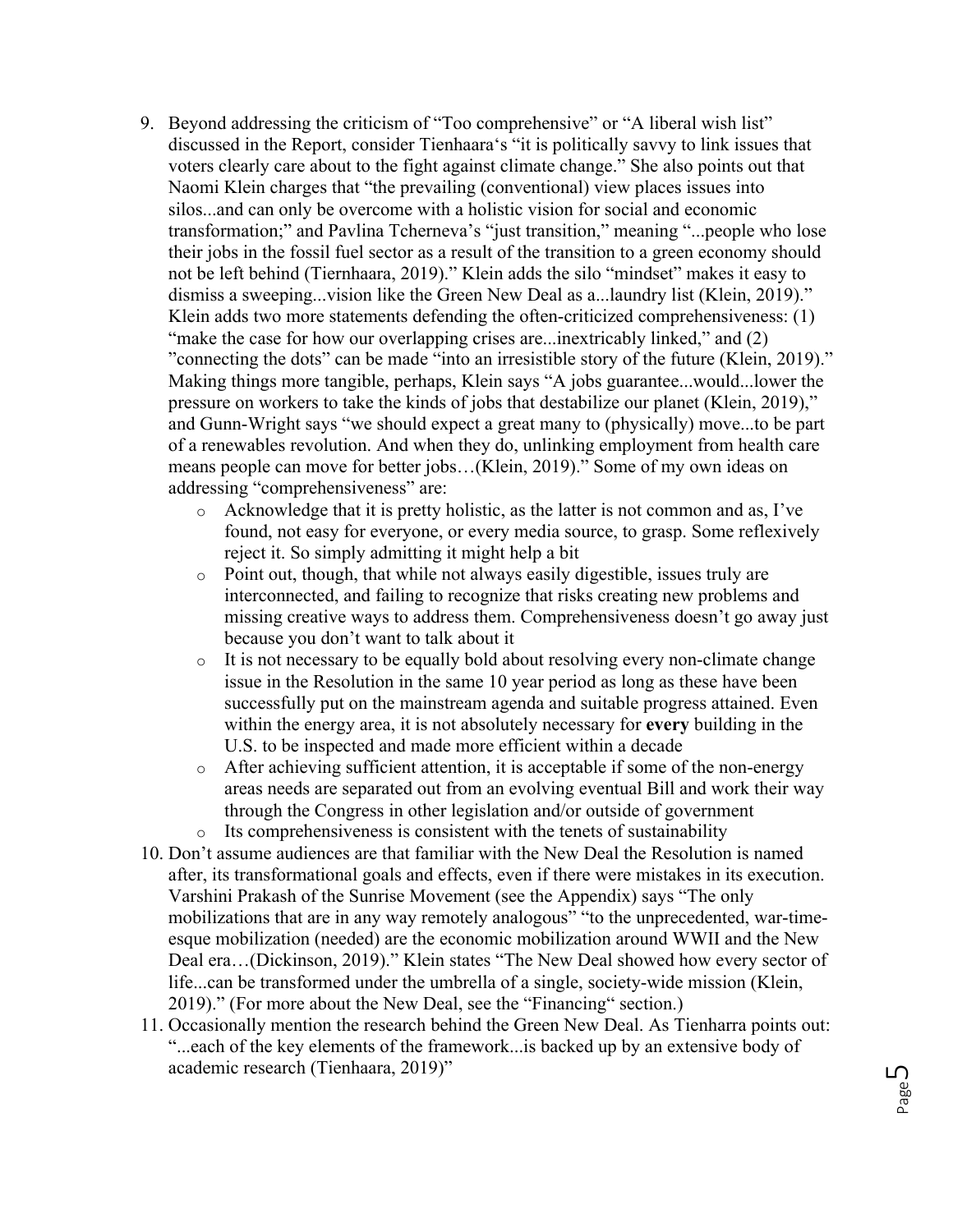- 12. Beyond the ideas in the student's Report about addressing the "Socialism" charge, consider:
	- $\circ$  In the Resolution there are these statements contrary to some notions of what socialism means in the political and common culture: "transparent and inclusive consultation, collaboration, and partnership with...business" and "working collaboratively with farmers." You have been quoted saying there "could be public-private partnerships" and "contracting (Meyer, 2019A)," which are inconsistent with centralized government ownership and control. Roberts says it "does not shun the private sector (Roberts 2019)." Meyer, while calling it "a leftist resurrection of federal industrial policy (see immediately below for why the latter isn't a bad thing), it is not an attempt to control the private sector...it is a bid to collaborate with it (Meyer, 2019A)"
	- o While risky--and what isn't, consider seeing it as, and even calling it, industrial policy. (The latter has been called "the policy which dare not speak its name;" that is, when it exists, historically or otherwise, proponents cannot admit it.) Meyer says such an industrial policy would "throw all of American government and industry behind an attempt to make renewable energy cheap (Meyer, 2019A)"
	- o Meyer also states: in a way, the originator of the Green New Deal could be seen as Alexander Hamilton, who (industrial policy-like) "used the power of the federal government to shape the fate of the U.S. economy." Meyer sees the Green New Deal as following that precedent, and suggests changing your own communications about it to a "plan to resuscitate American industry" as consistent with that (Meyer, 2019A)
	- o Further, Hyman, who teaches history at the ILR School at Cornell University, states "The New Deal took great strides to encourage private investment (Hyman,  $2019$ "
	- $\circ$  To those who say that it is anti-capitalist, say "This is how capitalism must evolve if it is to stay viable to what the times are demanding"
- 13. Relatedly, mention that the Resolution already contains these conservative-friendly phrases (to the probable **surprise** of many): "climate change constitutes a direct threat to the national security of the U.S...by acting as a threat multiplier," "depopulated rural communities" and "de-industrialized communities," "**all people** of the U.S. may be full and equal participants in the Green New Deal mobilization (Ocasio-Cortez, 2019)." Kelton states: "A Green New Deal can...help bridge our political divides. Rural communities in the Midwest have as much to gain economically...as coastal urban areas (Kelton et al, 2018)." In the months ahead, try to develop more connections to conservatives, showing that diversity applies to them, too. Meyer makes the astonishing statement (or...maybe, not so much upon reflection), the Green New Deal "can even feel a **little...Trumpy**." You "can start to see the potential for a certain kind of play...an attempt to integrate Trump's working-class nostalgia with the urgency of remaking the economy to fight climate change (Meyer 2019A)." (If interested, for more on reaching out to Trump voters--and I realize how that would shock everyone, see any of the eight articles of my series about that, https://medium.com/@innovator3/the-speaking-to-thetrump-voter-series-uncertainties-recommendations-conclusions-final-thoughts-12e717023084)

Page  $\mathcal{Q}$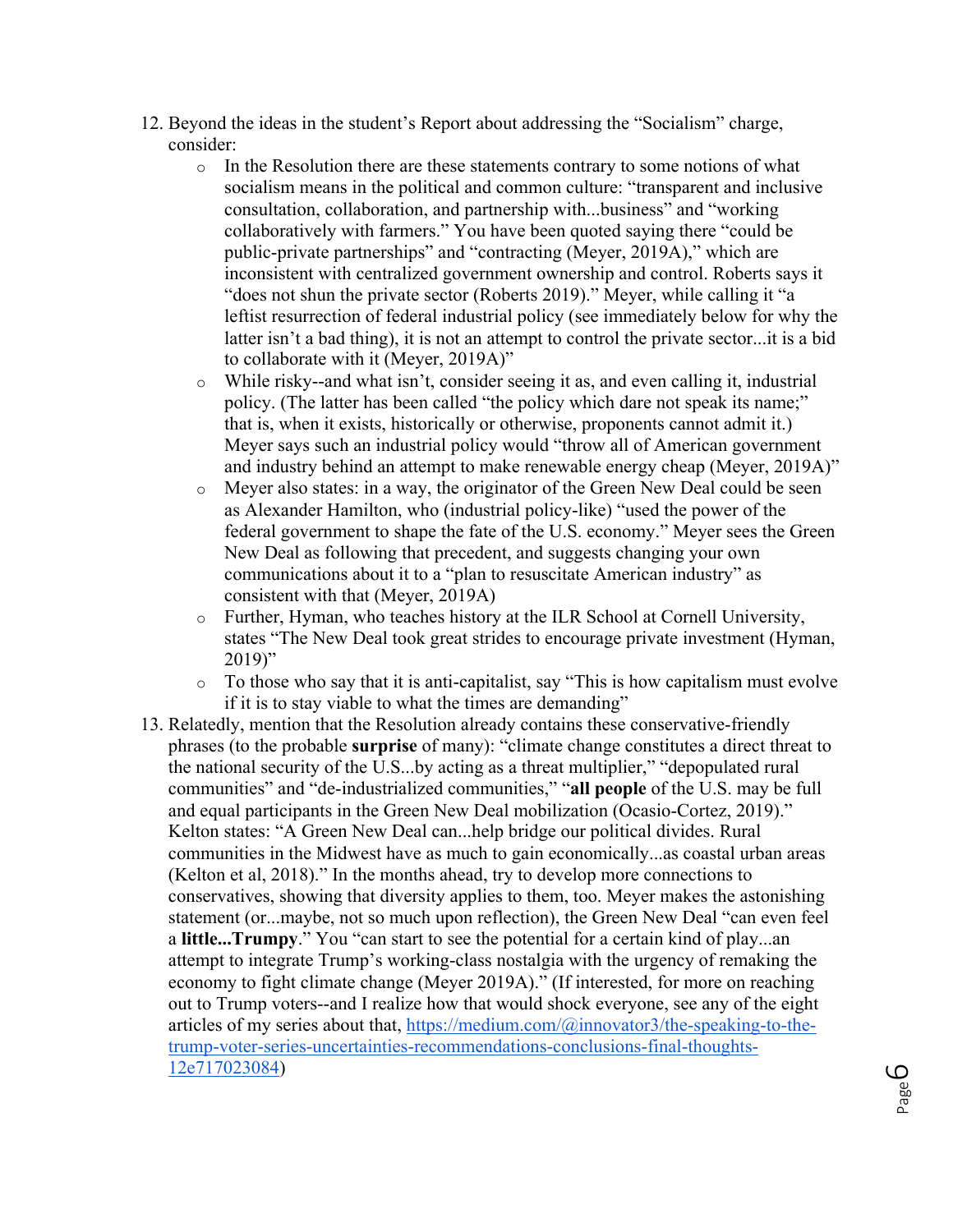- 14. Regarding the "How are you going to pay for it?" question, proponents have used a few responses, such as "Why does this only get asked around 'useful ideas' like this and not 'wasteful' ones (Hockett, 2019)?," "What about the cost of not doing it?" or "In an emergency you just do it." These are acceptable answers, particularly in the political arena. But as it is an important question--even if asked for political reasons, it needs a more substantive answer, to the degree one (or more) can be provided. The "Financing" section in the Report, without naming it, cites the most substantive answer to date; that is, in a number of possible ways the government could create the money and, contrary to longstanding conventional economic wisdom, as the U.S. would be "borrowing its own currency (Dudley, 2019)," this need not be inflationary or damaging. Hockett, a Professor of Law and Public Policy at Cornell University, calls the former "a silly canard (Hockett, 2019)." Hockett adds there isn't even "a 'pay for' [it] challenge (Hockett, 2019)." This is even more acceptable as the "Financing" section also discusses the historic precedent for "creating money" for needed investments during the New Deal. But...we're not quite there yet. Conventional wisdom is not--yet--so accepting of the unnamed doctrine, called Modern Monetary Theory--although the latter does seem to be making progress gaining acceptance into the mainstream with the first textbook about it recently published (Coy, 2019). But Bill Dudley, former head of the New York Federal Reserve, says: "Alas, there is no free lunch." "The constraints are real." It is "wishful thinking (Dudley, 2019)." Coy states "there's a lot of debate around MMT," with an opponent calling it "a bizarre, illogical convoluted way of thinking…" while a proponent, in turn, cites conventional thinking as "part of a degenerative paradigm that has lost credibility (Coy, 2019)." Coy also notes this "state of confusion" "suddenly matters" because MMT, once confined to blogs and a handful of colleges…[but now] the left wing...is citing [it] (Coy, 2019)." Congresswoman Ocasio-Cortez is aware of it, saying "MMT should be 'a larger part of our conversation (Coy, 2019)." That is correct and it can even be used. However, be aware and monitor the parallel economics debate on MMT, looking at whether it becomes more accepted. Don't fall victim to confirmation bias, the temptation to like and use it because the theory is supportive and provides the least painful substantive answer. Don't become dependent on MMT and be open to alternative ways to finance the Green New Deal, such as offered by the Green Party US (Green Party, n.d.)
- 15. Perhaps even semi-independently of the Green New Deal, look for ways to extend and deepen attention to the fairness issue. For instance, our class spent some time exploring rarely made connections between sustainability and dimensions of mental health. Others are voting rights and the very poor in developing countries
- 16. Try to make a little time to help support Green New Deal efforts in some of the states. Finding synergies between the states and the federal level is always desirable.

I very much hope you find this Report useful. I anticipate it will soon also be available online.

If you are interested in going further into other ways to integrate the economy and the environment beyond the Green New Deal, particularly but not limited to the sustainable business area, and/or how such initiatives can go off-track to better understand "lessons learned," I refer you to the Report issued by last year's class. Theirs was somewhat similar, but pre-Green New Deal, and sent to New Jersey's Governor.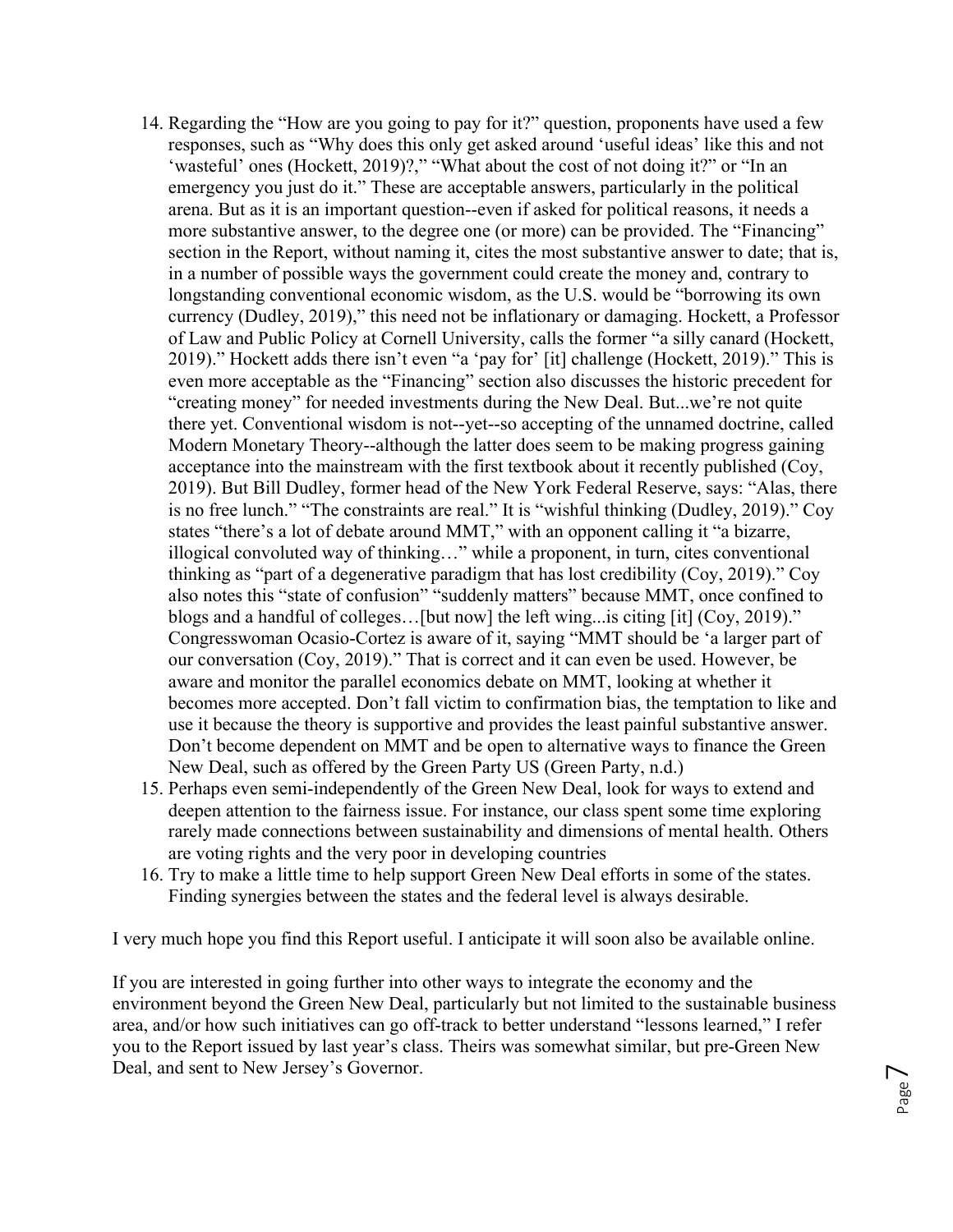Here is that report:

A Green Economy for New Jersey: A Proposal to the New New Jersey Governor Phil Murphy, with Ramapo College class; & "Postscript: Going Wider and Deeper with the Green Economy," June 12, 2018.

https://www.ramapo.edu/mass/files/2018/06/PolskyA\_Green\_Economy\_for\_NJ.pdf

Best of luck on these issues, both during the next two years and into the long-term.

Professor Matt Polsky 191 Summerfield Rd. Belvidere, N.J. 07823 innovator3@hotmail.com 908 451-2833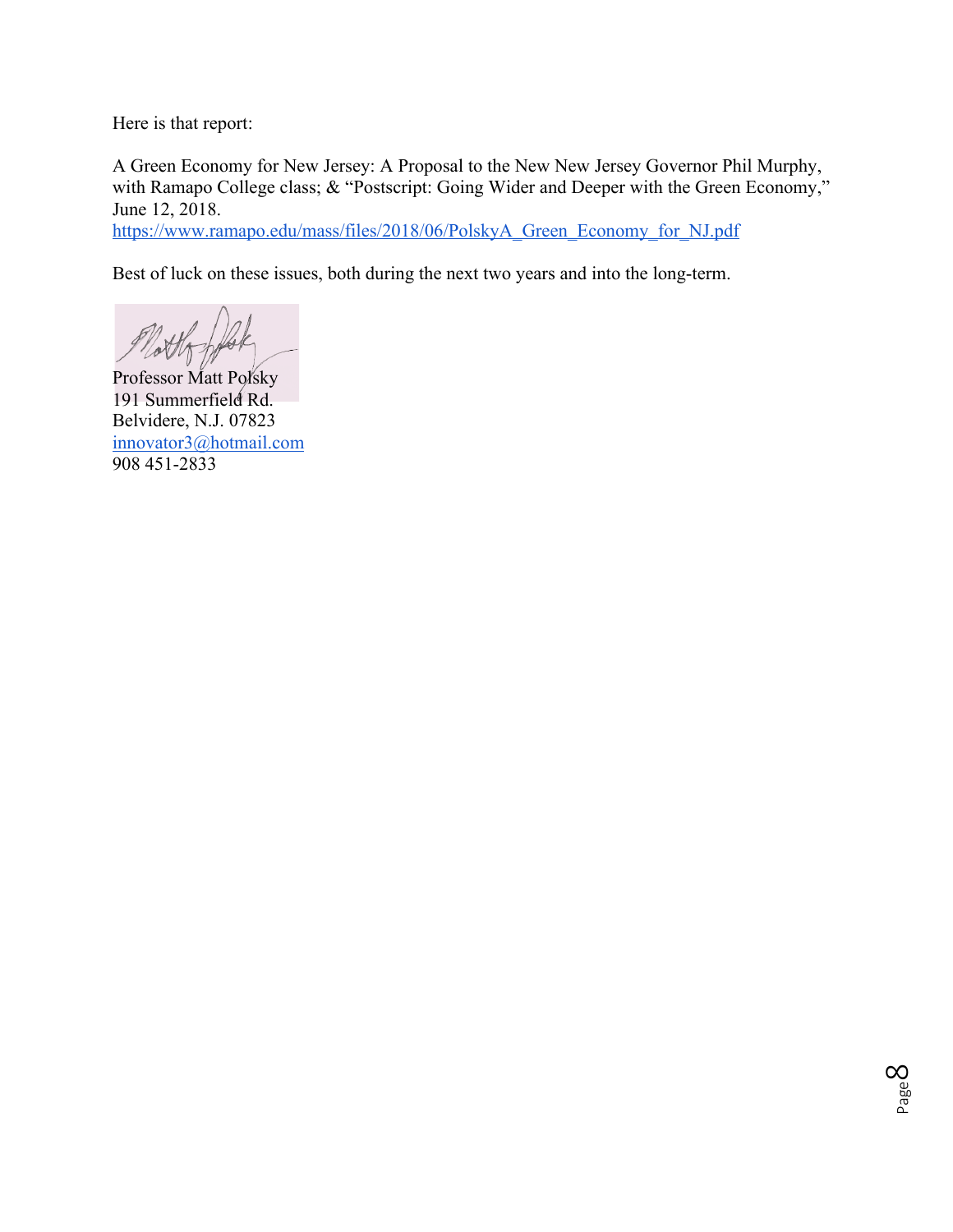# **Defending the Green New Deal:**

## **Recommendations to Build on What's Actually in it While Reaching Out to Others**

By Matt Polsky, Jillian Connelly, Candace Barr, Jazmine Garcia, Dillon Negrao, Dana Ogden, Zachary Potter, Matthew Wojciechowski, Brian Woodward, Andrew Wortman

### Editors: Margaret Cawley and Mary Dragone

## Professor Matt Polsky: Ecology, Economics, & Ethics Course Ramapo College of New Jersey Mahwah, New Jersey June, 2019

## **Table of Contents**

| <b>Executive Summary</b>                                                                                                  | 11 |
|---------------------------------------------------------------------------------------------------------------------------|----|
| <b>Introduction</b>                                                                                                       | 12 |
| Overconsumption                                                                                                           | 13 |
| <b>Ecosystem Services</b>                                                                                                 | 15 |
| Challenges to Defining Ecosystem Services                                                                                 | 16 |
| A Proposed Definition                                                                                                     | 17 |
| <b>Green Jobs Guarantee and a Transition for Workers</b>                                                                  | 17 |
| Nuclear Power as a Source of Green Energy, Whether Seen as Green<br><b>Or Not</b>                                         | 19 |
| <b>Mitigating Energy Consumption in and Through Food Systems</b>                                                          | 21 |
| The Possibilities of Carbon Farming                                                                                       | 22 |
| <b>Building for Resilience</b>                                                                                            | 23 |
| <b>Carbon Tax</b>                                                                                                         | 24 |
| <b>Financing the Green New Deal</b>                                                                                       | 27 |
| Historical Organizations That Supported the Original New Deal                                                             | 27 |
| <b>Making Climate Change Transformation a Bipartisan Issue, Including</b><br><b>By Using Some Market-Based Strategies</b> | 28 |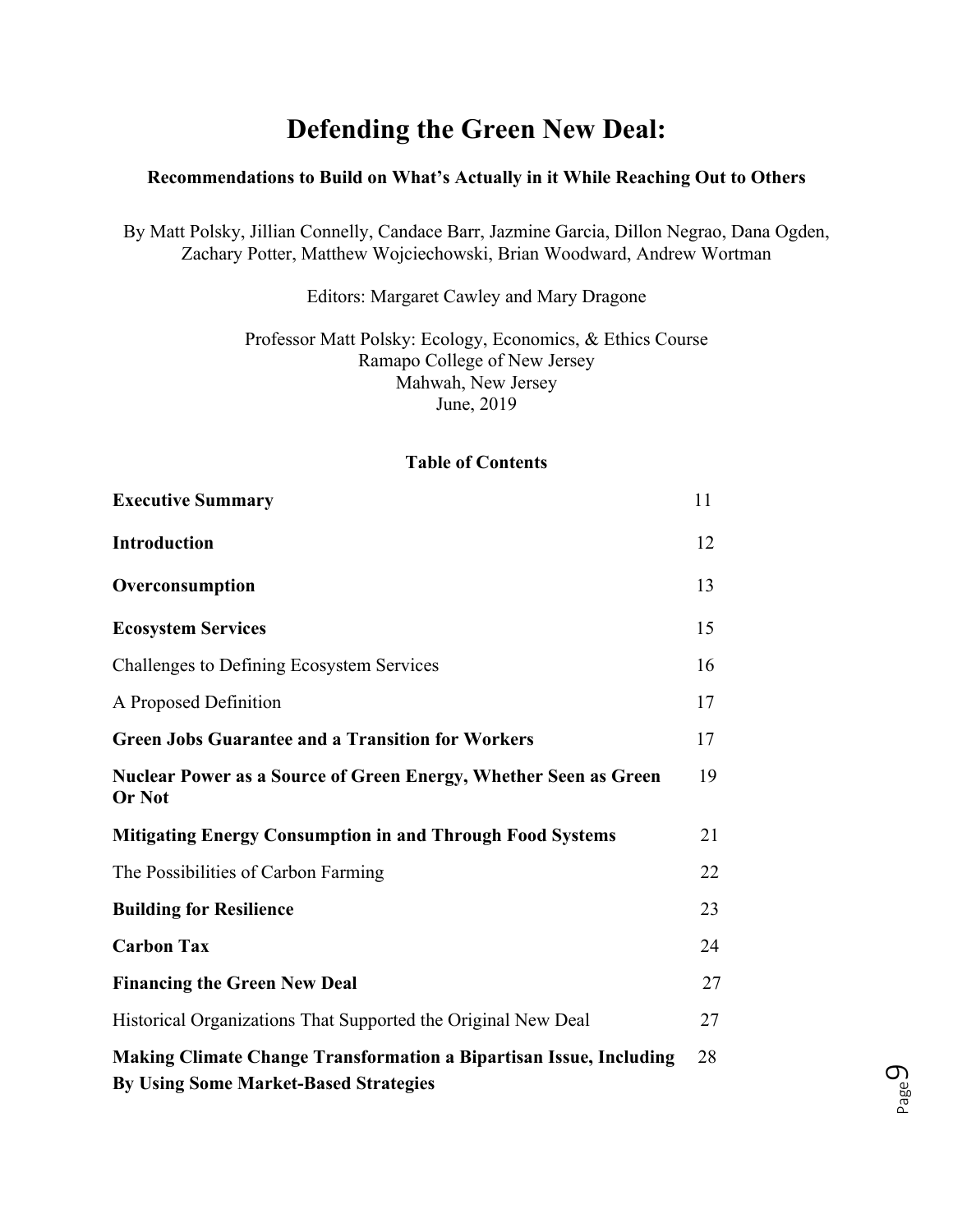| <b>Business and the UN Sustainable Development Goals</b> | 30 |
|----------------------------------------------------------|----|
| <b>Addressing the Socialism Stigma</b>                   | 32 |
| <b>Too Comprehensive</b>                                 | 33 |
| <b>Gender Equality</b>                                   | 34 |
| <b>Conclusions</b>                                       | 36 |
| <b>Recommendations</b>                                   | 38 |
| <b>References</b>                                        | 39 |
| Appendix                                                 | 44 |
| Plastics Usage and the Anthropocene Age                  | 44 |
| New York City's Green New Deal                           | 45 |
| Organizations Which Support the Green New Deal           | 46 |
| <b>Acknowledgements</b>                                  | 46 |

Page  $10$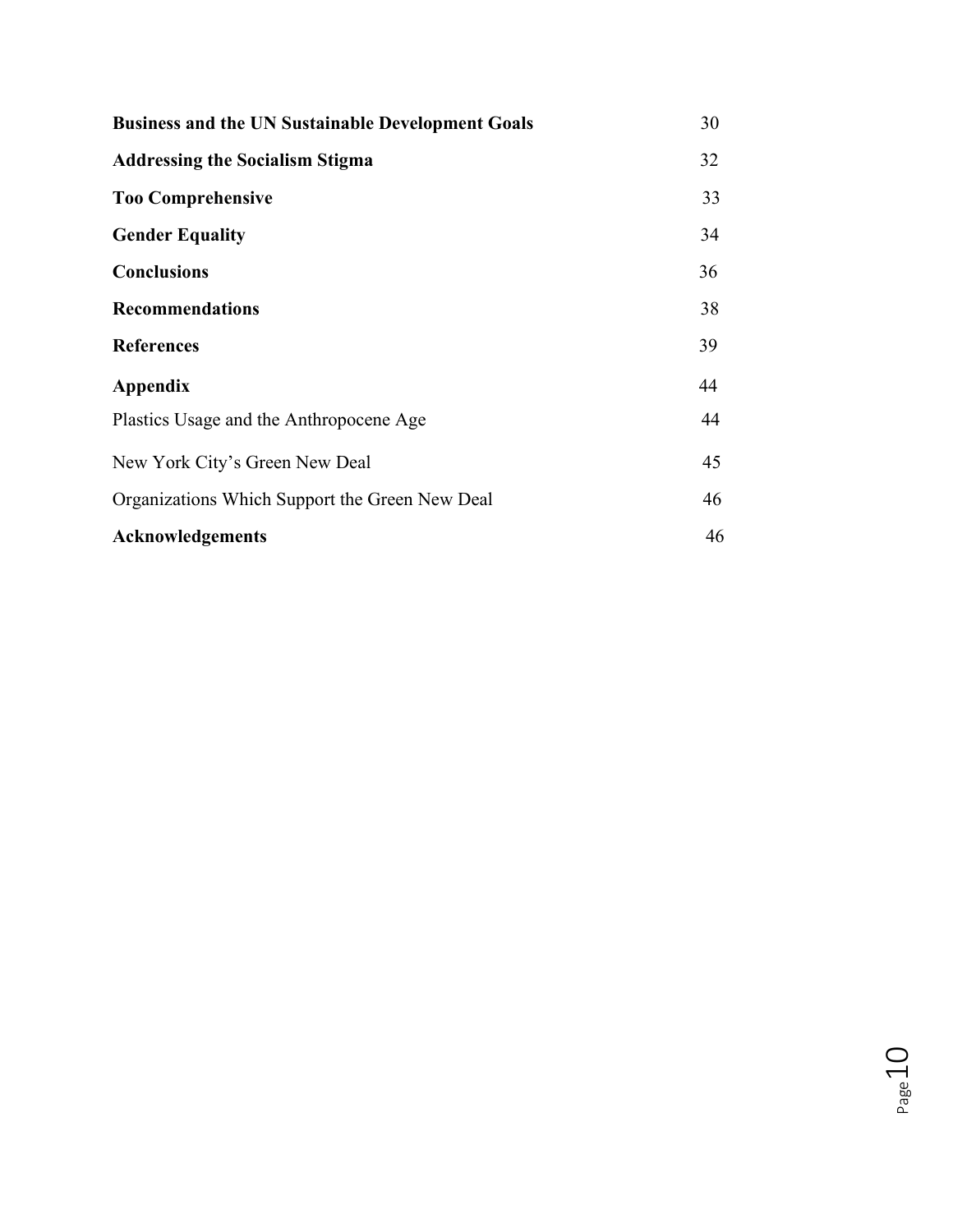#### **Executive Summary**

The main energy/environmental goals of the Green New Deal are 100% clean, renewable, zero-emission energy by 2030 and net-zero carbon emissions by 2050. This is **what is needed,**  and, until very recently, the only game in town at the federal level for getting us there (indeed, its existence and the discussion it has generated may have partially prompted the boldness of other's proposals). It is only through bold, conventional wisdom-shattering policies and actions that we have a chance of achieving these goals. Thus, despite both fair and a host of unfair criticisms, the Green New Deal holds up.

Those qualities, though, set it up for a lot of criticism. Some of that might be because such boldness is just so unfamiliar (which also could be said about its comprehensiveness, or the linkages it makes between issues, or some of its specific social justice elements). But these critiques can be answered.

Indeed, we're going to have to become comfortable with boldness or transformational change--and at a time when even incremental change seems impossible, especially when too much federal policy is going in the wrong direction. Questioning conventional wisdoms and what we think we know, including about how things are done, is going to have to become the new way we do things. This doesn't exclude the originators and proponents of the Green New Deal.

The students came up with several ideas on how to deal with both the fair and the unfair, as well as build on its existing strengths. They addressed many of the criticisms: "too bold," "too comprehensive," "socialistic," and "how are you going to pay for it (whether the questioner really cared about the answer or not)."

 $\frac{1}{\sqrt{2}}$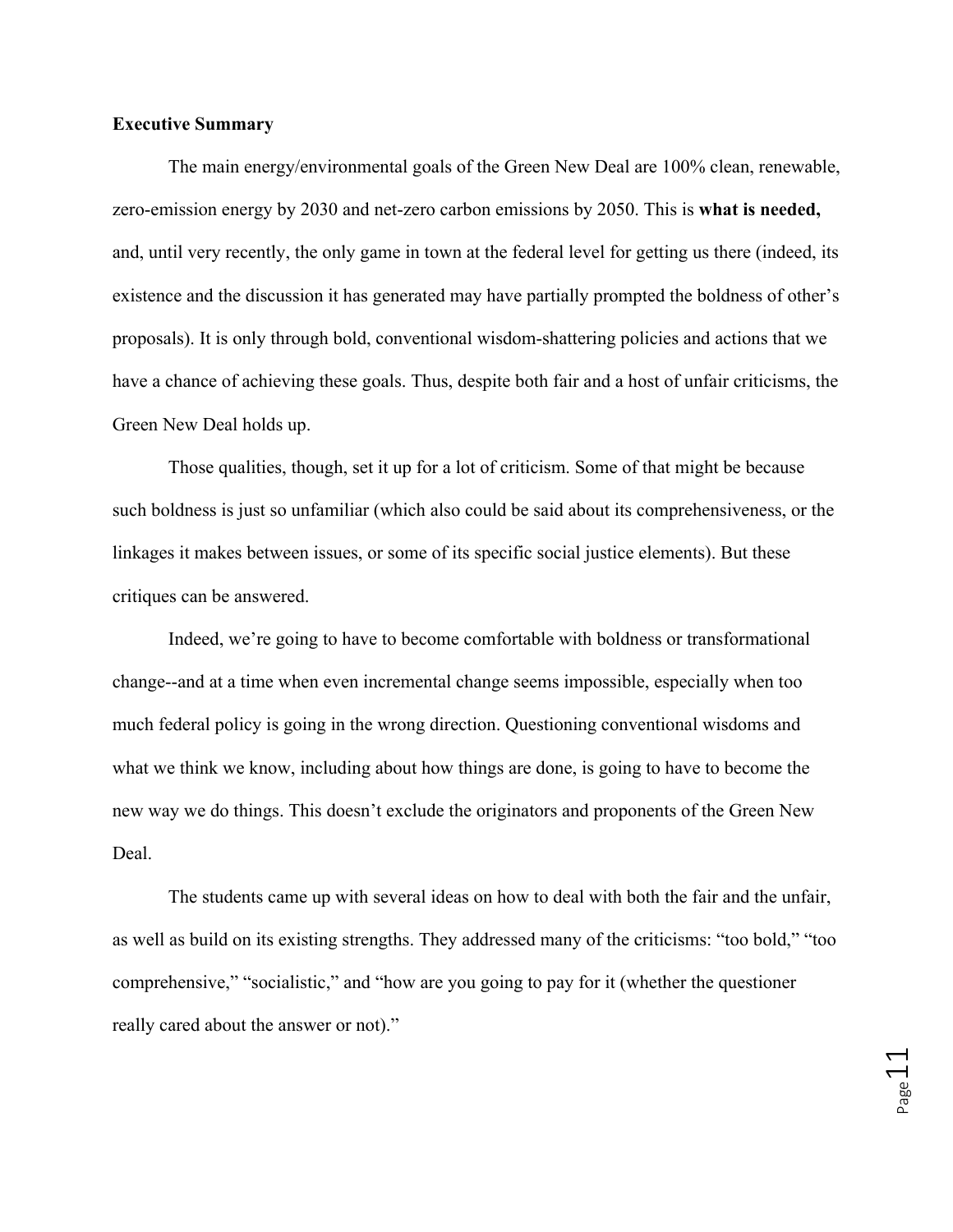Making things even harder, but necessary--as if there aren't already enough challenges, the Report promotes elevating the protection of ecosystem services into the Green New Deal framework, as the state of ecosystems is even worse than for climate change (although the two issues are deeply related). The revitalization of our democracy is also linked with these issues, as we're not going to be able to fix one without the other. A major part of both is the need to reach beyond political progressives, which is not a commonly held position, as conservatives are going to have to change their environmental behaviors just as much as anyone else. Surprisingly, the Cover Letter points out an existing foundation within the Resolution that could speak to conservatives, and which could be built upon.

The Report suggests more utilization of sustainability. Although somewhat present in the Resolution, it is not a focus. Sustainability could be a source of ideas, including the U.N.'s Sustainable Development Goals, more ideas about agriculture, taking advantage of the rarely noted evolution of some businesses to become increasingly more environmentally and socially responsible, as well as general comfort with taking a more comprehensive view of things.

The Report also takes positions on a carbon tax (a needed complement but it does not suggest specific forms of it), and nuclear power ("Yes," but **only under** certain conditions).

The Green New Deal has been credited with generating needed discussions. As we await better prospects for its actual passage in two years, proponents must work to generate the support for that day, but not just among its existing base, or using only familiar arguments. It must evolve to facilitate getting us to much better footing when it has its moment.

However unlikely this seems now, there are ideas for accomplishing this. **Introduction**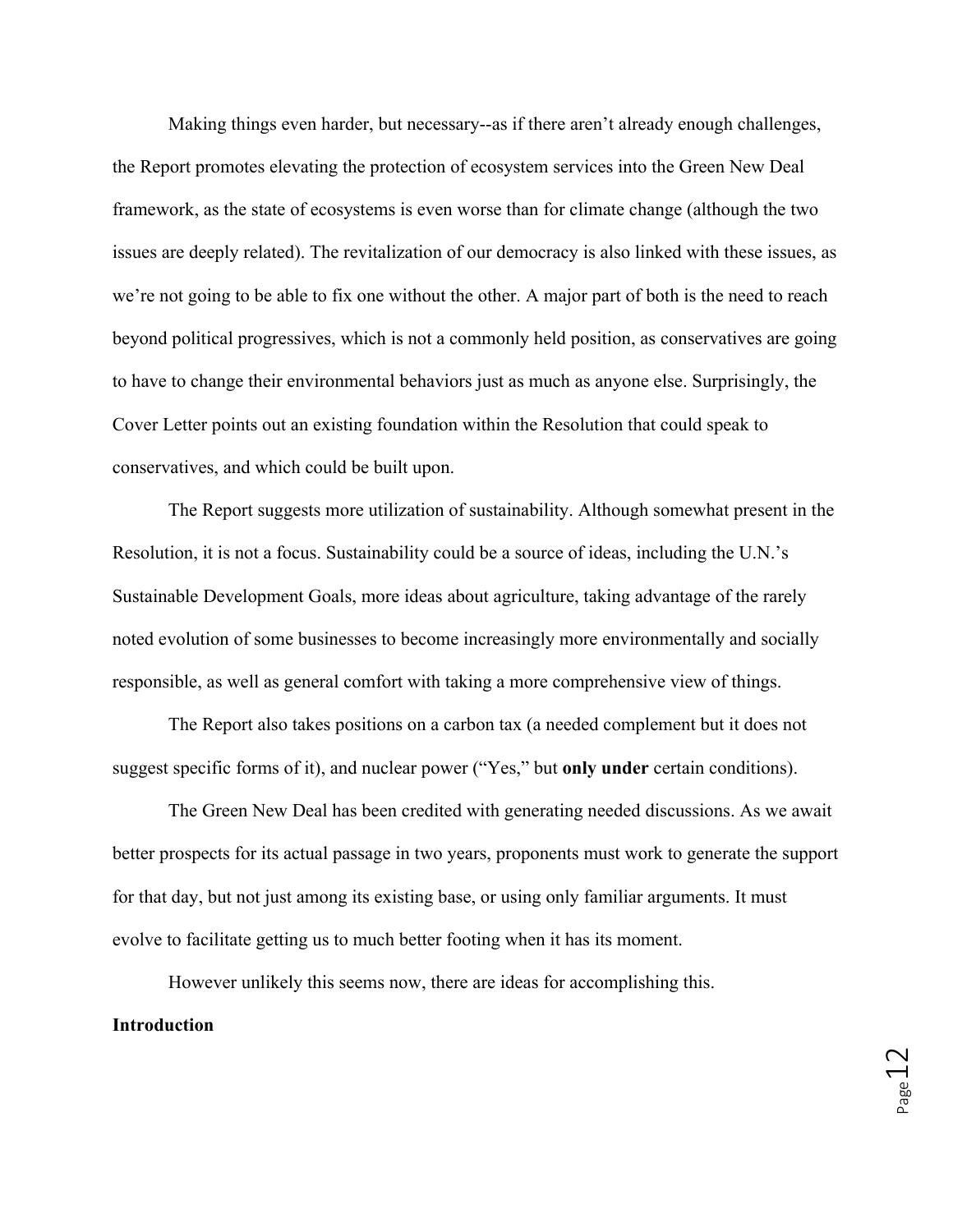This Report is the final requirement for students of an *Economics, Ecology, and Ethics* course, which uses that three-prong sustainability perspective to look deeper into many of the environmental issues we face today, as well as other issues such as philanthropy, efficiency, psychology, philosophy. After we gained some perspective on when and how economics could be a useful tool, and when it is not, we focused on the Green New Deal as a unique, timely, highly visible, and extremely important example of trying to pull these prongs together in the right way.

The Green New Deal famously combines a bold approach to addressing climate change along with other (to critics) unrelated, social issues. It has received a lot of attention, both favorable and unfavorable.

Still, the class sees the need for the Green New Deal. This Report is a culmination of the discussions held throughout the course as they apply to improving it.

Each student co-author wrote two sections of their choice, with references, which led to of further in-class discussions, where some voids were identified and ideas generated on how to fill them. Both specific and general recommendations were developed.

The goal of this Report is to provide our perspective on a critical public policy issue and both try to improve it and suggest ways to bring along others to support it.

Three of the students' contributions are not directly relevant to providing suggestions about the Green New Deal and therefore are included in the Appendix.

#### **Overconsumption**

The Green New Deal mentions that clean manufacturing is a component to solving the climate crisis. This is a great first step. However, overconsumption goes beyond this and includes reducing consumption, as well as repairing items we already have. We live in a world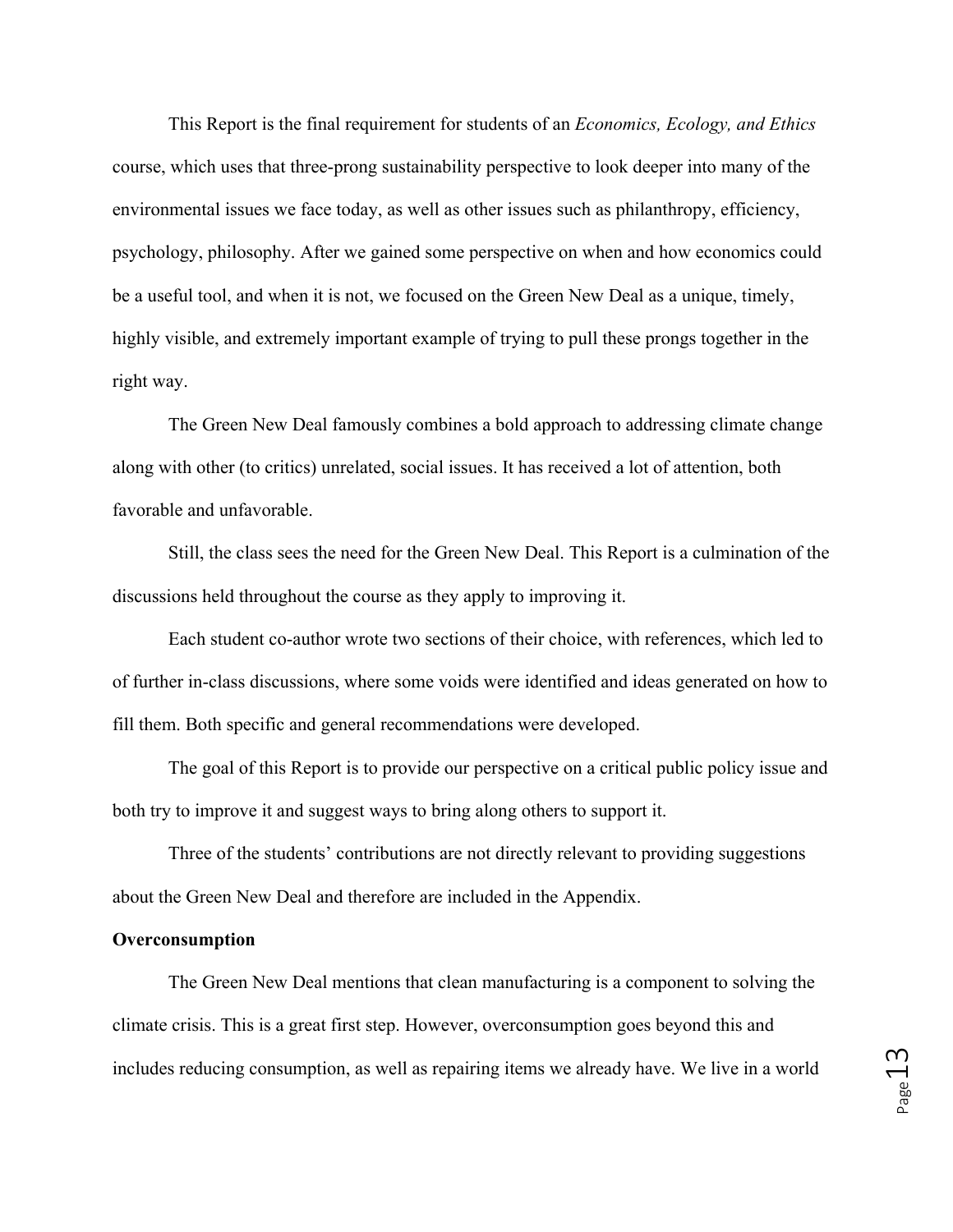where wealthy nations, especially the U.S., are excessively wasteful. According to the United Nations Environment Programme, one third of food across the world (an equivalent of \$1 trillion) ends up in the garbage due to poor farming and transportation practices (UN Environment, n.d.-a). The household products we purchase are often made to last only a limited amount of time before needing replacement. Further, the manufacturers can make it difficult and/or expensive to repair items, which forces consumers to buy new ones. The culture in the United States is to buy new products. For example, fast fashion trends, constantly changing styles of decorating, and even new model automobiles help fuel the desire for new products as the first option.

The current system causes major environmental degradations, including but beyond climate change. Manufacturing usually relies on fossil fuels, as well as the harvesting of natural resources to create products. For example, our electronic gadgets require rare earth metals, which are both difficult and environmentally destructive to extract. Our increased reliance on these technologies, as well as the increasing number of people using them, are only going to increase pressure on the natural environment, unless business-as-usual practices are challenged.

Products need to be built to last for extended periods, with the capacity to facilitate model updates. They also need to be manufactured in a way so that when they do break, they are more easily repairable by the consumer at low cost.

Transitioning to clean manufacturing will help reduce the amount of greenhouse gases released into the atmosphere, but if we switch to an economy which does not rely as heavily on the manufacturing of new products, we will be able to make corresponding improvements to environmental quality more quickly.

It is time to begin to challenge the current mindset.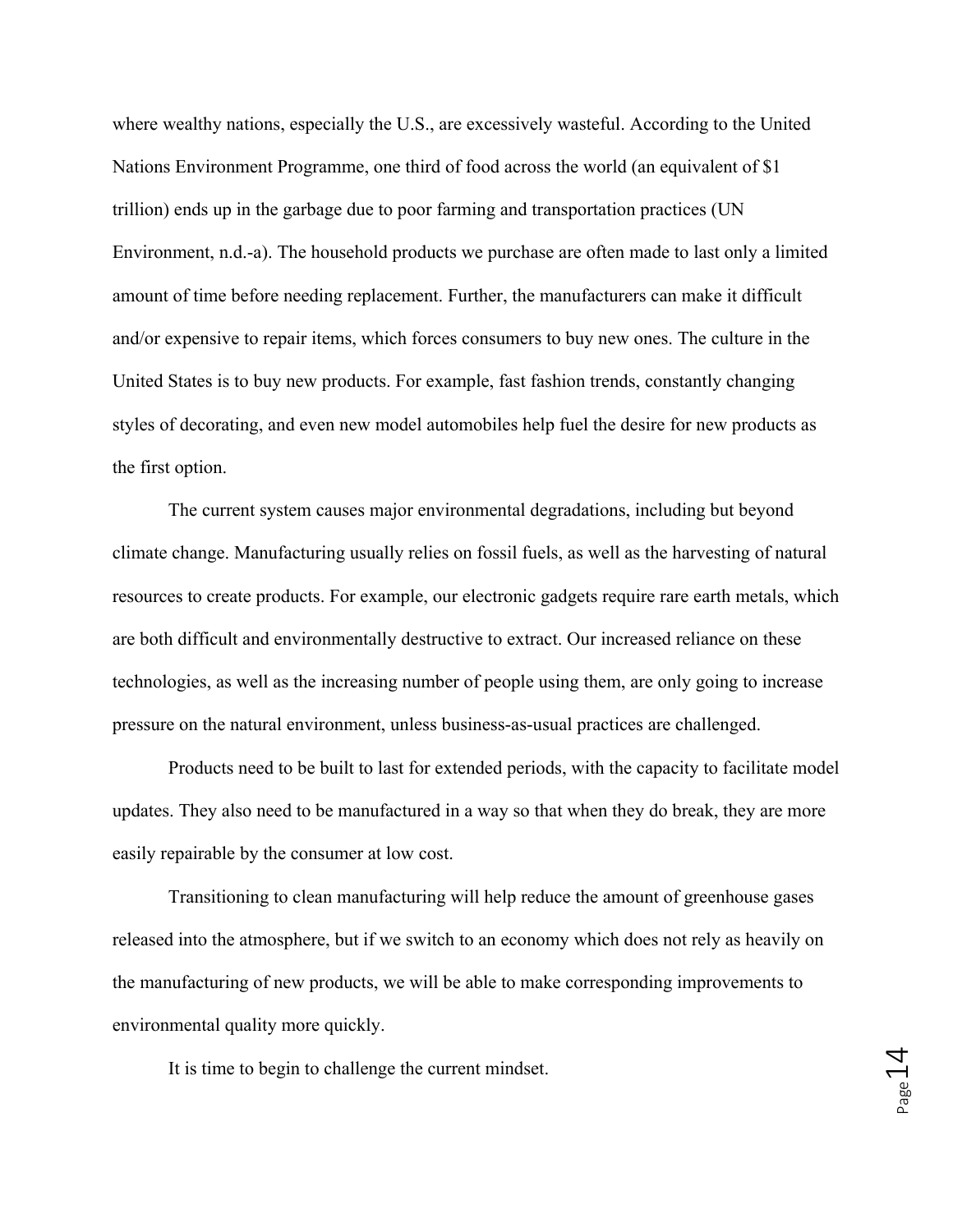As part of that, and consistent with the "jobs" orientation within the Resolution, there should be an emphasis on developing a repair-oriented economy.

In addition, a carbon tax (see that section below) also may help discourage mass consumption.

These measures will help to create a cleaner, greener society.

Finally, there is a need to begin to align public policy thinking in the U.S. with the United Nations Sustainable Development Goals (United Nations, n.d.). The suggestions here align with Goal 12, Responsible Consumption & Production (United Nations Environmental Program, n.d. b).

#### **Ecosystem Services**

The benefits humans receive from ecosystems are known as ecosystem services. These include such things as breakdown of wastes, recycling and cleaning of water, pollination of plants. As the ecological economist Herman Daly wrote years ago, they underpin the economy, which is not widely appreciated. Ecosystem services also are important because they protect us from natural disasters.

Ecosystem services also tend to be free, which leads to their overuse.

When a certain species becomes threatened, it usually goes unnoticed, and ultimately can affect the whole ecosystem. The United States is over-developing many natural resources, especially the less-known ecosystem services. Many ecosystem services are threatened or endangered, with their role in supporting the environment and humanity not understand by the majority of the people.

It is critically important that the United States make every attempt to protect these services.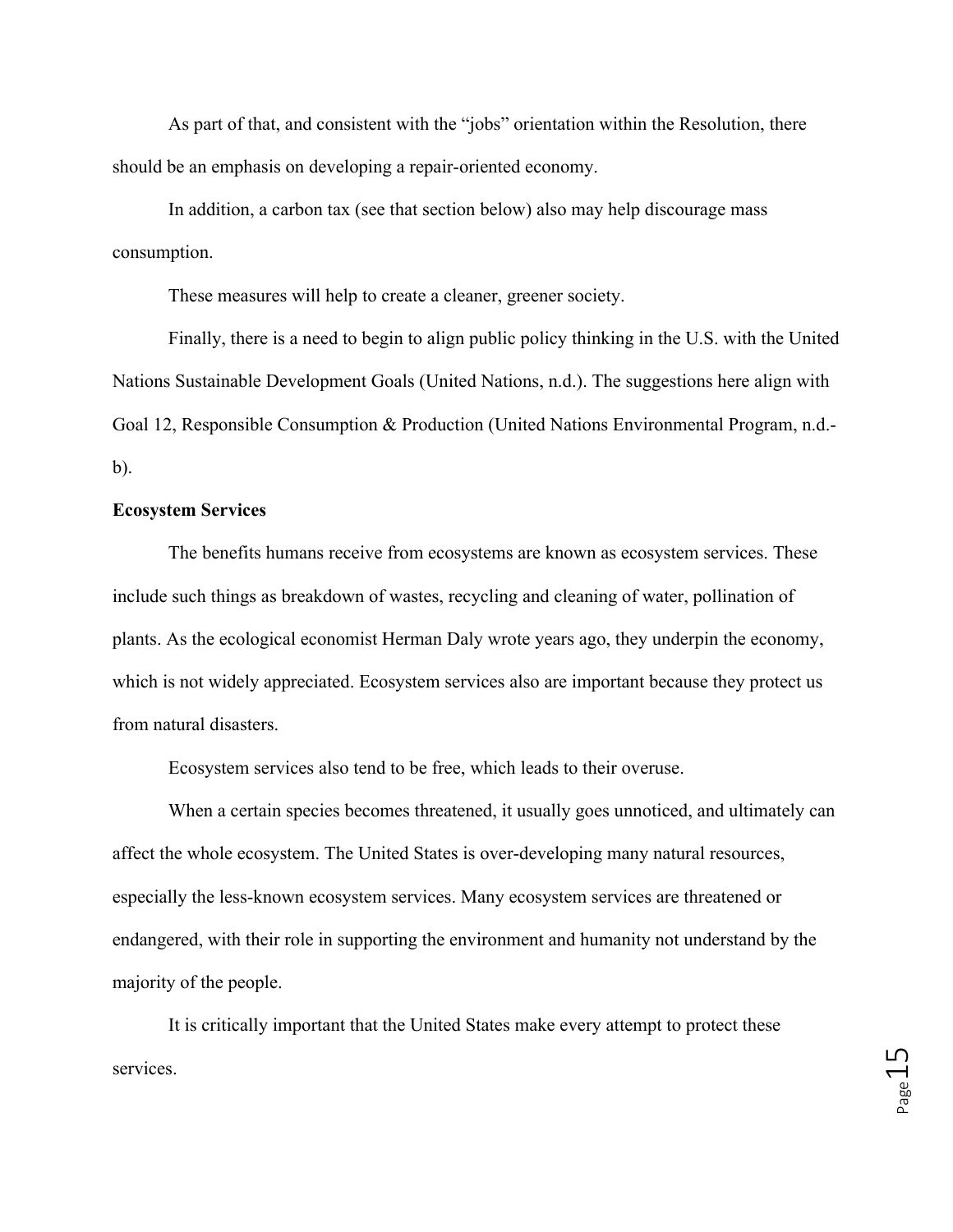As climate change becomes more prominent, we need to find more defenses to protect us. Much of this may entail expensive physical investments to infrastructure, like sea walls. However, protecting and restoring ecosystems can be a more effective, less disruptive, and even a cheaper way to seek resiliency and reduce some of the risks of future natural disasters. Further, we can take more advantage of the properties of greenery to sequester carbon.

The Green New Deal Resolution does mention ecosystem services, but as the threat is comparable to that of climate change it needs to give it more emphasis. The Green New Deal could offer a platform for discussing ecosystem services and create the basis for new legal protections. To facilitate protection, the "Recommendations" section has a special series of needed actions just about ecosystems.

#### Challenges to Defining Ecosystem Services

There is a need to properly and legally define ecosystem services. Various agencies throughout the United States have their own definitions of ecosystem services, largely based on the goals or missions of the agency. This can create confusion when deciding how ecosystem services are developed or protected. The National Parks Service defines ecosystem services as benefits ranging "from inspiration for artists, fish for food or recreation, and clean water for future public use (USNPS, n.d.)." Under this definition, priority is placed on those services that benefit visitors to the National Parks, so it is highly limited in scope and does not cover avoiding over-development of natural resources. The Environmental Protection Agency defines ecosystem services as those services that "produce the many life-sustaining benefits we receive from nature—clean air and water, fertile soil for crop production, pollination, and flood control (USEPA, 2016)." This definition also has a limited scope. The U.S. Forest Service goes the farthest. It describes ecosystems services as free or public goods, which can lead to these

Page16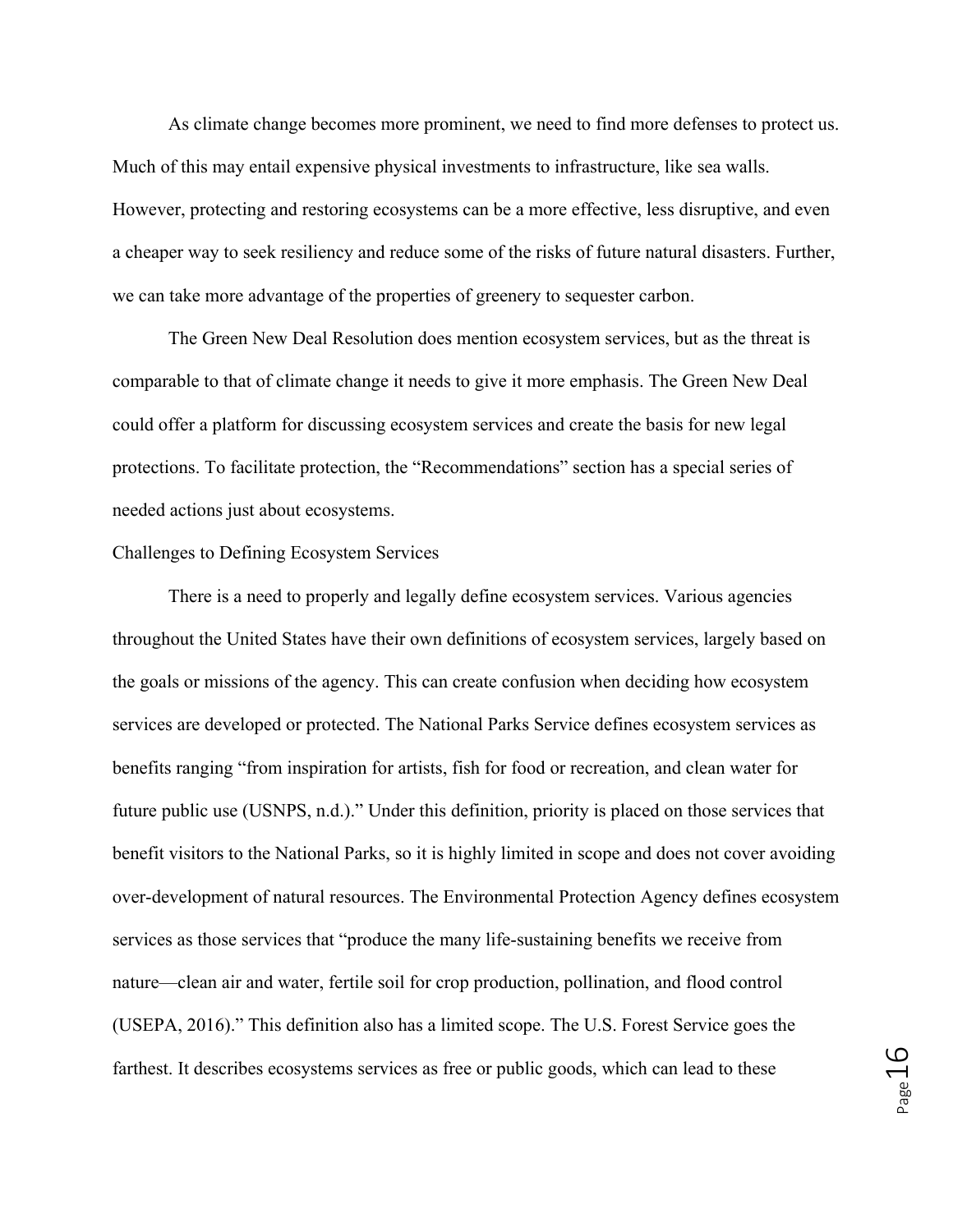services and their contributions being left out of the decision-making process (U.S. Forest Service, n.d.).

A standard definition might work off of the Millennium Ecosystem Assessment, which defines ecosystem services based on four categories: provisioning, regulating, cultural and supporting services. Provisioning Services provide humanity with a direct benefit. Regulating Services work to mediate natural phenomenon. Cultural Services provide nonmaterial benefit, and Supporting Services form the basis for all other ecosystem services (Millennium Assessment, 2003).

#### A Proposed Definition

Ecosystem services require a standard definition to be used by all branches of government. One potential definition might be:

Ecosystem Services are those natural services that provide a direct or indirect benefit to human society. The value of these services lack a set market value, often leading to misuse and overdevelopment. All ecosystem services can be categorized based upon their benefit to society and their capacity to regulate and support the environment.

Such a definition includes the benefits to humanity and provides for categorization. Any laws based on this definition are better able to protect and manage crucial, and potentially endangered ecosystem services.

## **Green Jobs Guarantee and a Transition for Workers**

The Green New Deal implies an end to the fossil fuel-dependent economy (Green Party, n.d.) and a transition to a green economy that is environmentally sustainable, economically sound, and pursues justice for everyone. The goal set out by the Resolution is to transition to 100% renewable energy by the year 2030. The pushback from critics of the Green New Deal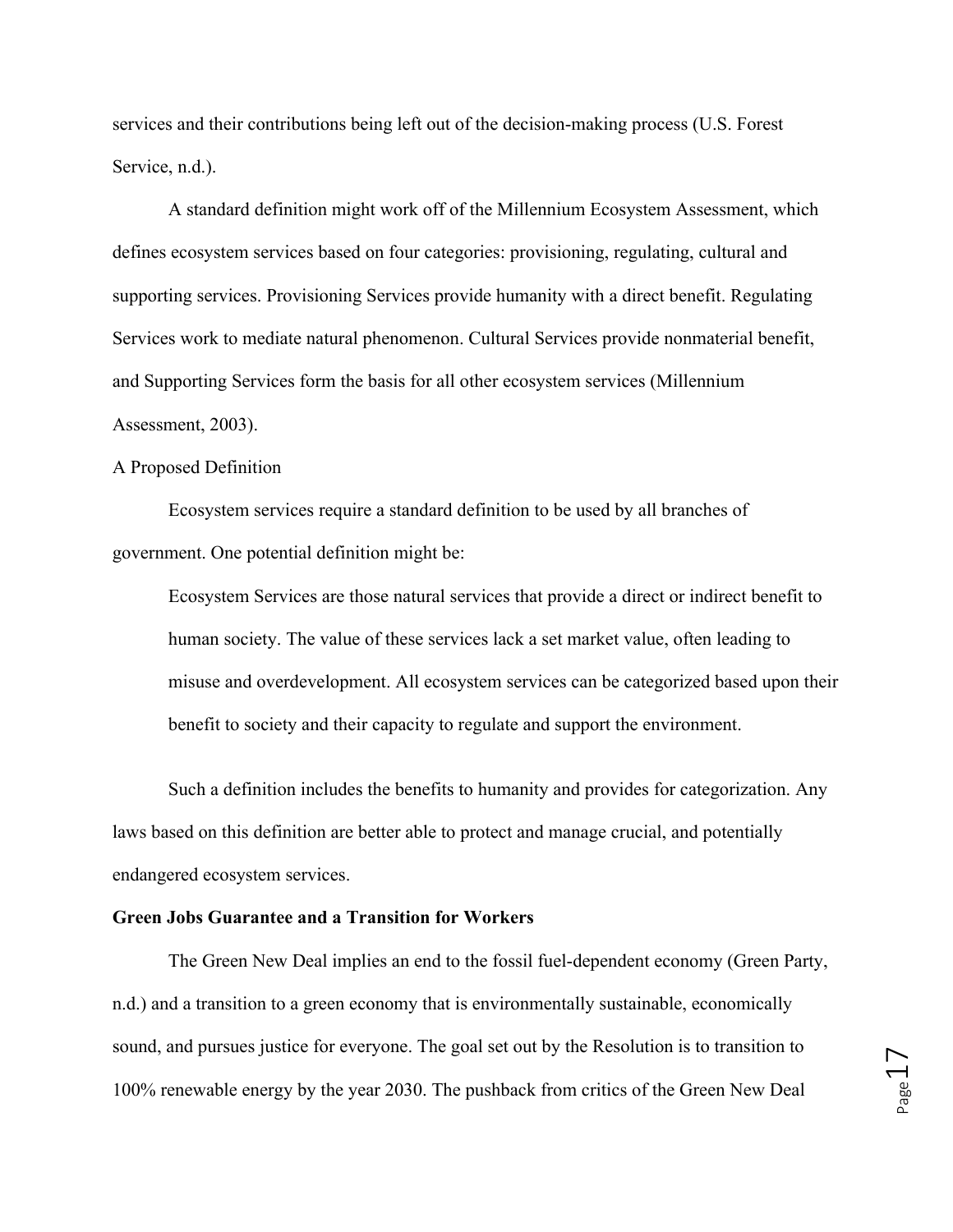includes claims that this would cost billions or even trillions of dollars to change current infrastructure, transportation systems, renovate all buildings, and entire electrical systems. Those who support the Green New Deal cite research that the U.S. economy could lose billions of dollars by 2100 by **not dealing with** climate change (Friedman, 2019). One of the provisions in the Green New Deal is a jobs guarantee, if necessary, at a livable wage. How this could be done is on the minds of many skeptics and critics of the deal.

The Green Party US offers an approach. It would be a Full Employment Program, creating up to 20 million jobs, replacing unemployment offices with employment ones. It would be federally funded and locally managed. Those last resort jobs will be provided by the government in sectors of the local community where needed. The jobs would be either environmentally or socially-based. The former would include sustainable energy and green buildings jobs. The latter would be based in the social sector, such as education programs, child care, and senior care (The Green Party, n.d.).

Although this is positive in many ways, it presents a major problem for those who work in the coal, oil, and gas industries. With the rise of the green energy revolution, these Americans will lose their jobs and will suffer disproportionately. Many of these workers have only a high school education and not many reasonably comparable financial alternatives.

They are some of the hardest working blue-collar workers in our country. Oil workers go out on rigs, sacrificing their family lives to make a decent income. Coal workers risk a shorter lifespan due to Black Lung to support their families. But in places like West Virginia and Wyoming where the coal industry is huge, there are not many other job options that pay a decent wage.

This is an aspect of equity, too.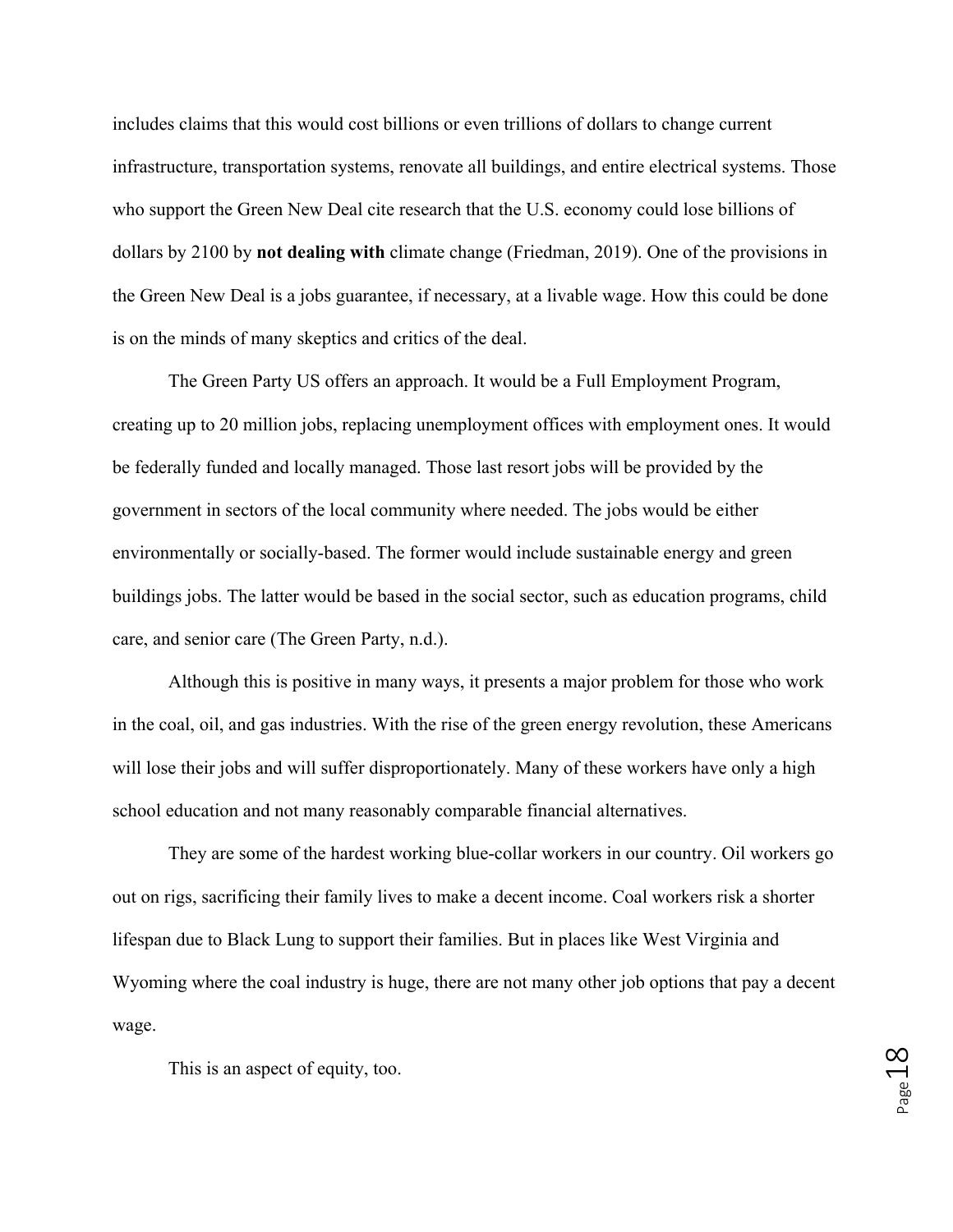We must do more to help these workers find jobs in the renewable industries. They should be among the priority hires. They will need proper training, which could include the environmental benefits of these clean sectors. These workers and their families and union representatives may or may not care that much about the environmental consequences, but some would take advantage of the offer of a decent alternative job, and may come to appreciate the "clean" aspects.

Perhaps, there would be less resistance to the switch to renewables, and more political and other support for the Green New Deal, which may be enough to help pass it in a future Congress.

#### **Nuclear Power as a Source of Energy, Whether Seen as Green or Not**

Nuclear energy is a long-time controversial topic in the world of energy, but perhaps it is time for a re-evaluation, given the Green New Deal's very high priority on reducing carbon emissions. Without minimizing the historic problems, like the accidents at plants in Chernobyl, Three-Mile Island, and Fukushima that have haunted us, many nuclear plants have been successful. Perhaps a re-look, also urged by an increasing number of even environmentalists, will find a way to adequately reduce and manage those consequences, bringing the risks down to minimal levels. If so, this could lead to an unprecedented compromise which would provide a place for nuclear power in The Green New Deal, where currently there is none.

Some already believe that nuclear energy is the future of the energy industry and a great solution to the fossil fuel pollution issues we now face. Others think that nuclear energy isn't clean, and is too dangerous and risky to justify the gains. Each of these beliefs can be supported, but perhaps the times now require that we find an in-between area, even of reluctant agreement.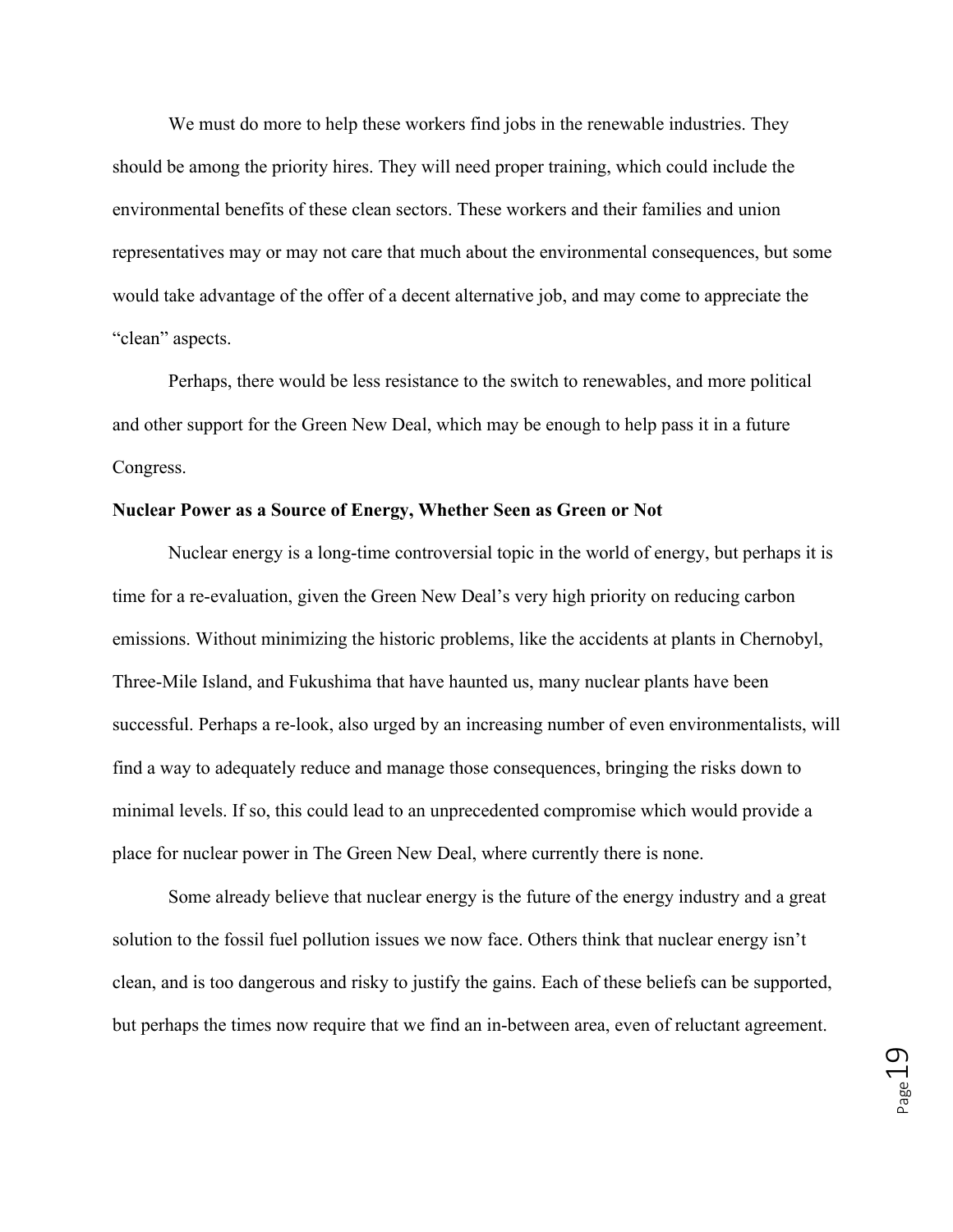So while nuclear energy is risky and not entirely clean. But, as a start, if built in safe locations and with newer technologies, it might find its place.

 A challenge is to view this with a fresh perspective, along with creativity. France is often cited as a model in this area. According to Planete-Energies, they use nuclear energy for 72% of their electricity. If other countries built reactors the way France has, there would be less risk of nuclear accidents and waste. France has special safety measures for their plants that other places don't. They have backup generators for the cooling tower and reactor. In the event of a power failure, the most vital areas stay up and running. Also, the power cables are reinforced in concrete to keep them from being damaged.

**If** done properly, nuclear energy could be an aide to pushing out extremely harmful fossil fuels.

We recognize nuclear comes with a lot of cons against it like a potential meltdown and radiation emissions into the surrounding area. And there is the long-time issue of where the waste from the plant would go. Another issue is the cost and time it takes to create and decommission the plant. It takes roughly eight years to create a new plant, which includes the various permits it must obtain and the building of the plant. Ways to address these issues must also be found, such as standardization of designs.

It would help further if these new nuclear technologies were developed and implemented without subsidies, showing "they can pay for themselves."

Since nuclear has the potential to help contribute to addressing the challenge of ending climate change, and we do not have a lot of time to get there, we can't overlook the advantages. Nuclear energy emits no carbon pollution while the plant is active. The only time emissions are released is during the creation and decommission of the plant where they must use heavy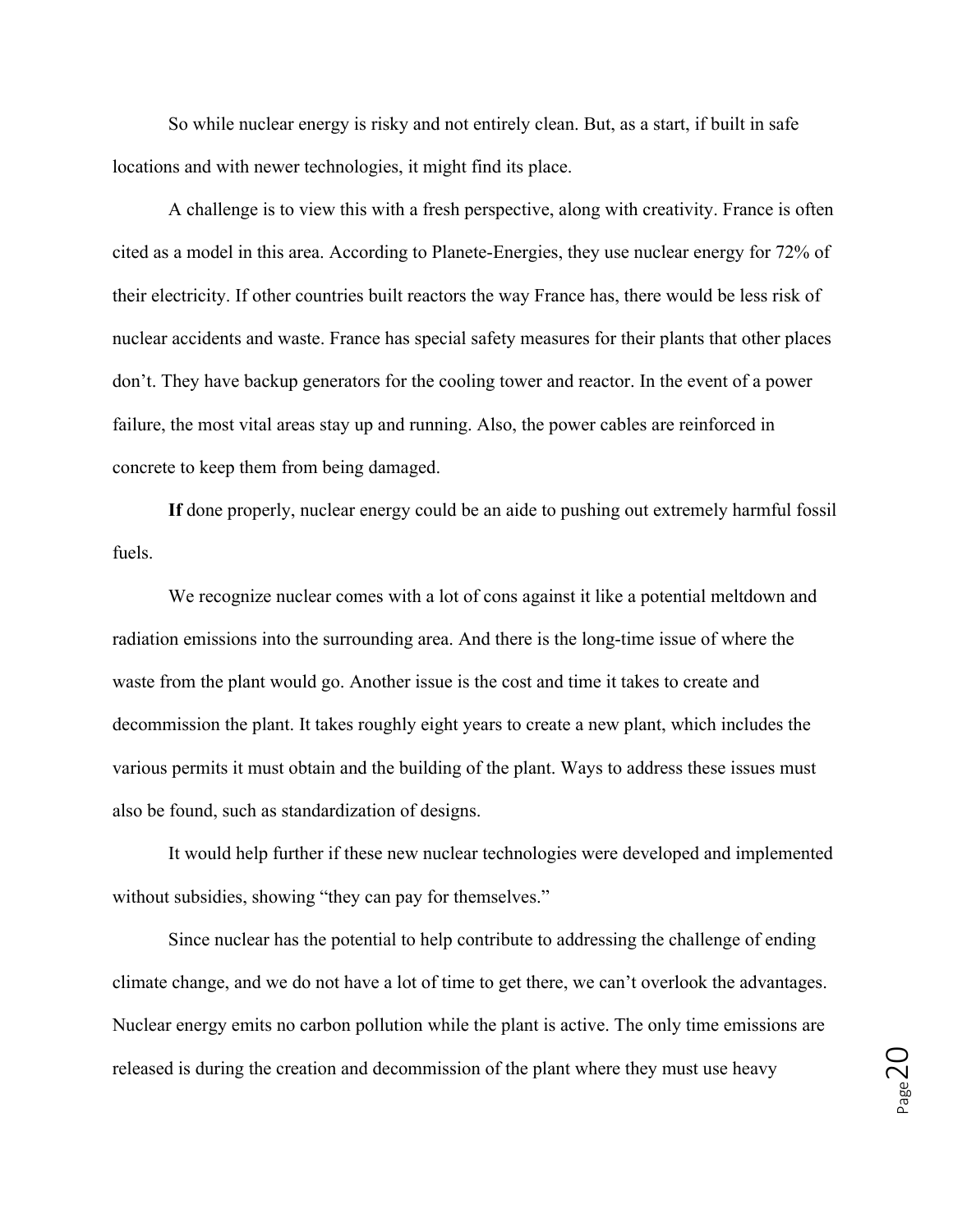machinery to build and take apart the plant. Nuclear is also one of the most reliable energy sources compared to solar and wind. The sun does not need to be out, and the wind does not need to be blowing for nuclear energy to work. Nuclear energy can more easily provide power to a large area compared to renewable energy sources.

It is hard for some to envision intermittent renewable energy becoming capable of completely powering the economy. **Ironically**, perhaps adding a planned nuclear component, by providing a steady source of power, could help increase the credibility of large scale green energy.

#### **Mitigating Energy Consumption in and Through Food Systems**

As fossil fuels become scarcer throughout the world, and as we see more of their environmental impacts, our society faces many questions. A big one is how can we reverse the detrimental impacts we have caused through our energy consumption and still feed ourselves and (if we retain that traditional vision/expectation of the U.S. role) the world?

The Green New Deal mentions the importance of "supporting family farming, investing in sustainable farming practices, and building a sustainable food system where everyone has access to safe and health foods (Ocasio-Cortez, 2019)." But it does not talk very much about the impacts of the agricultural sector on our water, soil, health, and what mitigation strategies can be implemented to create more sustainable agriculture. Considering that industrial agriculture exploits people and the land, uses harmful fertilizers and chemicals, and emits tremendous amounts of greenhouse gases, an overhaul of our food system is needed to reach the goal of zero greenhouse gas emissions by 2050.

The ways in which we grow our food and produce livestock are unsustainable and inhumane, as profits and yield are the major concerns. Factory farms are the biggest culprits.

 $P_{\text{age}}$ 21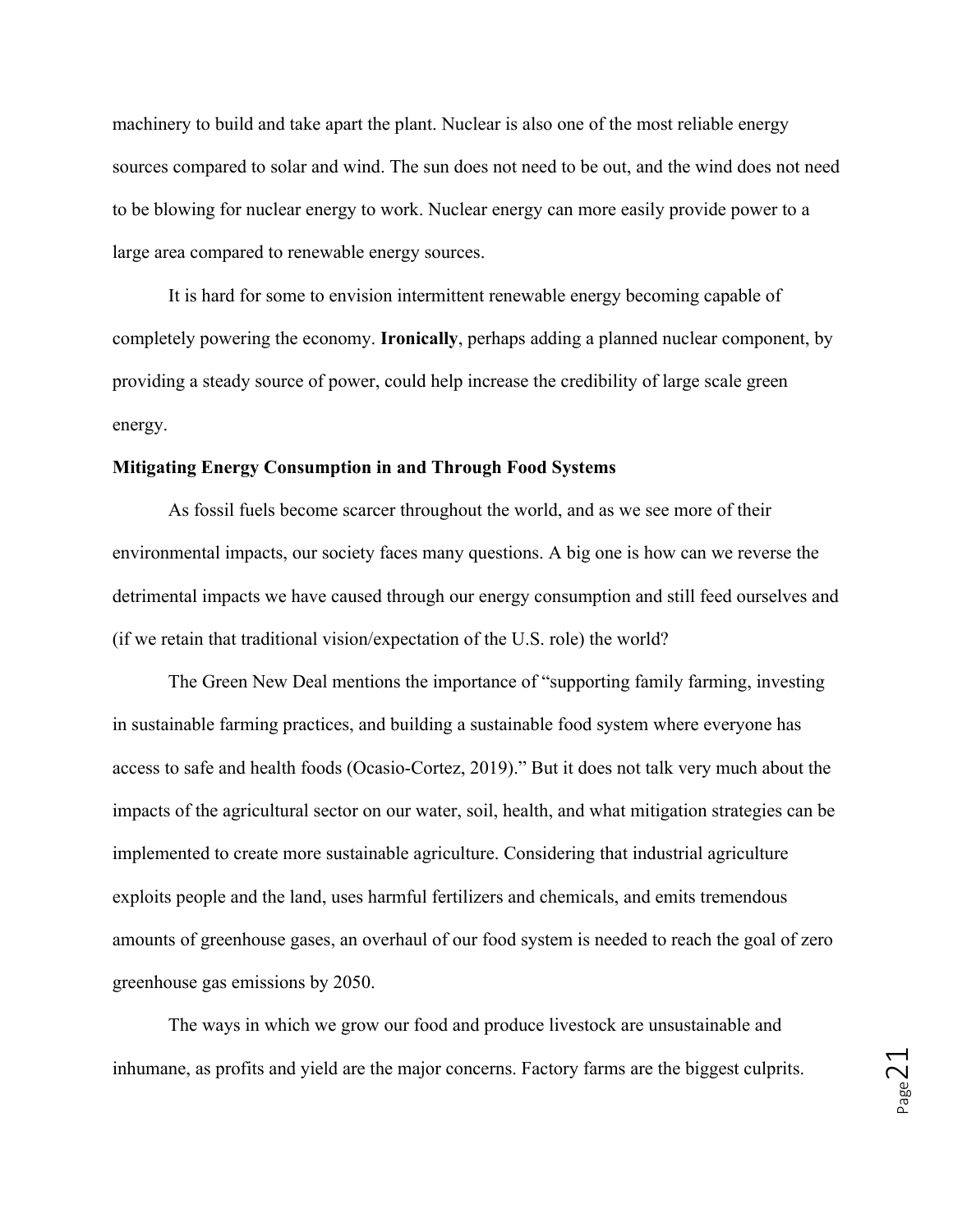Monocrops take over industrial farms, producing only one crop to gain the best profit. Fruits, vegetables, and grains are grown with chemicals and fertilizers to produce as much food as possible without losing crop yields. Mass livestock production contains thousands of cows, pigs, chickens on factory farms, injecting them with antibiotics and hormones, to produce as much meat as possible for human consumption. Energy is used for tractors and trucks, trees are cleared to expand more land for livestock, and freshwater, contaminated with these chemicals, is used for our plants and to hydrate our livestock. These are all part of our food systems, creating greenhouse gases and eroding soil. According to the article, "Sustainability of meat-based and plant-based diets and the environment*,"* "The US food production system uses about 50% of the total US land area, approximately 80% of the freshwater, and 17% of the fossil fuel energy used in the country (Pimentel & Pimentel, 2003)."

To mitigate these unsustainable practices requires, in part, the promotion and support of smaller and local farms. However, there are multiple ways to do this, some of which are not well known.

#### The Possibilities of Carbon Farming

Carbon farming is the practice of using farming methods to reduce greenhouse gas emissions and/or capture carbon using plants and healthy soils. The Resolution seems to open the door to sequestration in farms, but says little about it.

The photosynthetic capabilities of plants capture CO2 from the atmosphere, which is converted into plant energy or organic soil matter (Carbon Cycle Institute, 2019). Another practice captures carbon using soil through the addition of compost. This has been shown to boost the capabilities of carbon-capturing soil in grasslands and cropland. Improvement is twofold because the addition of compost improves moisture retention and increases organic matter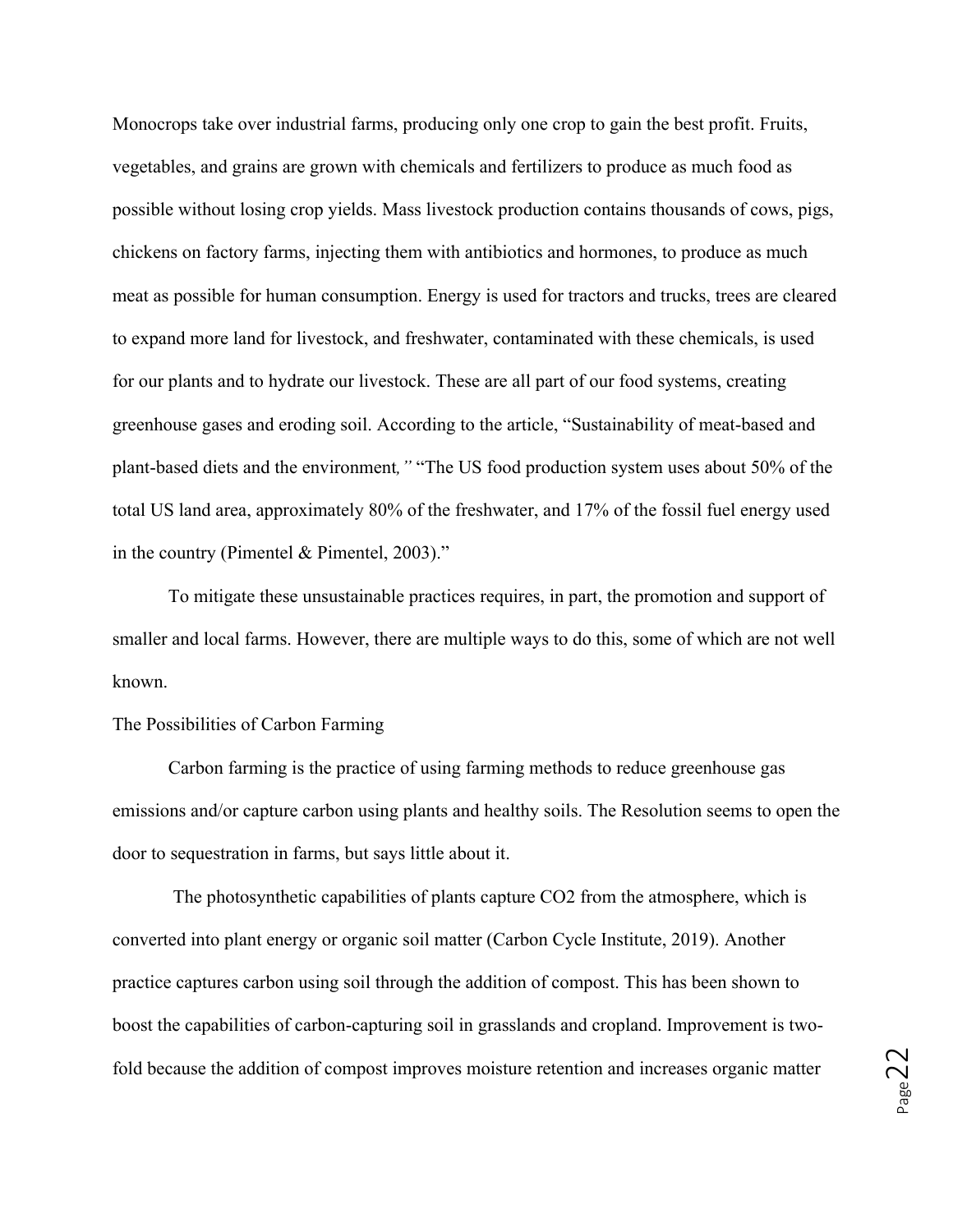and soil quality, which boosts productivity in crops. Whereas, when organic matter is left in a landfill, methane is released because it decomposes without oxygen (Block, n.d.).

At the University of California Berkeley, Whendee Silver, Professor of Ecosystem Ecology and Biogeochemistry, is working with the Marin Carbon Project on ways to use rangelands, forest soils, and grasslands to sequester carbon and improve farm productivity, while combating climate change. By contrast, overgrazing, erosion, unmanaged fires, and poor land management practices deplete the soil and its capability to absorb and store carbon.

The rate of carbon sequestration in areas where compost is added holds a rate of 1 metric ton of carbon each year for three years after the compost is added (Block, n.d.). The practice of carbon farming has potential to reduce the amount of carbon in the atmosphere, while reducing organic waste put into landfills.

And this is done without banning hamburgers!

#### **Building for Resilience**

Resilience can be looked at as the ability of a city, state, or country and its people to regenerate/recover after a disaster. As climate change worsens, our society will face more frequent and severe natural disasters. The Green New Deal mentions this, but more emphasis is desirable.

According to the United States Geological Survey, "With increasing global surface temperatures the possibility of more droughts and increased intensity of storms will likely occur. As more water vapor is evaporated into the atmosphere it increases the possibilities of more powerful storms. More heat in the atmosphere and warmer ocean surface temperatures can lead to increased wind speeds in tropical storms. Rising sea levels expose higher locations not usually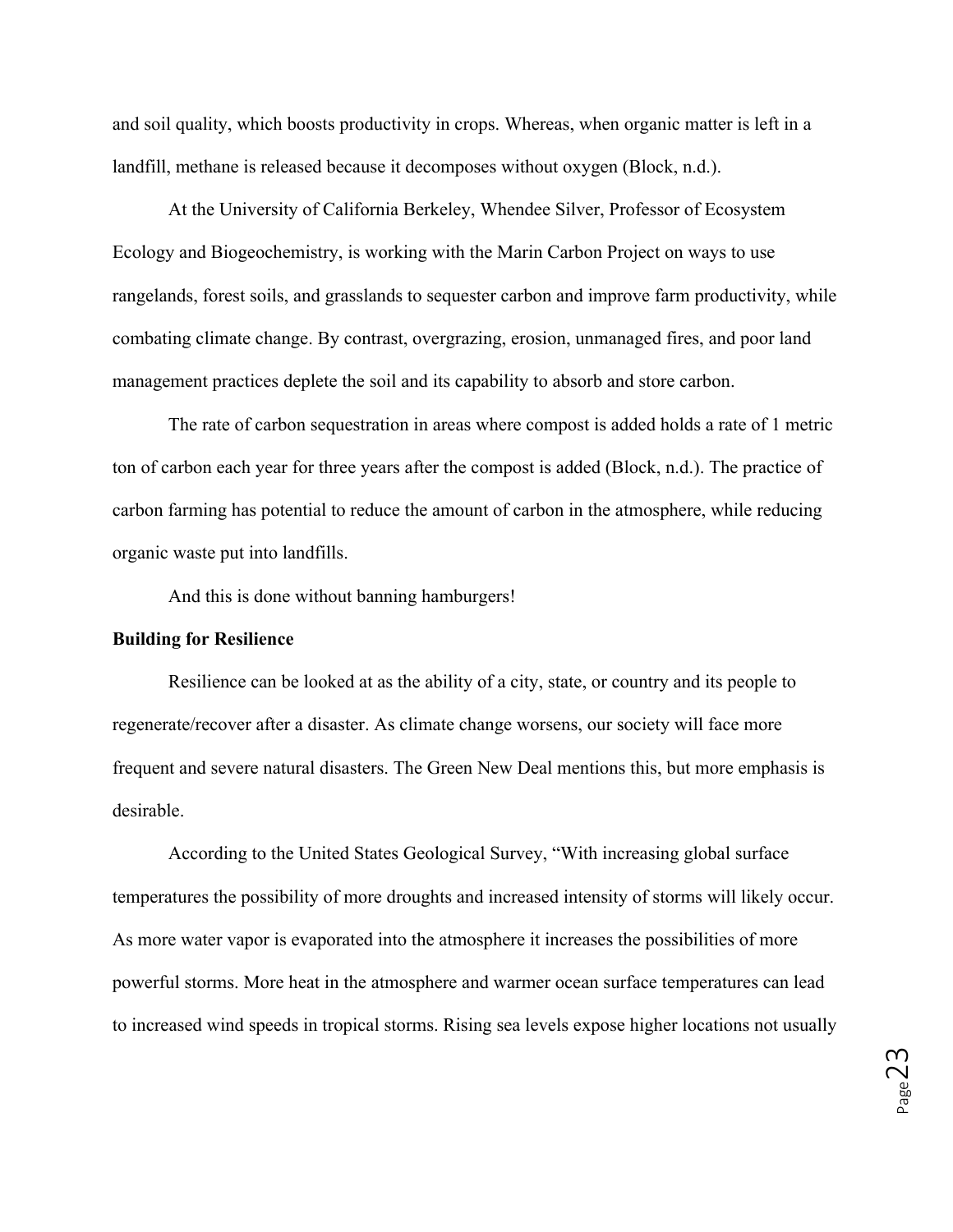subject to the power of the sea and to the erosive forces of waves and currents (US Geological Survey, 2017)." We are increasingly seeing these effects.

By making towns and cities more resilient to these climate change-caused (or, as some would still have it, linked) disasters, we'll reduce the possibility that our homes and other buildings will become demolished, leaving the country with obscene amounts of debt, families without homes, businesses without work, and people without spirit.

In an article about how The Rockefeller Foundation invested in creating more resilient cities, the author says, "Building resilience is about making people, communities, and systems better prepared to withstand catastrophic events - both natural and manmade - and more able to bounce back quickly and stronger (US Geological Survey, 2013)."

From the wildfires in California, to Hurricanes Irma, Harvey, Sandy, and Katrina, to more coastal flooding, these devastations will clearly continue. We have no choice but to build stronger, **but** adding in accordance with the laws of nature, including protecting and restoring ecosystem services. The latter is no small thing, and would strengthen the existing language in the Resolution: "ensure that any infrastructure bill considered by Congress addresses climate change (Ocasio-Cortez)."

#### **Carbon Tax**

It has been noted that the Green New Deal doesn't mention a carbon tax, but some have noted it doesn't exclude one either. We think it needs to be added.

One way to look at this is on one side there are some hardcore environmentalists who want an economic and ecological revolution which doesn't have a need for a carbon tax. On the other side are some moderate change-seekers who believe that a carbon tax is an essential part of a climate plan, and perhaps the only thing really needed. Creators and supporters of the Green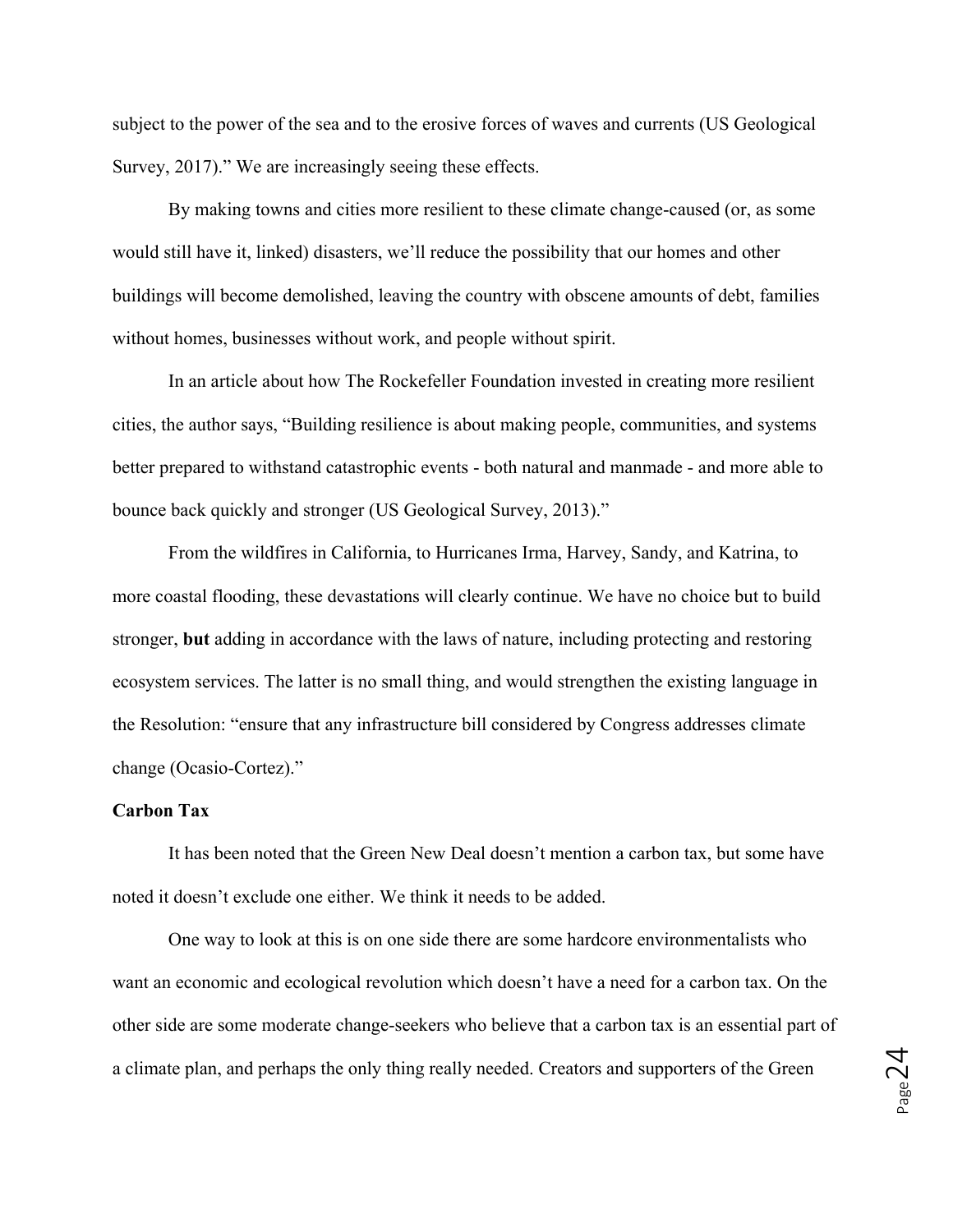New Deal stress that they have not yet settled on a specific plan to cut carbon emissions. Benjamin Finnegan, of the Sunrise Movement in Philadelphia, said "The door is not closed to cap-and-trade and carbon taxes...the important thing is that carbon taxes are simply not enough. What is needed to avert the climate crisis is a massive restructuring and mobilization—an overhaul of our economy and society the likes of which has not been seen since World War II (Lavelle, 2019)."

Some supporters of a carbon tax envision a reliance on the otherwise-free market, rather than any other federal government involvement. There are currently two plans proposed. One was introduced by House Representative Ted Deutch and backed by the Citizens' Climate Lobby, and another supported by elder Republican statesmen James Baker and George Shultz, and backed by the Climate Leadership Council. Both plans would increase taxes on carbon-based fuels, which would encourage consumers to prefer or invest in cleaner energy sources. The revenue collected would go back to American households as "dividends."

But there are differences. The Citizens Climate Lobby plan would have a more sharply rising tax, increasing the direct behavioral effect, while keeping other measures in place for climate action. The Climate Leadership Council plan would reduce other strategies for climate action, while setting limits to climate lawsuits (a difficult, but possibly necessary-to-accept tradeoff). Their plans, though not perfect, do the important job of addressing the fact that cutting down on carbon through an essentially market mechanism will have to be part of the process in a capitalist system that is dependent on prices to guide the countless transactions between buyers and sellers. Its potential effect on changing behavior would likely be irreplaceable as there could be no other single measure as powerful.

Page25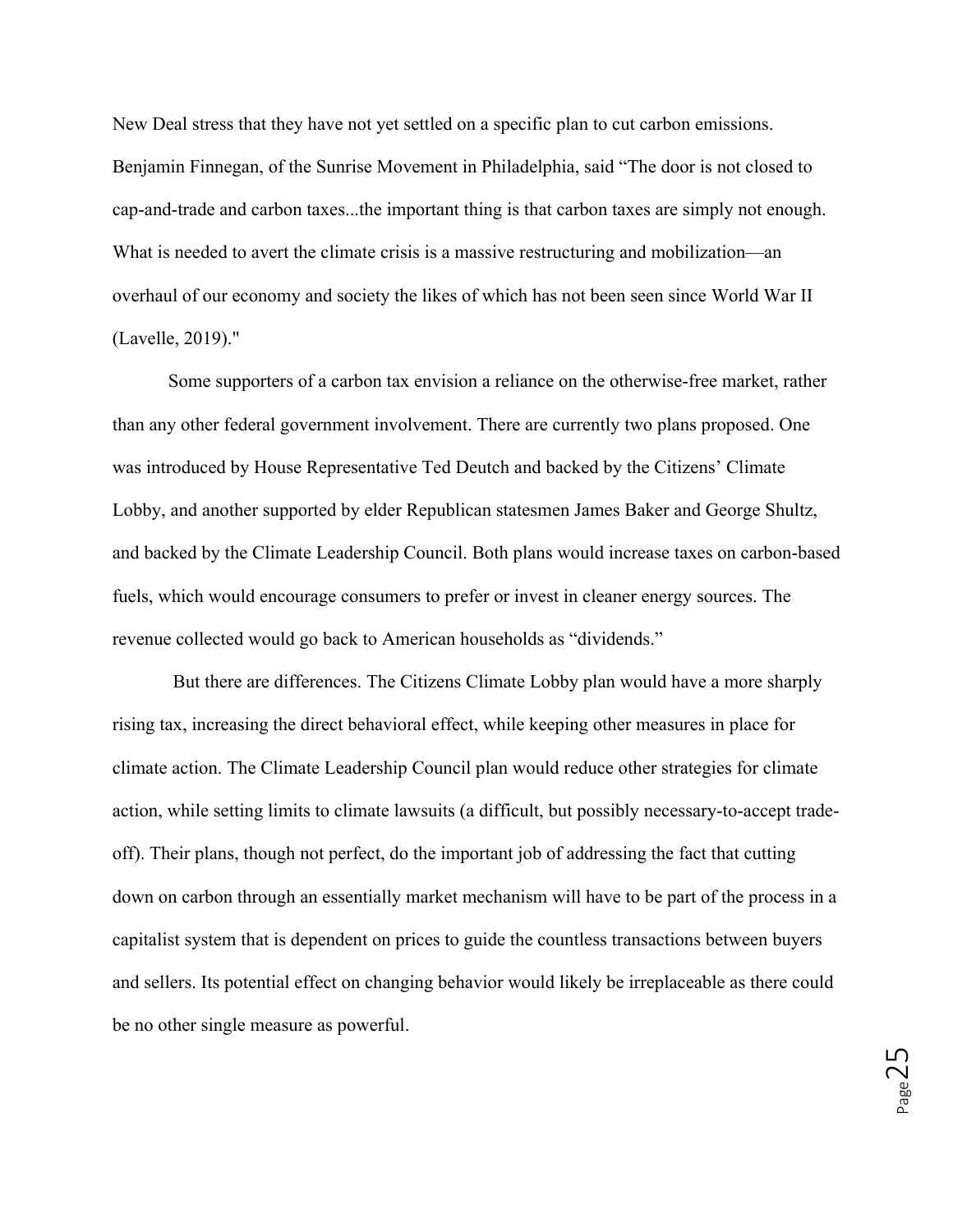We see it as actually strengthening, rather than replacing or competing with, the Green New Deal. (Of course, if either one or not the other continues to be "politically impossible," even two years from now, despite the efforts of those supporting either policy approach, it is better to go with the one that can make its way into law and be implemented, while continuing to support complementary efforts to pass the other.)

While we don't take a position on the exact dimensions such a tax would take, we urge a focus on its range of benefits--even beyond **its necessity,** and certain properties it holds:

- A carbon tax could help speed up the process of restructuring away from fossil fuels in order to reach net-zero greenhouse gas emissions
- The size of the tax must be high enough to change behavior--even if the necessary high enough rate has to be phased in
- While we don't take a position on the rebate/dividend option (i.e. returning the revenues raised to low and middle-income citizens), we note its proponents' view that it could increase its political viability (Aucott, 2019) and would be fairer--no small attributes. We suggest that not all the revenues gained necessarily have to be returned to taxpayers, as some of it could be used for needed basic research, to pay for monitoring and revising the program, as nothing is ever perfect the first time around, or for some other necessary purpose
- Forcing carbon users to pay close to the external cost of carbon is both fair and good, if often dimly remembered, economics 101. It helps sustainable technologies and businesses compete, which helps with the earlier economic transition discussed. Also, it is consistent with the existing provision of the Green New Deal Resolution calling for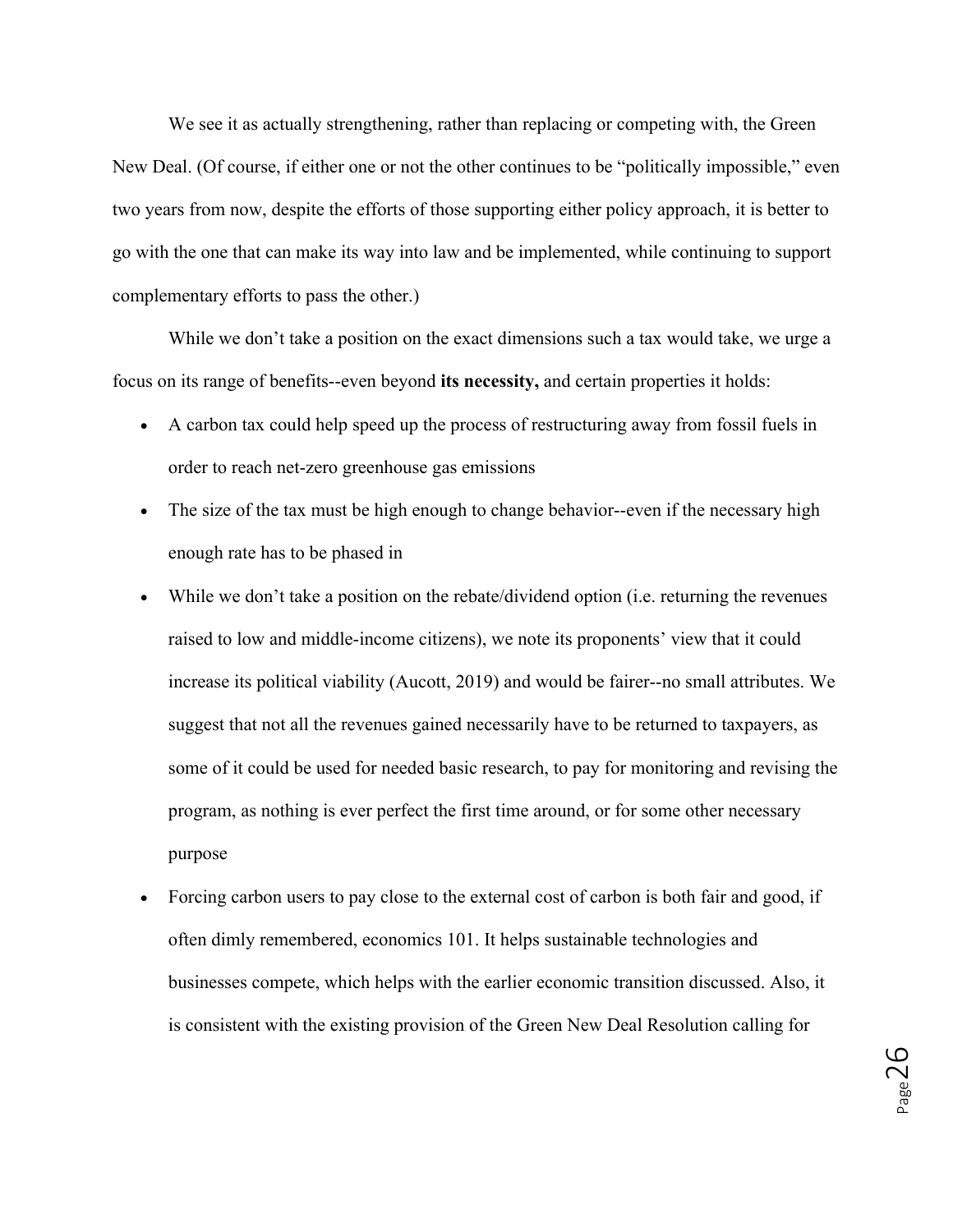"the federal government [to] take into account the complete environmental and social costs and impacts of emissions through...new policies… (Ocasio-Cortez, 2019)."

#### **Financing the Green New Deal**

One of the key issues that has arisen about the Green New Deal is where the funds to pay for it will come. The Green New Deal cannot be implemented without revenue sources.

According to Brown, Congresswoman Ocasio-Cortez has "proposed a novel way to fund the program." She is advocating that financing "will primarily come from the federal government, using a combination of the Federal Reserve, a new public bank…, public venture funds and such other vehicles or structures... (Brown, 2018)."

If needed, Congress could assign the Federal Reserve to "fund any program" that was necessary to raise money. "Or the Treasury itself could do it… (Brown, 2018)."

A public bank system would be "self-funded…generating resources and fees that can repay the loans (Brown, 2018)." Therefore, "taxpayer money" will not [be] required (Brown, 2018)." This is how the Reconstruction Finance Corporation (RFC) did it during the New Deal (see below).

In addition, some revenues from the Carbon Tax (see above) could be utilized. Historical Organizations That Supported the Original New Deal

The RFC was one of the first organizations established to support the New Deal. It was created to support loans, and did so "for thousands of infrastructure and small business projects (Brown, 2018)." It "set up lending systems to channel private capital into publicly desirable investments...all without the government needing to spend a dime of taxpayer money (Hyman, 2019)."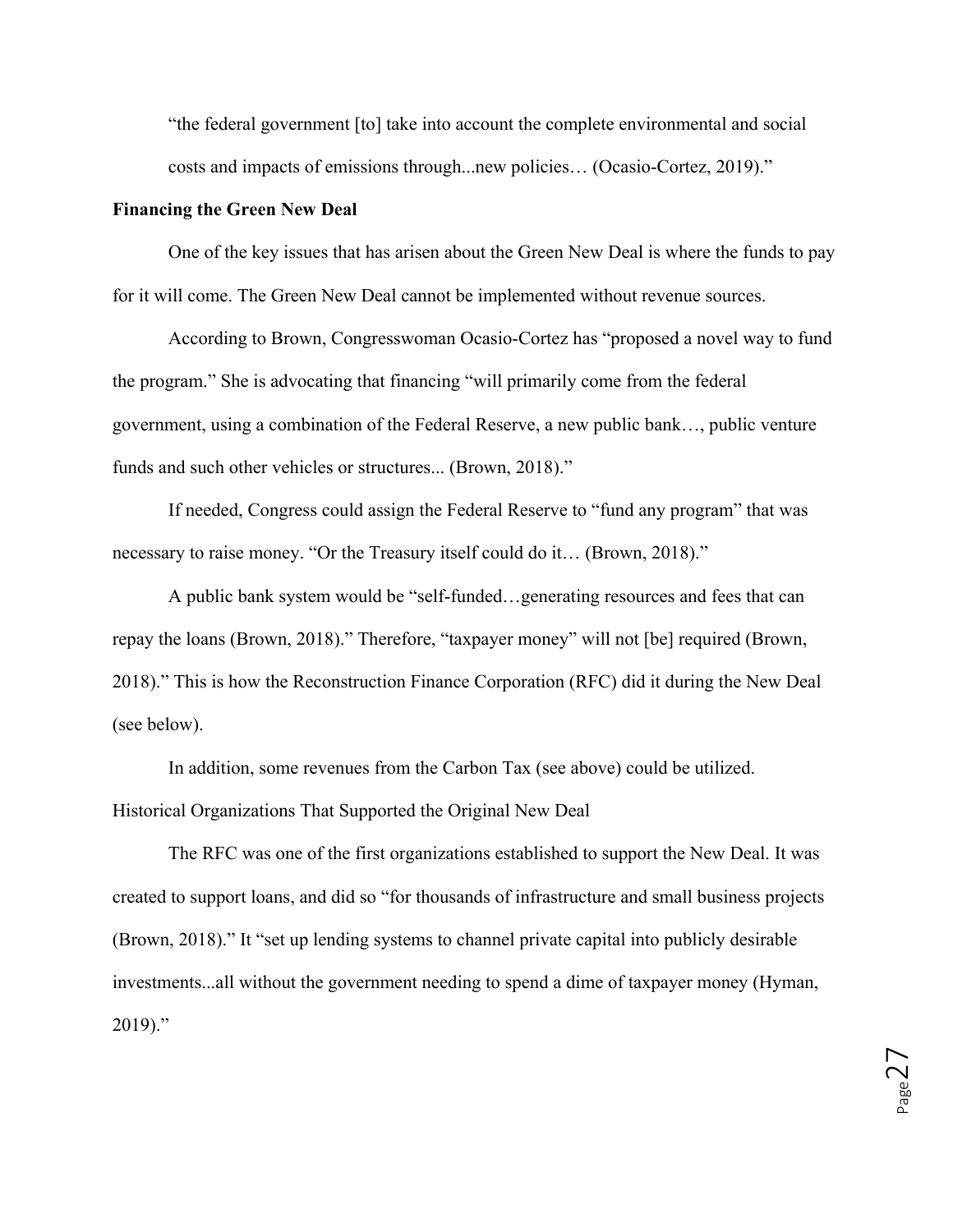Furthermore, other organizations such as the Federal Housing Administration (FHA),

Rural Electrification Administration (REA), which innovated the creation of rural cooperatives, and the Defense Plant Corporation (DPC) did similar work during the original New Deal. These government agencies "provide many examples of how to harness private capital for public good…" including "helping businesses overcome risk aversion… (Hyman, 2019)."

Hyman concludes: "As we imagine policies to fight climate change...let's remember how the New Deal really worked, so that we can do it again (Hyman, 2019)."

### **Making Climate Change Transformation a Bipartisan Issue, Including by Using Some Market-Based Strategies**

The Green New Deal, while admirably bold, is currently positioned as the property and sole concern of the progressive left, which is being (and, by assumption, has to be) opposed by the political right. Even centrists are seen as the enemy, although as discussed in the very recent article, "The Green New Deal has already won: The far-left policy has shifted the climate debate—and what now counts as 'moderate' is surprisingly muscular," this might have **just begun** to change (Meyer, 2019B). This will not work to address the issue, even if in a couple of years the political left gains enough clout to pass an Act. It's not just the Resolution, but eventually the support, efforts, and some level of the spirits of those at the other parts of the political spectrum (even most of the skeptics and some of the deniers) are going to have to become part of the huge efforts ahead. The battle against the effects of climate change requires an all-hands-on-deck philosophy, as these changes will affect all people on earth, regardless of political affiliation or generational status, going long into the future. The political right and centrists cannot be permanently positioned as the implacable energy or wished away. Their active participation to change their behaviors will be as necessary as anyone else's. As part of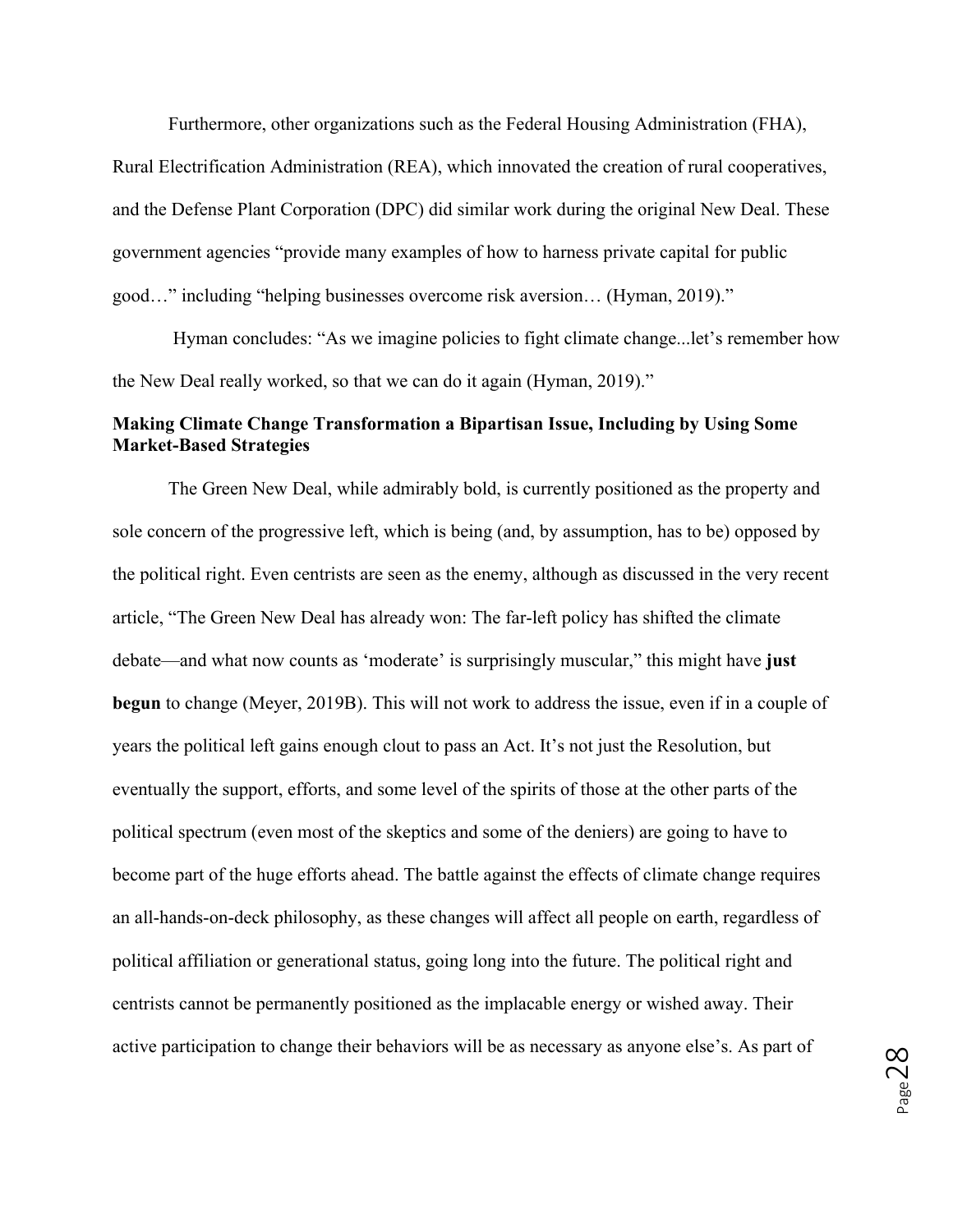that, there will need to be many discussions with them, negotiations, along with lots of creativity and persistence.

One way to make this energy transformation bipartisan is to apply certain aspects of a "market-based" approach--but not others, as everyone speaks the language of money. Even Herman Daly found a role for the market in helping people make decisions and allocating resources. He was against it as far as ignoring externalities and equity, discounting the future, as well as the conventional mindset of seeing the market as much more important than ecosystems. But parts of it could be both substantively useful and making some people more amenable to joining the effort.

For instance, long time energy efficiency visionary, Amory Lovins, along with Rushad Nanavatty, provide what they call a three-part "market-driven" framework for a "business-led transition," "harnessing America's immensely powerful and creative economic engine…" The three parts are:

- "Unleash the market in sectors where we already know how to profitably reduce emissions (electricity, transportation, buildings)
- Create markets for solutions in areas where there aren't yet enough answers (heavy industry, agriculture)
- Fix market failures (unpriced carbon)..."

They challenge the premise that climate change policy is always bad for business or the economy, adding the critique by some that it will cost \$400B to retrofit buildings should be answered by citing the \$1.4 trillion dollar **net value** of these retrofits that would be returned back to Americans, especially to those disproportionately affected by the consequences of climate change (Lovins and Nanavatty, 2019).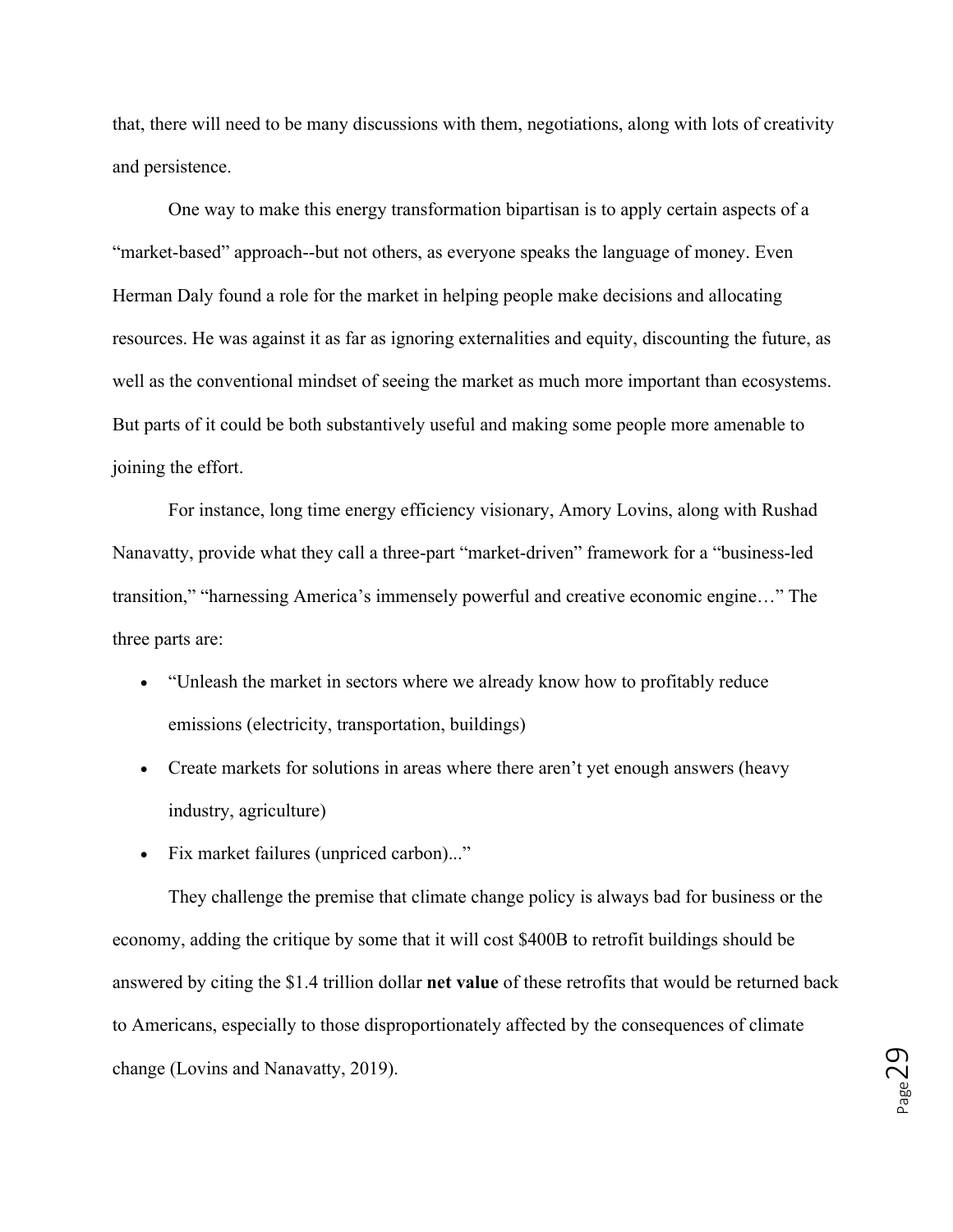Low income families can pay up to three times the national energy burden due to owning older, less efficient furnaces, appliances and homes. They are also more likely to be diagnosed with a chronic illness resulting from living near fossil fuel production (Lovins and Nanavatty, 2019). The initial costs of these retrofits will be offset by the improved living and health conditions for low income Americans, as well as help level the economic playing field by reducing their monthly expenses.

They also advocate Federal research and development "to solve our remaining technology challenges," citing a number of historic successful precedents. They see government research and development working "in concert with private enterprise." This is not seen as a conflict with "fully leveraging the power of the market through smart (what they call) transideological policy…(Lovings and Nanavatty, 2019)."

#### **Business and the U.N. Sustainable Development Goals**

The organization, AIM2Flourish, a part of the Weatherhead School of Management at Case Western Reserve University, celebrates stories of sustainable and profitable businesses supporting the UN Sustainable Development Goals. They utilize student-led interviews of certain business leaders. The students write stories about these innovative businesses, with the help of their professors and the AIM2Flourish editing staff. The stories are then published at AIM2Flourish.com as a way to inspire other businesses to adopt the Sustainable Development Goals (AIM2Flourish, n.d.).

Two stories from our class were published: one was about sustainable initiatives in healthcare at Hackensack University Medical Center (HUMC), and the other was about greener cleaning products offered by Earth Friendly Products (ECOS).

Page30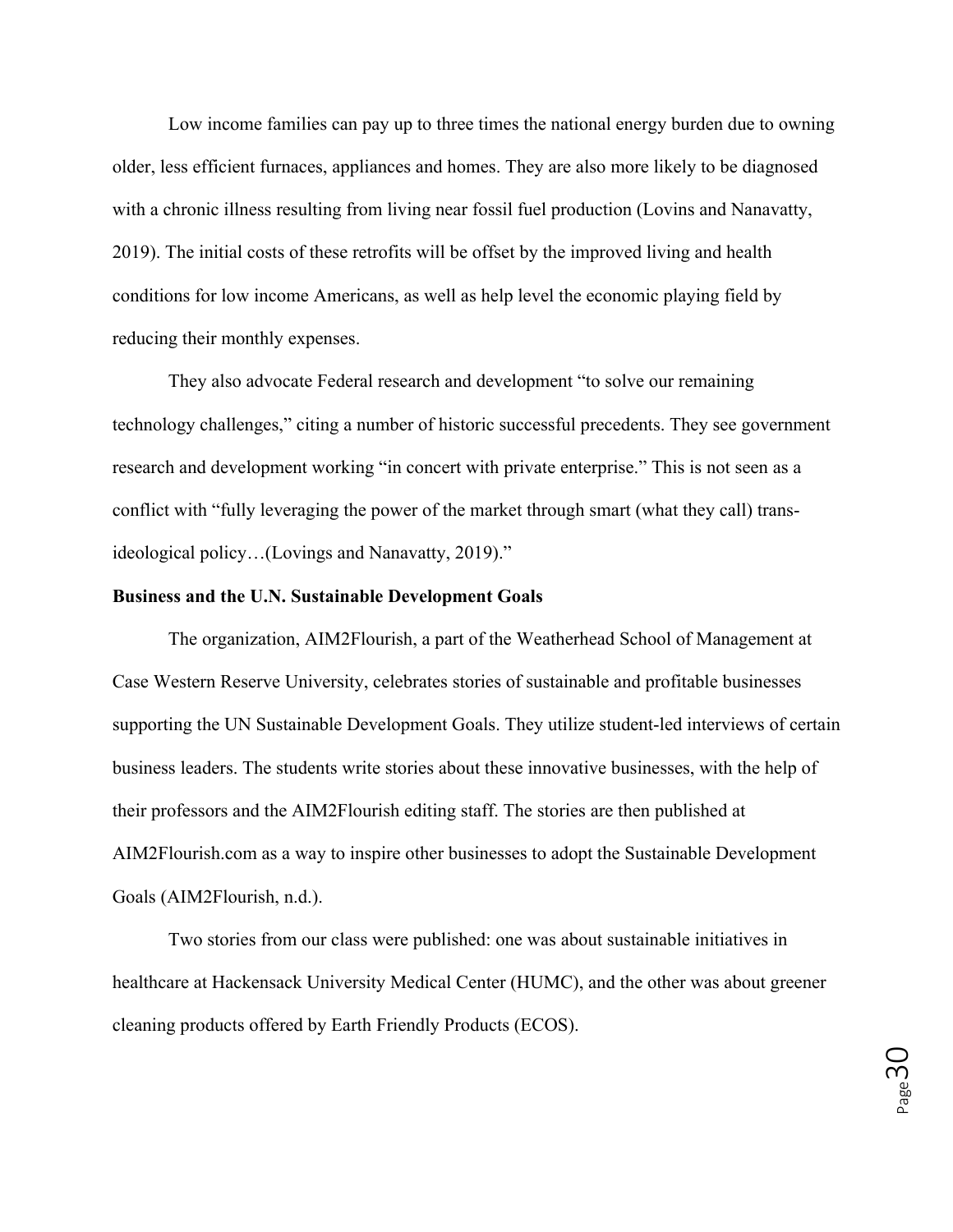HUMC, having discovered that its use of energy was excessive and wasteful, began practices to reduce its waste, limit pollution, and also eliminate exposure to toxic materials. HUMC is striving to become the best hospital in its area in sustainability, with initiatives involving the health of their employees, patients, and the environment.

ECOS creates cleaning products that are made mostly from plants and are biodegradable, pH balanced, greywater and septic-safe, and never tested on animals. Once used, their products will break down naturally and won't infect the soil, water, or hurt biodiversity. All five of their manufacturing facilities use renewable energy, with 40-50% of their energy needs coming from installed solar panels, and the rest offset by wind turbines. Along with operating in carbon neutral plants and creating biodegradable products, ECOS also follows Zero Waste Guidelines. Their goal is to divert all their waste from landfills. Up to 95% of their packaging has either been reused or recycled.

AIM2Flourish aims to encourage businesses to adopt more than just the environmentallybased Sustainable Development Goals. These include, but are not limited to, building towards zero poverty (ECOS has a \$17/hour starting wage), good health and wellbeing, education, and gender equity.

Four "Why Not? Questions come to mind--and are being missed by all green economy initiatives, including the Green New Deal (thus far):

- 1. Why not encourage more businesses to do what HUMC and ECOS are doing, for reasons of environment, jobs, social welfare, and the employees don't seem to mind?
- 2. Why not **many** more?
- 3. Why not tap a new ally?

Page<sup>3</sup>.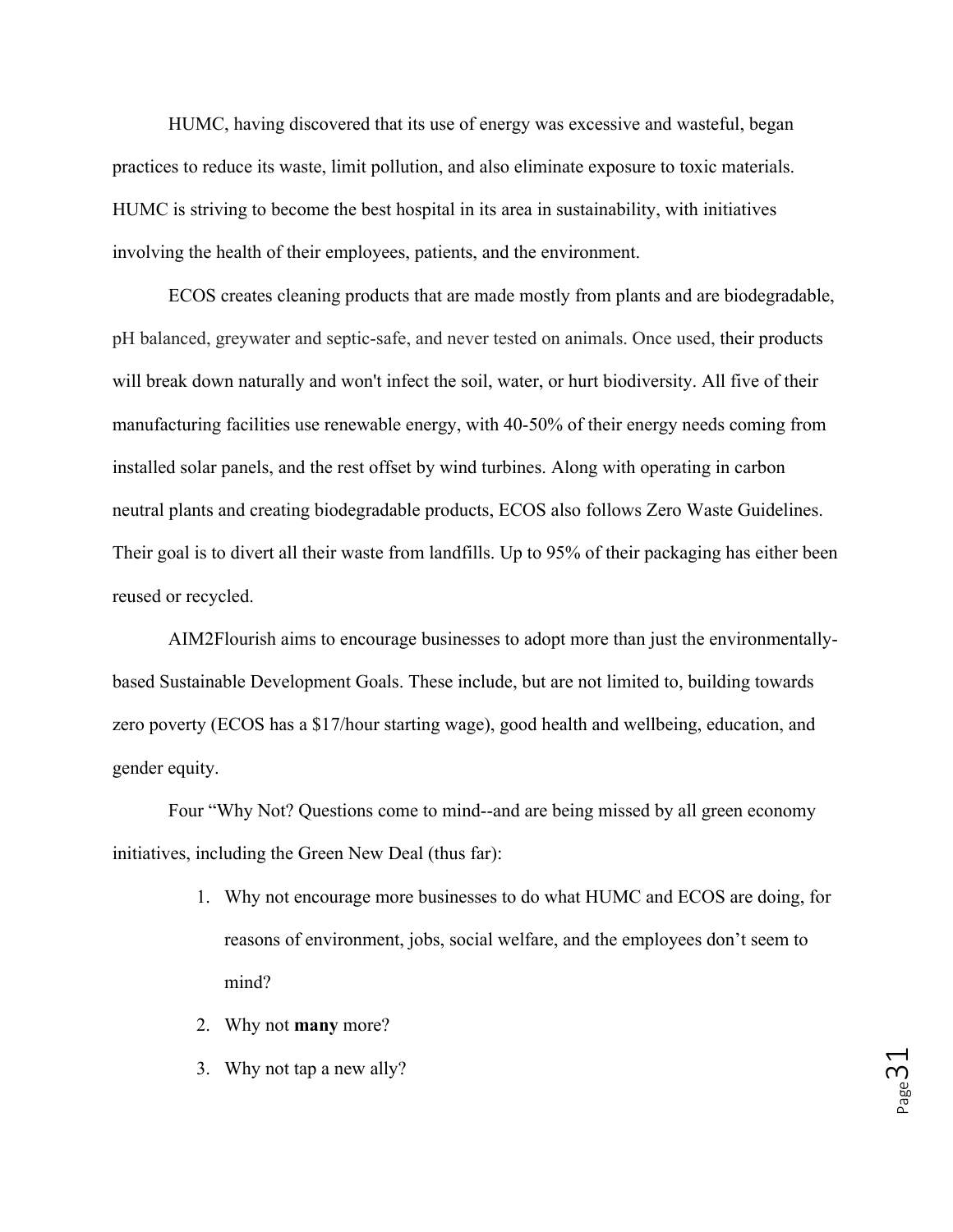4. And, while perhaps a giant stretch, but noting the quote on the Title Page by Robert F. Kennedy, as well as the overall boldness of the Resolution, Why not a vision of, and working towards, most companies in the country practicing increasing levels of environmental and social responsibility?

It also could help to argue, as a partial response to the "Socialism" charge (in the next section), that no one is forcing these two businesses, or any others, to be more environmentally responsible (or even much more) beyond legally required levels.

It's a new way of thinking, with many available resources--there for the taking!

#### **Addressing the Socialism Stigma**

While the Green New Deal has been criticized by some as "Socialistic," skeptics ought to reflect on the inner workings of many public systems that help their communities every day: libraries, police, fire departments, garbage removal services. In America, these vital organizations are usually government-funded by tax dollars for the collective benefit of society to provide citizens a publicly-owned or supported essential service (Maisano, 2016). Hence, if you think about it that way, they can be considered "Socialistic." And our society seems fine with that! So socialist ideas have long had a place in democratic nations through civil service institutions that remain highly respected and appreciated by many.

Ultimately, our country is **not as "anti-socialist"** as some in the media and in politics portray it to be.

An earlier section of this Report proposes certain uses of "The Market" and facilitation of voluntary actions by businesses to be more socially responsible. It is hard to reconcile these with a policy called--or **caricatured** as--socialistic. That quick and superficial labeling by some is not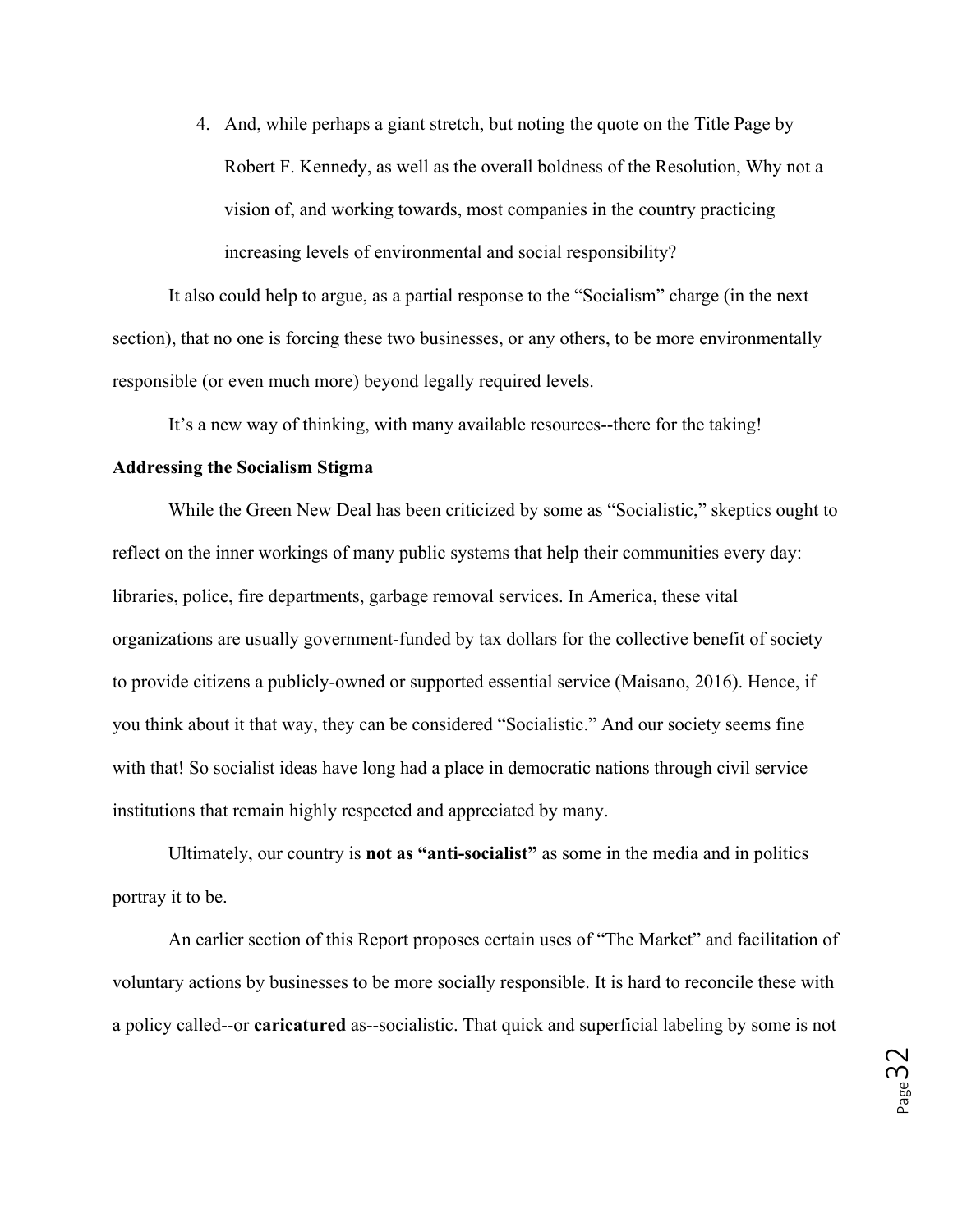helpful in moving the country forward, and there are ways to combat that, both here and discussed in the Cover Letter.

In addition, as the class explored various themes with which society is struggling, and possible approaches to them, we concluded that "We're not against having rich people."

An earlier section discussed the importance of bringing both the Center and the Right into the "high priority for climate change" side. Perhaps at some point, once we're actually collectively making real progress in addressing climate change, it may be possible to at least temporarily forget which camp everyone is in, and forgo the use of misleading labels.

#### **Too Comprehensive**

The Green New Deal has been charged with being too comprehensive; that is, it covers several social areas, some of which often come up independently within their own realms, and some not commonly seen in mainstream circles at all, and attaches them to the main theme of aggressive action on climate change. Relatedly, it has been called a "liberal's wish list."

There are several ways to respond.

Americans have become skittish, almost fearful, of comprehensive legislation. In the past several years, some comprehensive bills have been touted as "great compromises" between Democrats and Republicans. These bills tend to be controversial and include many concessions to lobbyists or other groups. The Green New Deal differs from this other legislation due to its current status as a non-binding framework. Hopefully, when it gets to a point of political viability in two years, the eventual Bill and Act will avoid this watering down, with the different parts continuing to work together.

Ironically, the inherent problem is that the Green New Deal currently fails to bring together all, or where present, sufficiently, seemingly unconnected and branching topics such as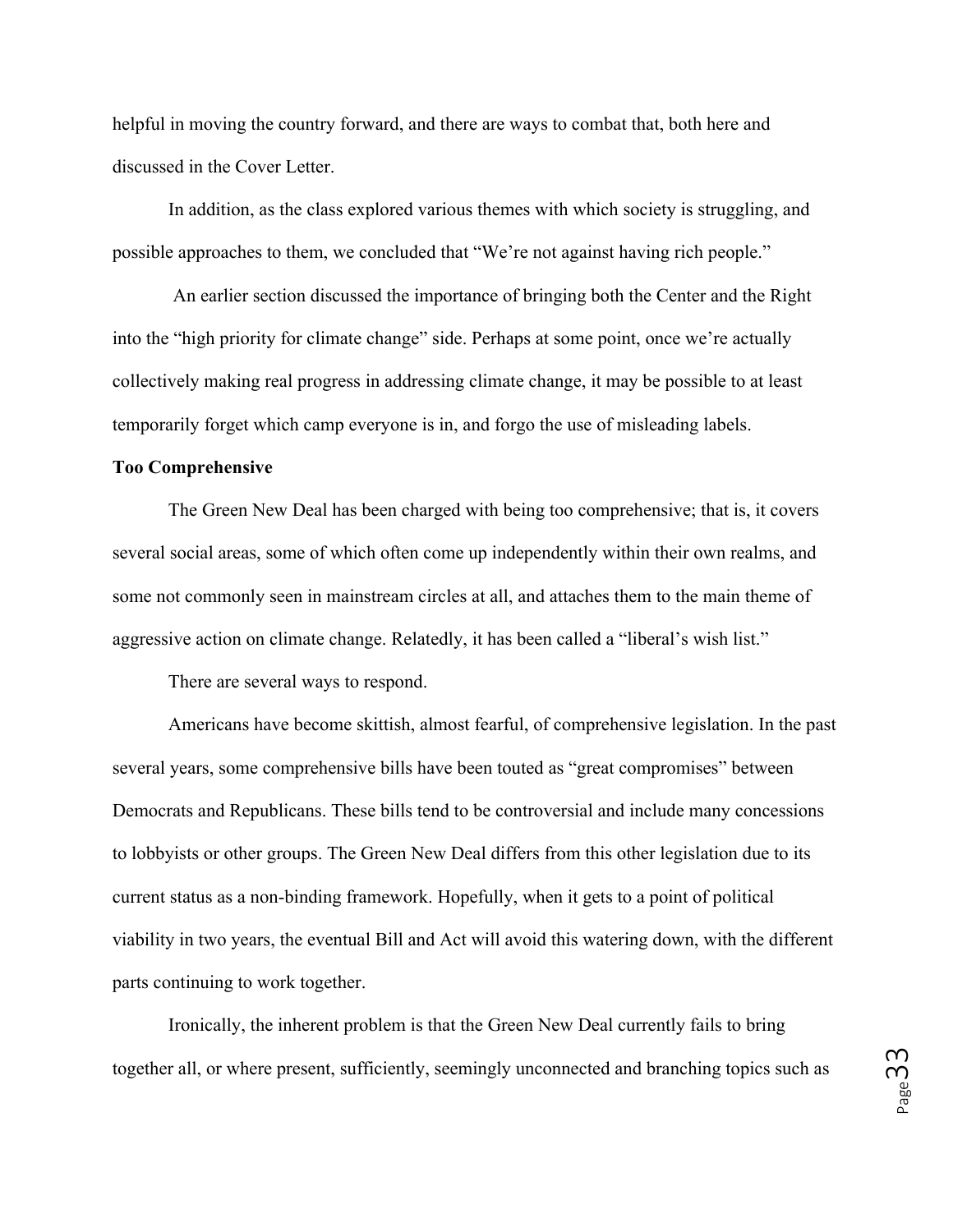wage stagnation, healthcare, justice and inequality, and others under the environmental umbrella in a way that is understandable by the public. It calls attention to climate change as one of the biggest threats facing the United States and the world but does not sufficiently include many parallel issues of natural and human resource degradation. It is actually not comprehensive enough, at least in its current form. The problem is a lack of perspective.

By contrast, many of the topics discussed within the Green New Deal are also found within the United Nations Sustainable Development Goals, a super-comprehensive framework known widely in certain circles, but not in common discussion in the U.S. For example, Goal 1 deals with inclusive economic growth, Goal 3 aims to provide good health, and Goals 5 and 10 aim to combat inequality (United Nations, n.d.).

If some of the focus is shifted from climate change to sustainability, or if sustainability is better highlighted, it could help in familiarizing us with seeing issues as interrelated. It could create a better mindset to not only link the seemingly disparate foci of the eventual legislation, but entirely void the issue of the Green New Deal as too comprehensive.

Beyond this, the Cover Letter offers more ideas to address the "too comprehensive" charge.

#### **Gender Equality**

As the Resolution is bold in so many simultaneous ways, including in its implications for the fossil fuel industry (unless perhaps massive and safe sequestration comes on board to somewhat address concerns), new opportunities for leadership roles will emerge, especially for women. The restructuring of the fossil fuel industry and growth of the renewable energy one can be complemented by equal opportunity hiring practices to incorporate women into higher level positions in companies across America.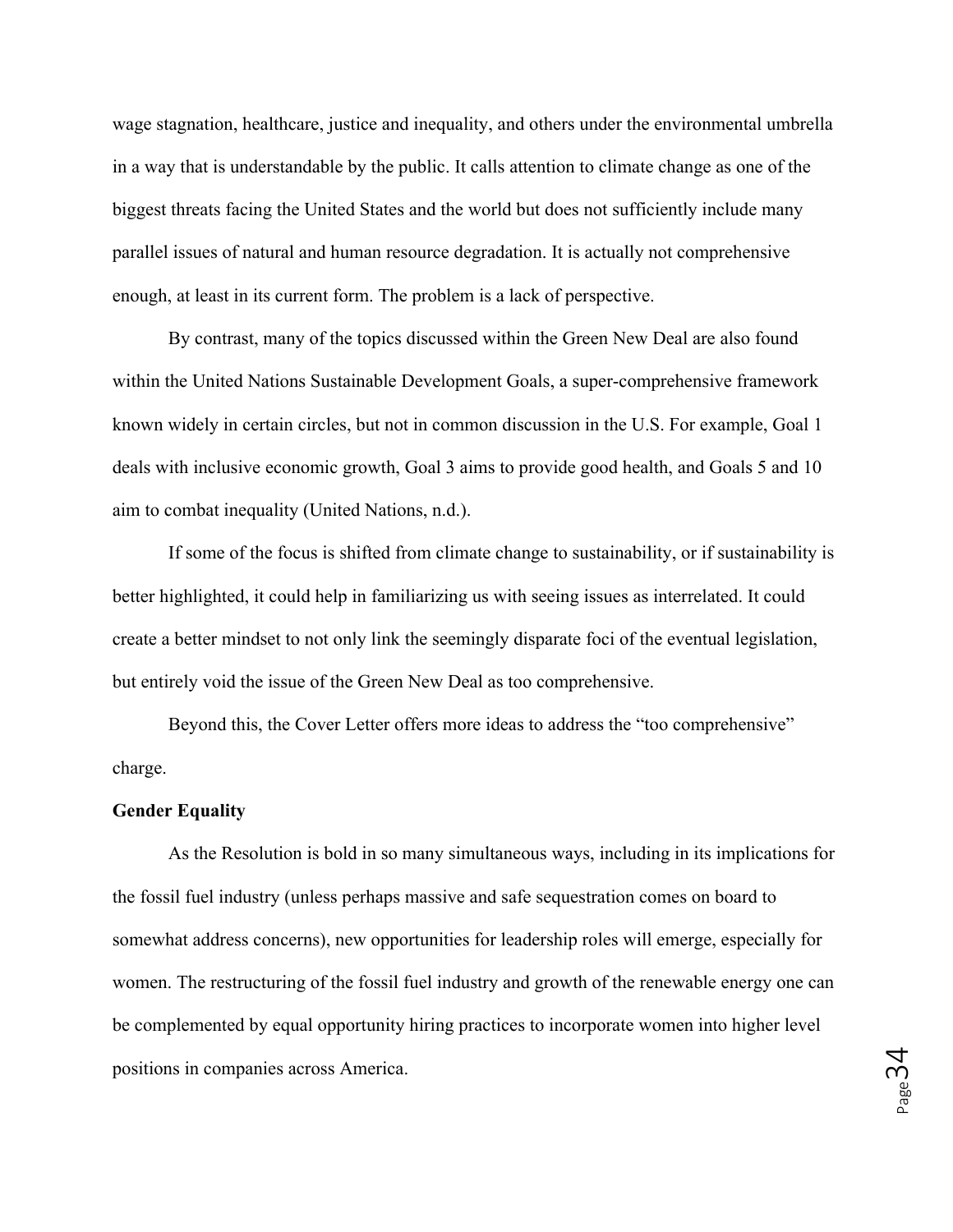The same is true for politics. As stated in an article by the EVE Programme:

In politics, there is growing evidence that when more women are involved, they improve the political process. Women are more interested in working across party lines, they champion issues of gender equality; from working to eliminate gender based violence to fighting for equal pay. They design policies that impact their communities for generations such as making school and the workplace more compatible for girls and women (Worku, 2017).

This is just one of a number of possible ways to promote more equity within American society. The country needs this, in a range of areas, right now, even apart from the climate change issue, although, as noted in an earlier section, this is in parallel to the need for job retraining in fossil fuel-dependent regions, and for all genders.

#### **Conclusions**

It was found that the Green New Deal is fundamentally sound. It needs enhancements and more details, to which this Report seeks to contribute. It is the best bet we have at the federal level to adequately address climate change--although, of course, many more changes will be needed outside of government, to many more aspects of society.

Most of the charges against it are bogus and/or politically opportunistic, reflecting the currently poor state of our democracy, as well as denial or not realizing the severity of the problem. Revitalizing the former is a parallel--or better, interrelated and also massive challenge.

Re-utilizing the Finnegan quote yet again: "What is needed to avert the climate crisis is a massive restructuring and mobilization—an overhaul of our economy and society the likes of which has not been seen since World War II (Lavelle, 2019)." And that's what the Green New Deal sets out to do.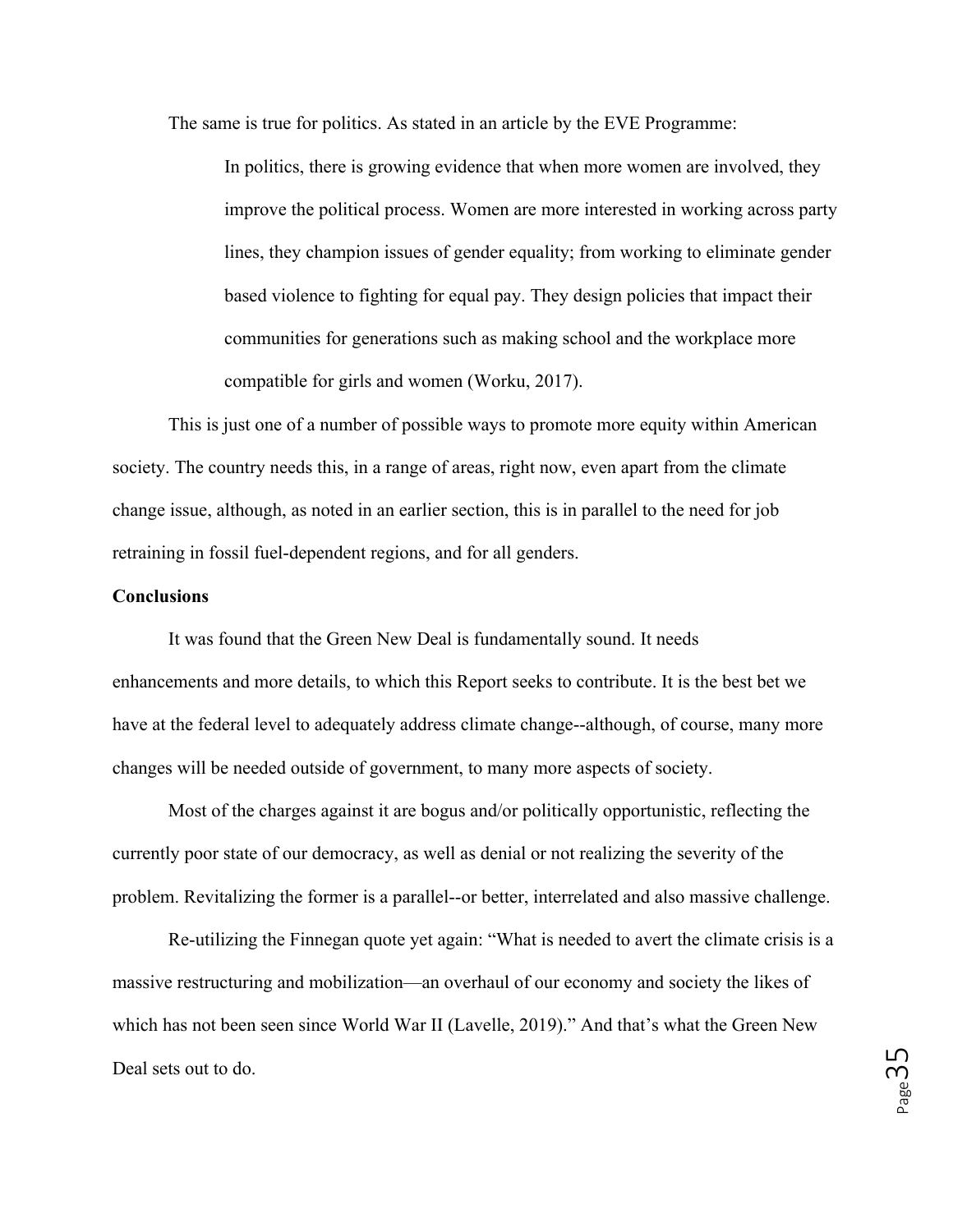Therefore, even it is "naive," as has been charged, we have no choice but to try to disprove this, including using the fresh eyes and energy that can bring, while creating new conventional wisdoms of what is both necessary and possible.

As one implication, upheaval of one of the most powerful industries in America will allow opportunity to restructure the country, and not only its energy usage. The creative destruction of the fossil fuel industry opens doors to adjust the economics, health care, social fabric, and infrastructure of the United States in ways that citizens have campaigned for over the decades, while simultaneously addressing climate change.

The students provide several recommendations that could build on the current Green New

Deal framework and which could help guide its improvement, chances of passage, and, vitally,

the success of its implementation.

#### **Recommendations**

Our class' recommendations are:

- 1. Terms used in the Green New Deal should be clear and logical, with potentially ambiguous ones defined
- 2. While a nationally oriented effort, some efforts should be made to take advantage of, and further catalyze, interest and actions at the local level. The Resolution mentions "providing investments for community-defined projects and strategies (Ocasio-Cortez, 2019)," but this could be a larger part of the eventual effort
- 3. The political left has been successful in elevating interest and mainstreaming this issue. Climate change can no longer be seen as just another talking point by would-be leaders, or modest incremental improvements treated as the best we can do. However, as discussed in both the Report and the Cover Letter, the transformational mindset must become bi-partisan, as naive or impractical as that currently sounds. Selective use of "market" and conservative ideas could be strategies to reach others
- 4. Transportation did not get much attention in this Report. However, it is extremely important. The class suggests more shuttles and interconnected mass transit systems between one service and another
- 5. The different aspects of Clean Manufacturing are all important. There needs to be more attention to facilitating repair, with sectors built around this, bringing back some elements of the past. In addition, product upgrades should be easier
- 6. Plastics use must be more judicious and disposal of it in oceans must end. Alternatives to most uses of it need to be encouraged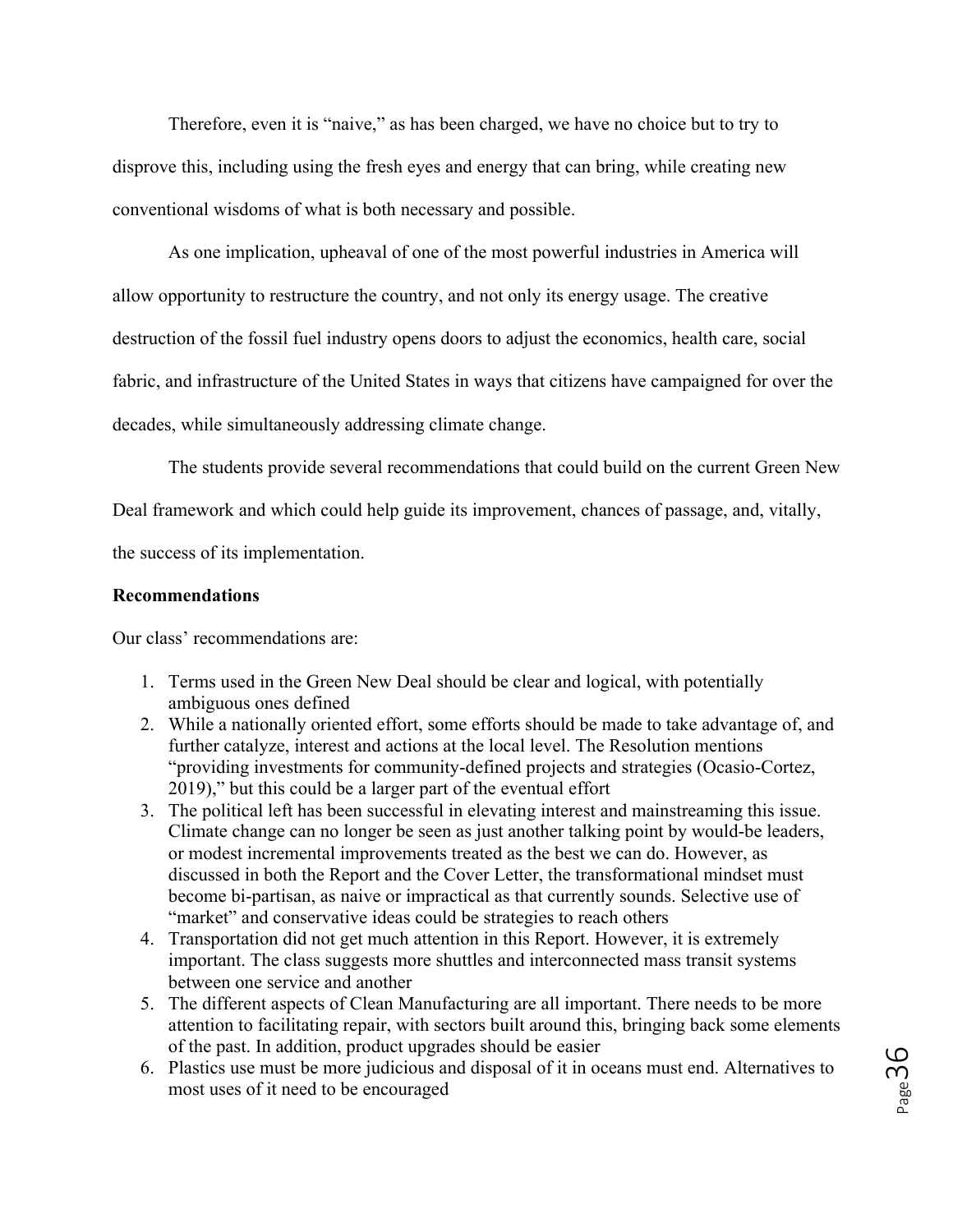- 7. Begin financing the Green New Deal along the lines of what worked during the New Deal, including the use of the same or similar government agencies and functions, such as an explicit Public Bank. However, if these prove not to carry over to modern times, or if the underlying theory (see the Cover Letter) proves faulty, be open to other alternatives and ideas. Hire or have access to a public finance expert with an open mind
- 8. Begin to utilize the UNSDGs in formulating and assessing public policy. Encourage businesses to use them, too
- 9. Take advantage of the sustainable business revolution. A lot of progress has been made there. Its potential should be encouraged so that it has a much larger presence in the economy
- 10. Fossil fuel workers should be one of the priority students for green jobs training and then hiring
- 11. Sequestration should be given greater attention, as long as it is environmentally sound
- 12. Nuclear power should be re-considered, as long as it meets a higher bar than in the past, including (but not limited to) being located in safer areas and eliminating subsidies
- 13. A carbon tax is needed, would be complementary, and should be added to the Green New Deal
- 14. Given the special importance of ecosystem services, as discussed in an earlier section, on a par with climate change, the students recommend a range of steps specifically for this.

## Ecosystem Services

- Upgrade the attention to ecosystem services within the overall Green New Deal
- Do more to ensure that more sustainable products are put on the market. For instance, fair trade should get some attention. Certified fair trade products aim to improve social conditions in developing countries, thus addressing the equity area in another way
- Too many companies use resources that take away important habitats or pollute the air with harmful toxins. These practices will have to be phased out in the pursuit of a sustainable future
- Introduce more native plants back into the ecosystem. Many modern landscape designs incorporate invasive species that out-compete native species. Native species are important because they provide habitats to many animals, absorb excess water that prevent flooding, block harsh winds, and are part of the food chain
- Chemicals that are sprayed or added to fruits, vegetables, and lawns are depleting and/or killing beneficial insect populations. This is inconsistent with sustainability
- Protecting public lands that hold diverse ecosystems should be a priority. Ensuring that more land is protected from developmental changes helps protect wildlife and other species
- Stricter conservation laws and regulations are needed, although economics, used thoughtfully in ways consistent with sustainability, can be helpful in their construction
- Introduce or further more creative education in schools about environmental issues, which will help inspire the youth of America to create a better future
- While the recommendations implicit in the "Food Systems" section are important, including the one about carbon farming as it has multiple benefits, many more are possible in this area. Consult with a range of experts from all groups trying to improve

 $P_{\text{age}}$ 37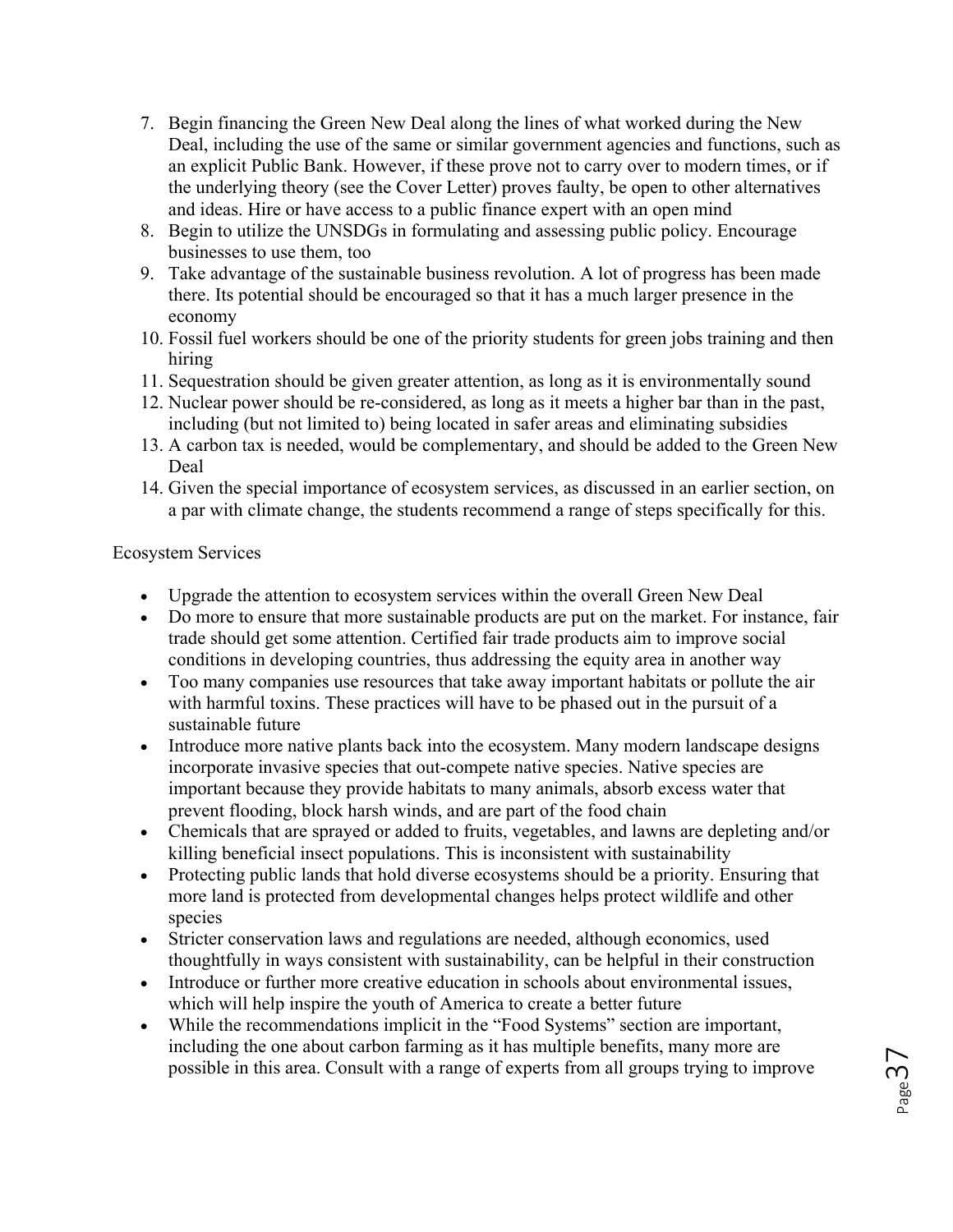the sustainability of farming, although they might use different adjectives (e.g. "Regenerative" agriculture).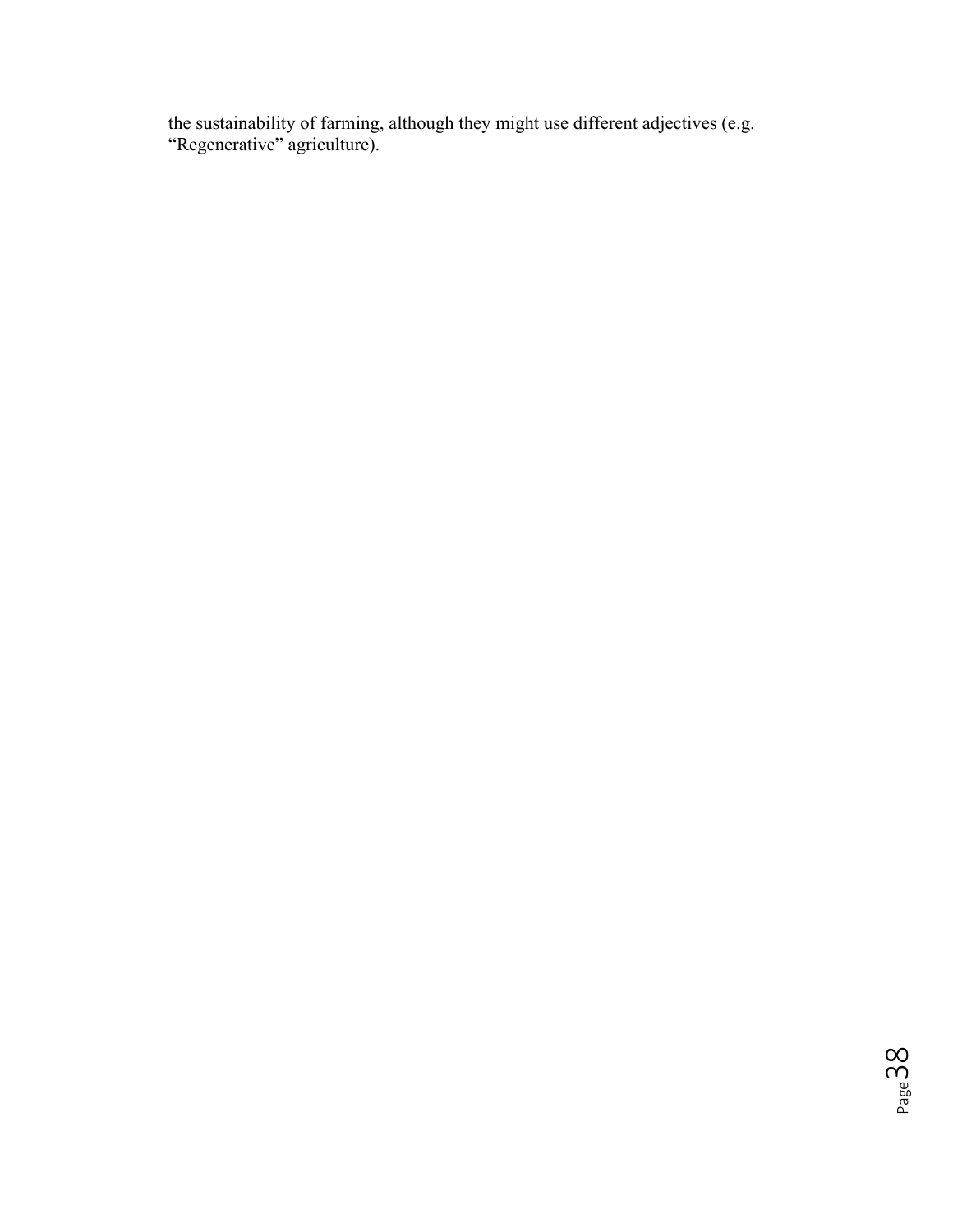## **References**

AIM2Flourish. (n.d.) Celebrating business innovations for common good. Retrieved May 15, 2019 from https://aim2flourish.com/

Aucott, M. (2019, January 20) New Jersey now "gets" climate change. What we are still missing: Focus state support for a carbon tax at the federal level. Retrieved from *GreenEconomyNJ.org.*  http://greeneconomynj.org/author/maucott/

Barry, K. (2010, January 21) To create jobs, build public transit, not highways. *Wired.com.* Retrieved from https://www.wired.com/2010/01/jobs-for-main-street-act/

Block, N. (n.d.) From waste to wonder: Using compost to restore carbon to soil. *Climate Action Champions.* Retrieved May 13, 2019 from http://climatechampions.ucop.edu/2017/04/06/whendee-silver-compost-to-restore-carbon-to-soil/

Bosselmen, FP. (2009, December 15) The ecological advantages of nuclear power. *New York University Environmental Law Journal.* Retrieved from https://papers.ssrn.com/sol3/papers.cfm?abstract\_id=1523949

Brown, E. (2018, December 17) The Radical plan to fund the "Green New Deal" just might work*.* C*ommon Dreams.* Retrieved from https://www.commondreams.org/views/2018/12/17/radical-plan-fund-green-new-deal-justmight-work

Cama, T. (2019, January 10) Hundreds of environmental groups pressure Congress by backing the Green New Deal*. The Hill.* Retrieved from https://thehill.com/policy/energyenvironment/424746-hundreds-of-green-groups-back-green-new-deal

Carbon Cycle Institute. (2019) Carbon farming. Retrieved from https://www.carboncycle.org/carbon-farming/

 Coy, P. (2019, March 21) Warren Buffett hates It. AOC is for it. A beginner's guide to Modern Monetary Theory. *Bloomberg.com.* Retrieved from https://www.bloomberg.com/news/features/2019-03-21/modern-monetary-theory-beginner-s-gu de

De Blasio, B., Fuleihan, D., Williams, D. and Zarrilli, D. (2019, April) OneNYC 2050: Building a strong and fair city. Retrieved from https://onenyc.cityofnewyork.us/wpcontent/uploads/2019/04/J\_Full\_OneNYC\_2050\_Report\_190422\_1015am-compressed.pdf

Derraik, JGB. (2002, September) The pollution of the marine environment by plastic debris: a review. *Marine Pollution Bulletin.* Retrieved from www.sciencedirect.com/science/article/pii/S0025326X02002205

Dickinson, T. (2019, January 7) Getting to the bottom of the Green New Deal. *Rolling Stone.*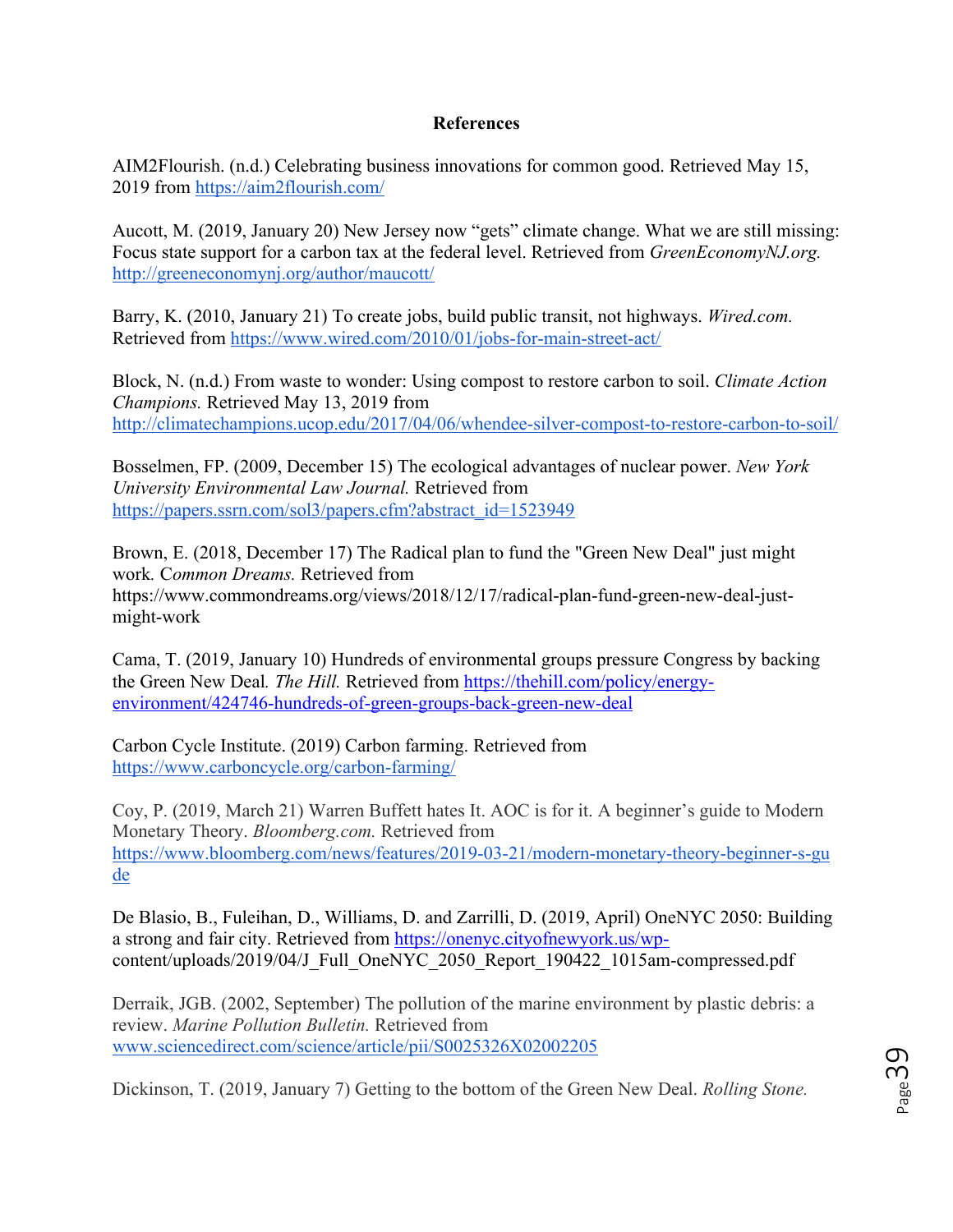Retrieved from

https://www.rollingstone.com/politics/politics-news/green-new-deal-explained-775827/

Dudley, B. (2019, February, 19) Budget deficits still matter. *Bloomberg.com.*  https://www.bloomberg.com/opinion/articles/2019-02-19/budget-deficits-still-matter-sorry-mmt proponents

Eriksen, M., Maximenko, N, Thiel, M., Cummins, A., Lattin, G., Wilson, S., Hafner, J., Zellers, A., & Rifman, S. (2013, March 15) Plastic pollution in the South Pacific subtropical gyre. *Marine Pollution Bulletin*. Retrieved from www.sciencedirect.com/science/article/pii/S0025326X12006224

Eriksen, M., Lebreton LCM, Carson, HS, Thiel, M., Moore, CJ, Borerro, JC., Galgani, F., Ryan, PG., & Reisser, J. (2014, December 10) Plastic pollution in the world's oceans: More than 5 trillion plastic pieces weighing over 250,000 tons afloat at sea. *PLOS ONE*, Retrieved from journals.plos.org/plosone/article?id=10.1371/journal.pone.0111913

Felker, P. (1984) Economic, environmental, and social advantages of intensively managed short rotation mesquite (Prosopis spp) biomass energy farms. *Biomass.* Retrieved from https://www.sciencedirect.com/science/article/pii/0144456584900702

Friedman, TL. (2019, January 8) The Green New Deal rises again. *The New York Times.* Retrieved from https://www.nytimes.com/2019/01/08/opinion/green-new-deal.html

Green Party U.S. (n.d.) Green New Deal – Full language. Retrieved from https://www.gp.org/gnd\_full

Grimm, NB., Groffman P., Staudinger, M., & Tallis, HS. (2016, March) Climate change impacts on ecosystems and ecosystem services in the United States: Process and prospects for sustained assessment. *Climatic Change.* Retrieved from https://link.springer.com/article/10.1007/s10584- 015-1547-3

Hockett, R. (2019, January 16) The Green New Deal: How we will pay for it isn't a thing and inflation isn't either. *Forbes.* Retrieved from https://www.forbes.com/sites/rhockett/2019/01/16/the-green-new-deal-how-we-will-pay-for-itisnt-a-thing-and-inflation-isnt-either/#35c433754d7f

Hyman, L. (2019, March) *To fund the Green New Deal, understand how the New Deal actually worked.* Retrieved from https://www.citylab.com/perspective/2019/03/the-new-deal-wasntwhat-you-think/584296/

Kelton, S, Bernal, A., & Carlock, G. (2018, November 30) We can pay for a Green New Deal. *Huffington Post.* Retrieved from https://www.huffpost.com/entry/opinion-green-new-dealcost\_n\_5c0042b2e4b027f1097bda5b?guccounter=1&guce\_referrer=aHR0cHM6Ly93d3cuZ29v Z2xlLmNvbS8&guce\_referrer\_sig=AQAAAGInUydbNem7UPCE6T0NZk96WidEuyUMcIcK1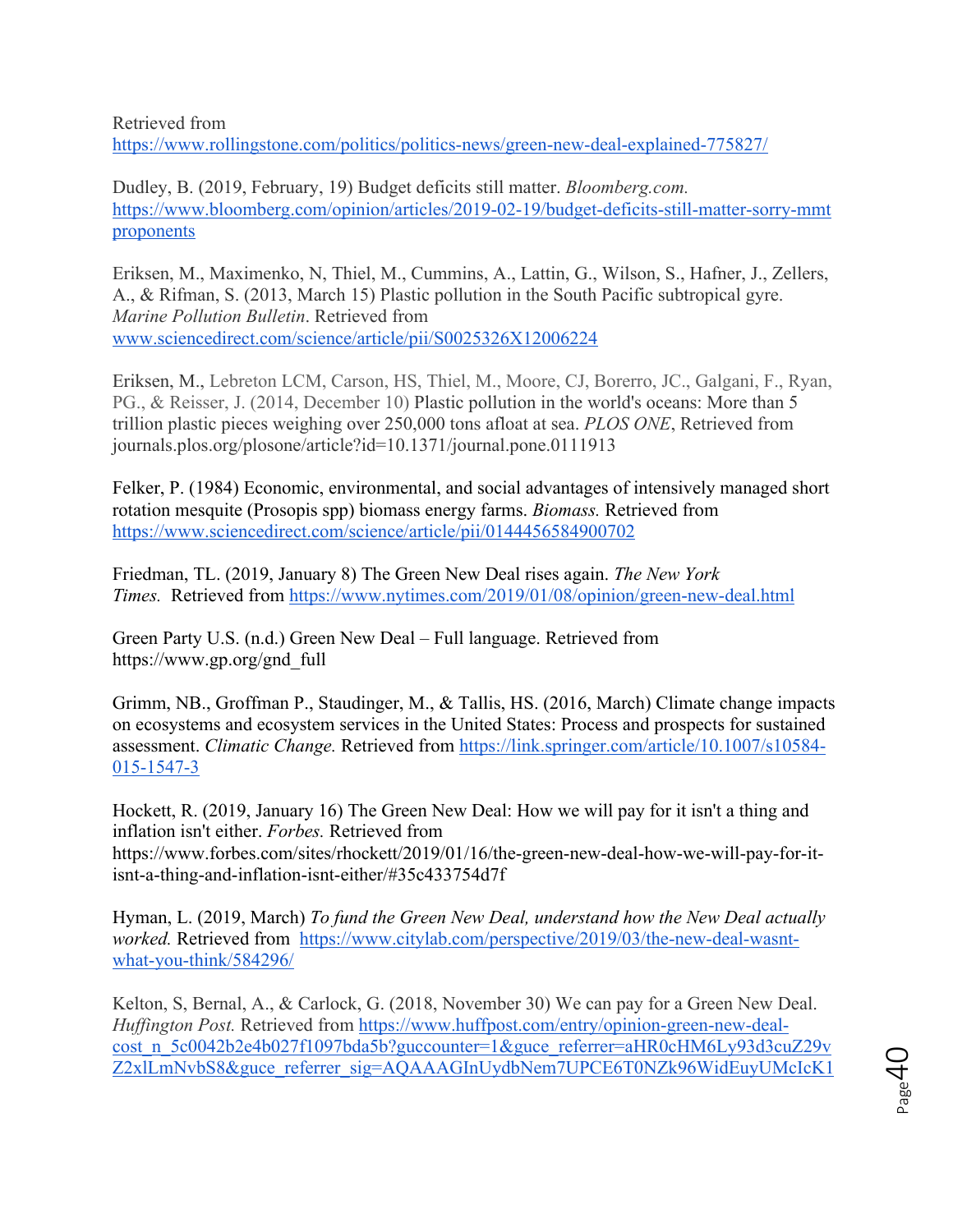243stlZhlI8VPU74uspZ2hAiwxJU\_UVVUYBTvGpYMKQAo3LDpa1IrcqAg4a\_lFvqLQMtYo P9Y2jkoFM-z4PmVptmP8RdcVkHCB6ocRu2\_nOpu1uLoA\_qIItVmbuaQUBAV5OaZ\_t

Klein, N. (2019, February 13) The battle lines have been drawn on the Green New Deal. *The Intercept.* Retrieved from https://theintercept.com/2019/02/13/green-new-deal-proposal/

Lavelle, M. (2019, March 25) Green New Deal vs. carbon tax: A clash of 2 worldviews, both seeking climate action. *InsideClimate News.* Retrieved from insideclimatenews.org/news/04032019/green-new-deal-carbon-tax-compromise-climate-policycongress-ocasio-cortez-sunrise-ccl-economists

Lovins, AB, and Nanavatty, RR. (2019, April 18) A market-driven Green New Deal? We'd be unstoppable. *The New York Times.* Retrieved from www.nytimes.com/2019/04/18/opinion/green-new-deal-climate.html

Maisano, C. (2016, January 27) Isn't America already kind of socialist? *Jacobin.* Retrieved from www.jacobinmag.com/2016/01/democratic-socialism-government-bernie-sanders-primarypresident

Meyer, R. (2019A, February 19) A centuries-old idea could revolutionize climate policy. *The Atlantic*. Retrieved from https://historynewsnetwork.org/article/171298

Meyer, R (2019B, June 5) The Green New Deal has already won: The far-left policy has shifted the climate debate—and what now counts as 'moderate' is surprisingly muscular. *The Atlantic.*  Retrieved from https://www.theatlantic.com/science/archive/2019/06/bidens-climate-plan-minigreen-new-deal/591046/

Millennium Ecosystem Assessment. (2003) Ecosystems and human well-being: a framework for assessment. Retrieved from https://www.millenniumassessment.org/documents/document.300.aspx.pdf

Ocasio-Cortez, A. (2019, February 7) HR 109, Recognizing the duty of the Federal Government to create a Green New Deal. *U.S. Congress.* Retrieved from https://www.congress.gov/116/bills/hres109/BILLS-116hres109ih.pdf

Pimentel, D. & Pimentel, M. (2003, September 1) Sustainability of meat-based and plant-based diets and the environment. *The American Journal of Clinical Nutrition*. Retrieved from https://academic.oup.com/ajcn/article/78/3/660S/4690010

Planete-Energies. (2018, August 27). France's overall energy mix. Retrieved from https://www.planete-energies.com/en/medias/close/france-s-overall-energy-mix

Roberts, D. (2019, March 28). The Green New Deal and the case against incremental climate policy. *Vox.* Retrieved from https://www.vox.com/energy-andenvironment/2019/3/28/18283514/green-new-deal-climate-policy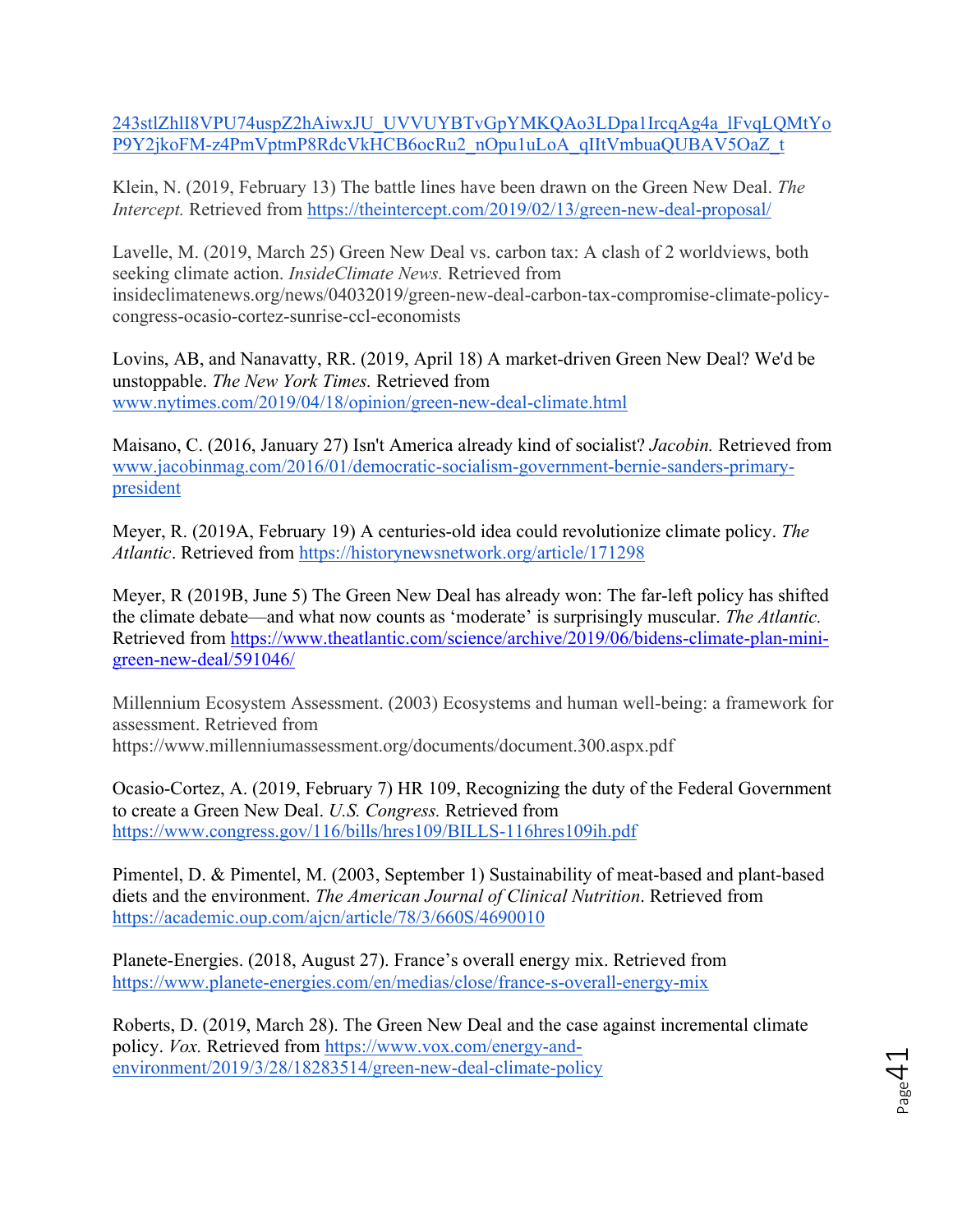Sierra Club. (n.d.) What is a Green New Deal?

Sunrise. (2019) Who we are. *Sunrise Movement.* Retrieved from https://www.sunrisemovement.org/about

The Ocean Clean-Up. (2019) How it works. https://www.theoceancleanup.com/technology/

Thompson, K. (2018, June 5) 10 inspirational quotes from Bobby Kennedy: Words of wisdom that are just as needed today as they were back then. *Town & Country.* Retrieved from https://www.townandcountrymag.com/leisure/arts-and-culture/a21083948/bobby-kennedyquotes/

Tiernharra, K. (2019, February 28) Green New Deal critics can't see the forest for the trees. *The Conversation.* Retrieved from https://theconversation.com/green-new-deal-critics-cant-see-theforest-for-the-trees-

111712?fbclid=IwAR34zA9R\_43PHSxN2Mp0C2nN1KJe4kNG1KL3Aw0EzW49g5lPh5BP4yr 5tJA

United Nations. (n.d.) About the Sustainable Development Goals - United Nations sustainable development. Retrieved May 18, 2019 from https://www.un.org/sustainabledevelopment/sustainable-development-goals/

United Nations Environment Program. (n.d.-a), GOAL 12: Sustainable consumption and production. Retrieved June 1, 2019 from www.unenvironment.org/explore-topics/sustainabledevelopment-goals/why-do-sustainable-development-goals-matter/goal-12

United Nations Environment Program. (n.d.-b) Why do the Sustainable Development Goals matter? Retrieved June 1, 2019 from https://www.unenvironment.org/exploretopics/sustainable-development-goals/why-do-sustainable-development-goals-matter

U.S. Environmental Protection Agency. (2019, April 30) Ecosystem services in EnviroAtlas. Retrieved from https://www.epa.gov/enviroatlas/ecosystem-services-enviroatlas-0

U.S. Forest Service, Johnston Ridge Observatory. (n.d.) Ecosystem services. Retrieved June 1, 2019 from www.fs.fed.us/ecosystemservices/

U.S. Geological Survey (n.d.) How can climate change affect natural disasters?" Retrieved June 1, 2019 from https://www.usgs.gov/faqs/how-can-climate-change-affect-natural-disasters-1?qtnews science products=0#qt-news science products

U.S. National Park Service. (n.d.) Air quality and ecosystem services. Retrieved June 1, 2019 from www.nps.gov/articles/air-quality-and-ecosystem-services.htm.

Vachon, TE. (2019, June 6) The Green New Deal: Exploring the possible Forum. *Fairleigh Dickinson University.* Hackensack, N.J.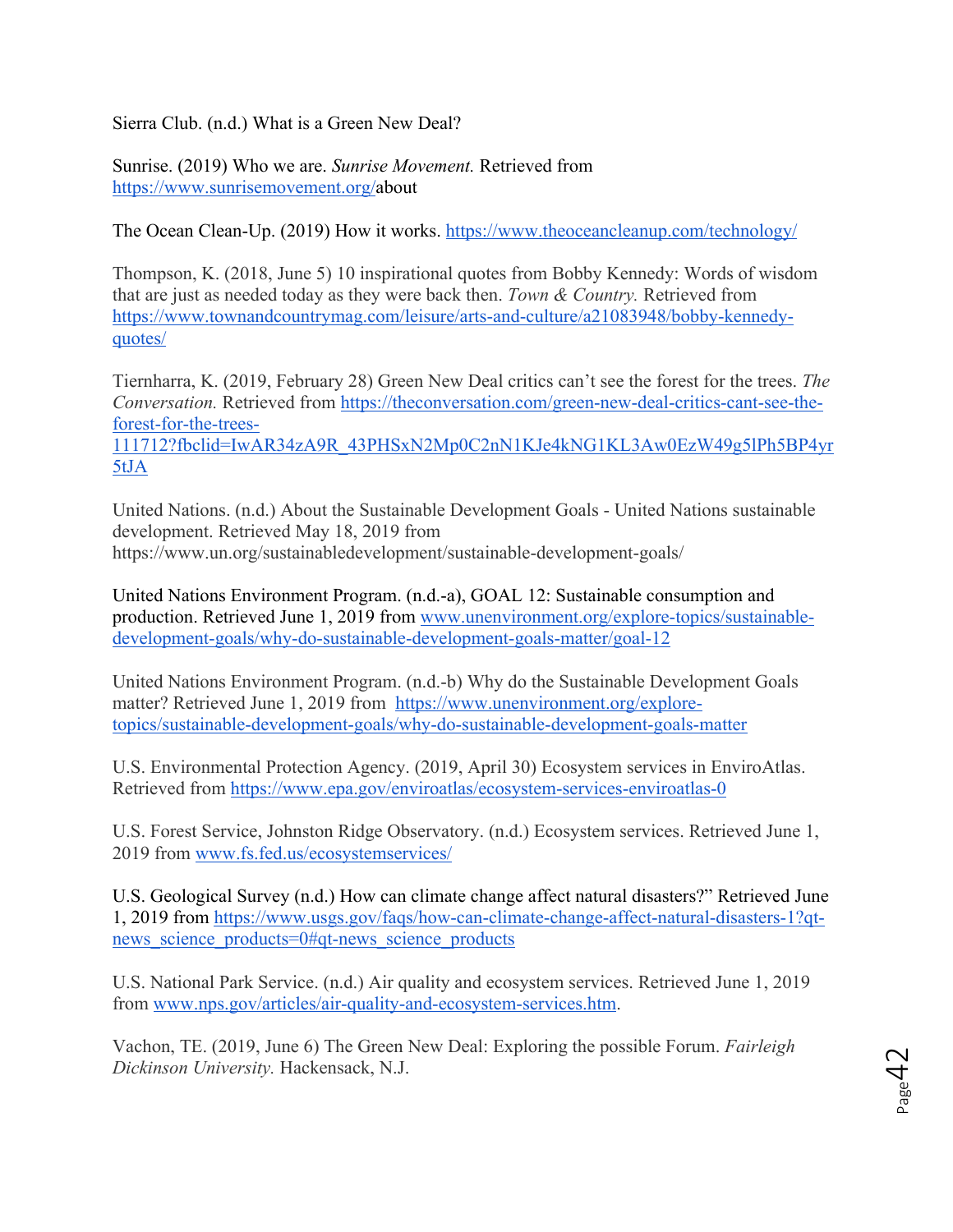Worku, A. (2017, September 12) The critical importance of increasing women leadership in Africa. *Programme EVE*, Retrieved from https://www.eveprogramme.com/en/29914/the-criticalimportance-of-increasing-women-leadership-in-africa/

World Nuclear Association. (2018, August 27). Nuclear power in France. Retrieved from http://www.world-nuclear.org/information-library/country-profiles/countries-a-f/france.aspx.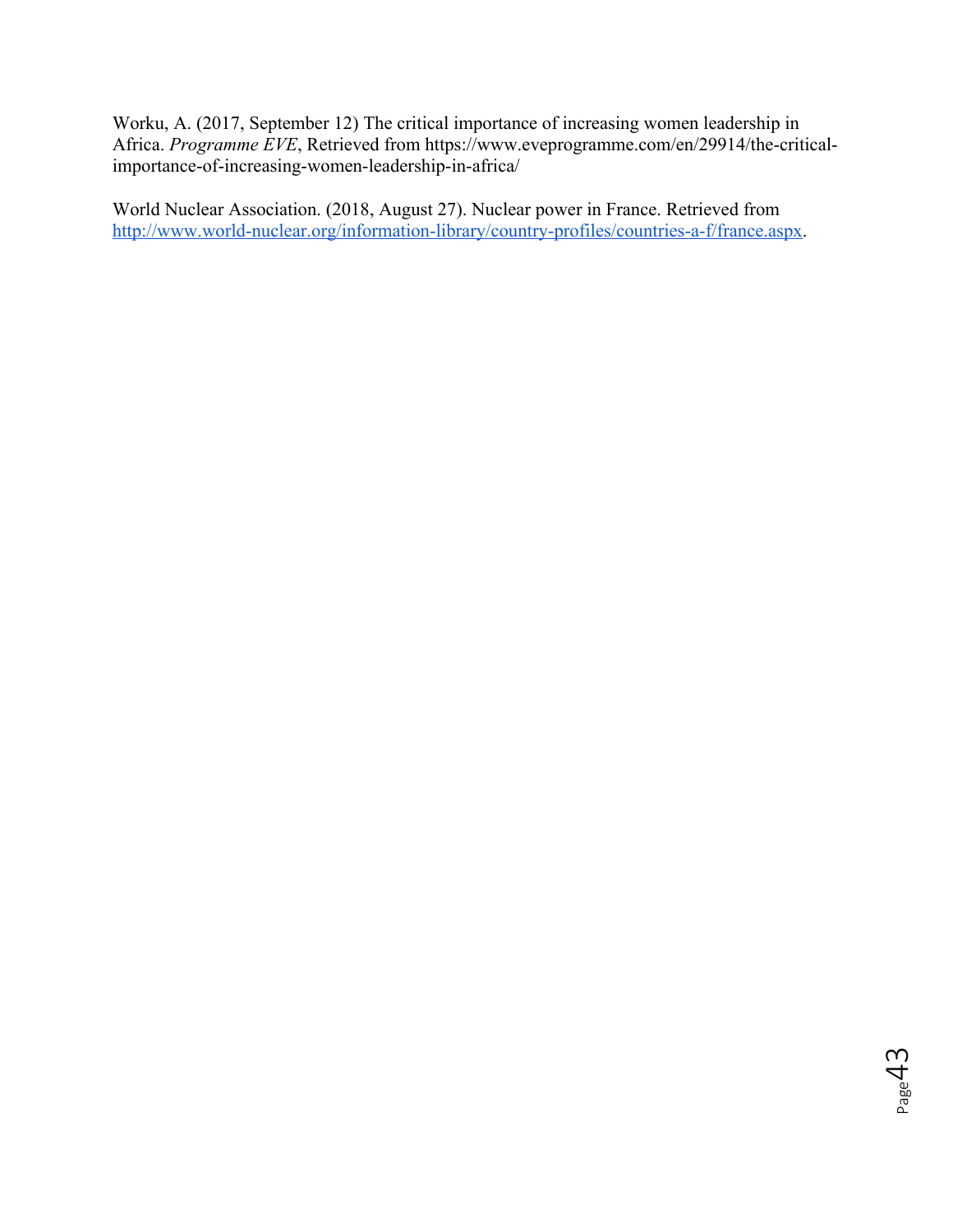#### **Appendix**

Plastics Usage and the Anthropocene Age

It is now widely known that plastic waste is a huge problem in our oceans. It is affecting wildlife that lives in or near the ocean, including fish, birds and other animals. There are islands made of plastic forming in the middle of the oceans. The oceans have tons of microplastics in it. A microplastic is a small piece of plastic coming from larger pieces of plastics. There is an "estimate of a minimum of 5.25 trillion particles weighing 268,940 tons (Eriksen et al, 2014)."

Because of bioaccumulation, microplastics get eaten by fish, and then we eat the fish. Hence, humans end up consuming the waste we throw into the ocean.

In addition, the Anthropocene is the officially pending name for the historical period we are now in which human activity has been the dominant influence on climate and the environment. Naming it as such emphasizes our unique role and huge responsibility.

Part of the relevance of the Anthropocene Age to the Green New Deal is that plastics use and our stewardship responsibility towards it requires us to step up our actions. Plastics is a major use and, to a significant degree, waster of the fossil fuels which the Resolution implicitly moves us away from. Although sometimes that use can be essential, as in the medical field, the ocean disposal of it must be treated as a crisis requiring extended, beyond business-as-usual treatment. There have to be some serious changes made soon or future generations will never get the opportunity to see how blue and wonderful the oceans are.

Therefore, unnecessary plastics can be seen as an iconic villain requiring attention by the Green New Deal.

 $\rho_{\rm age}$ 44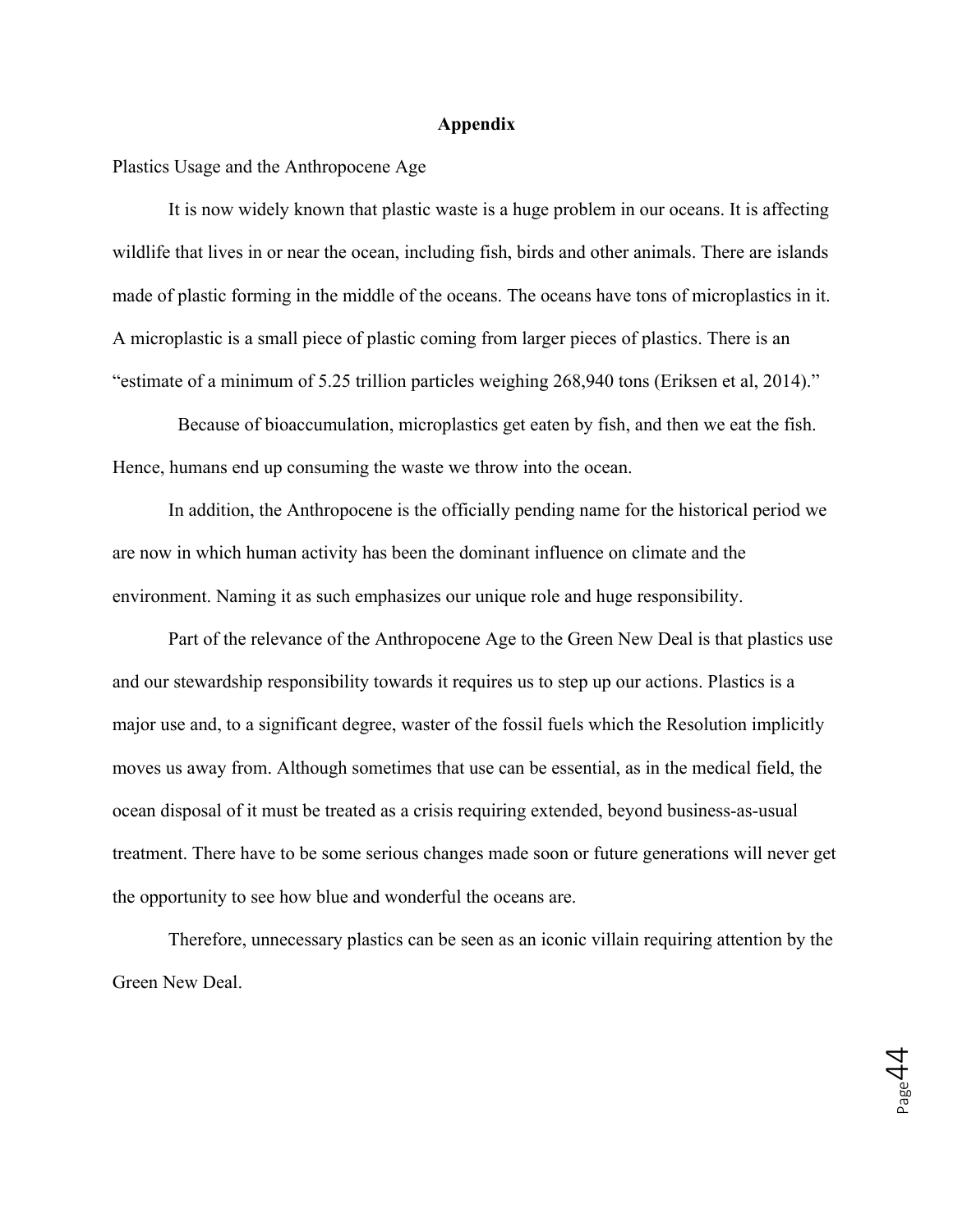Another aspect of the relevance of plastics to the Green New Deal are job opportunities through the technologies which are starting to be developed to recover and reuse plastics from the ocean.

There are some private companies starting to take action, complementing the many volunteer-oriented clean-ups. A young man named Boyan Slat dropped out of college at the age of 18 to take action. He started to raise money for his machine and launched his dream in 2018. Boyan's machine is massive at 600 meters long (The Ocean Clean-up, 2019). It works but it is going to take time to undo years of damage. It is a step in the right direction, which others have to follow.

Our generation will do something special about the ocean plastic pollution and take the right steps forward to fix this problem with no shortcuts.

New York City's Green New Deal

New York City has a plan for becoming more sustainable for the future, which includes their version of a Green New Deal. Theirs has some of the same proposals as the federal version. Its authors believe it is important to "meet the challenges of climate change and inequality across the nation (De Blasio, Fuleihan, Williams, & Zarrilli, 2019)."

They also are incorporating issues of the economy, education, health, buildings, society, and environment. Some of their strategies involve teaching individuals how to be more productive citizens, ensuring that all children have an opportunity of fair and equal education, trying to make sure there is health insurance available for everyone that is affordable and guaranteed. Lastly, they are undertaking several environmental issues (De Blasio, Fuleihan, Williams, & Zarrilli, 2019).